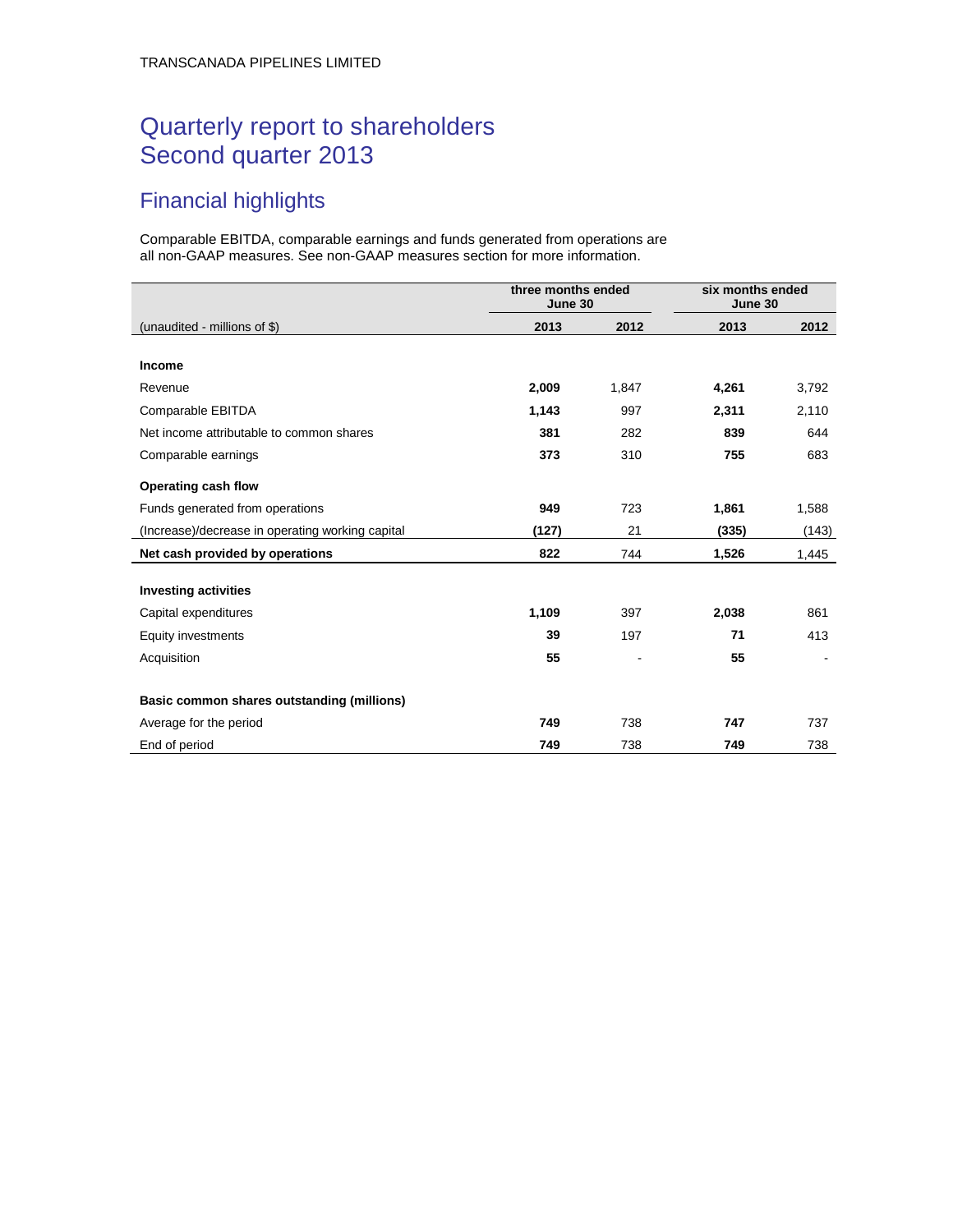# Management's discussion and analysis

July 25, 2013

This management's discussion and analysis (MD&A) contains information to help the reader make investment decisions about TransCanada PipeLines Limited. It discusses our business, operations, financial position, risks and other factors for the three and six months ended June 30, 2013, and should be read with the accompanying unaudited condensed consolidated financial statements for the three and six months ended June 30, 2013 which have been prepared in accordance with U.S. GAAP.

This MD&A should also be read in conjunction with our December 31, 2012 audited consolidated financial statements and notes and the MD&A in our 2012 Annual Report, which have been prepared in accordance with U.S. GAAP.

# About this document

Throughout this MD&A, the terms, *we, us, our* and *TCPL* mean TransCanada PipeLines Limited and its subsidiaries.

Abbreviations and acronyms that are not defined in this MD&A are defined in the glossary in our 2012 Annual Report.

All information is as of July 25, 2013 and all amounts are in Canadian dollars, unless noted otherwise.

### **FORWARD-LOOKING INFORMATION**

We disclose forward-looking information to help current and potential investors understand management's assessment of our future plans and financial outlook, and our future prospects overall.

Statements that are *forward-looking* are based on certain assumptions and on what we know and expect today and generally include words like *anticipate, expect, believe, may, will, should, estimate* or other similar words.

Forward-looking statements in this MD&A may include information about the following, among other things:

- anticipated business prospects
- our financial and operational performance, including the performance of our subsidiaries
- expectations or projections about strategies and goals for growth and expansion
- expected cash flows and future financing options available to us
- expected costs for planned projects, including projects under construction and in development
- expected schedules for planned projects (including anticipated construction and completion dates)
- expected regulatory processes and outcomes
- expected impact required as a result of regulatory outcomes
- expected outcomes with respect to legal proceedings, including arbitration
- expected capital expenditures and contractual obligations
- expected operating and financial results
- the expected impact of future commitments and contingent liabilities
- expected industry, market and economic conditions.

Forward-looking statements do not guarantee future performance. Actual events and results could be significantly different because of assumptions, risks or uncertainties related to our business or events that happen after the date of this MD&A.

Our forward-looking information is based on the following key assumptions, and subject to the following risks and uncertainties:

#### **Assumptions**

- inflation rates, commodity prices and capacity prices
- timing of financings and hedging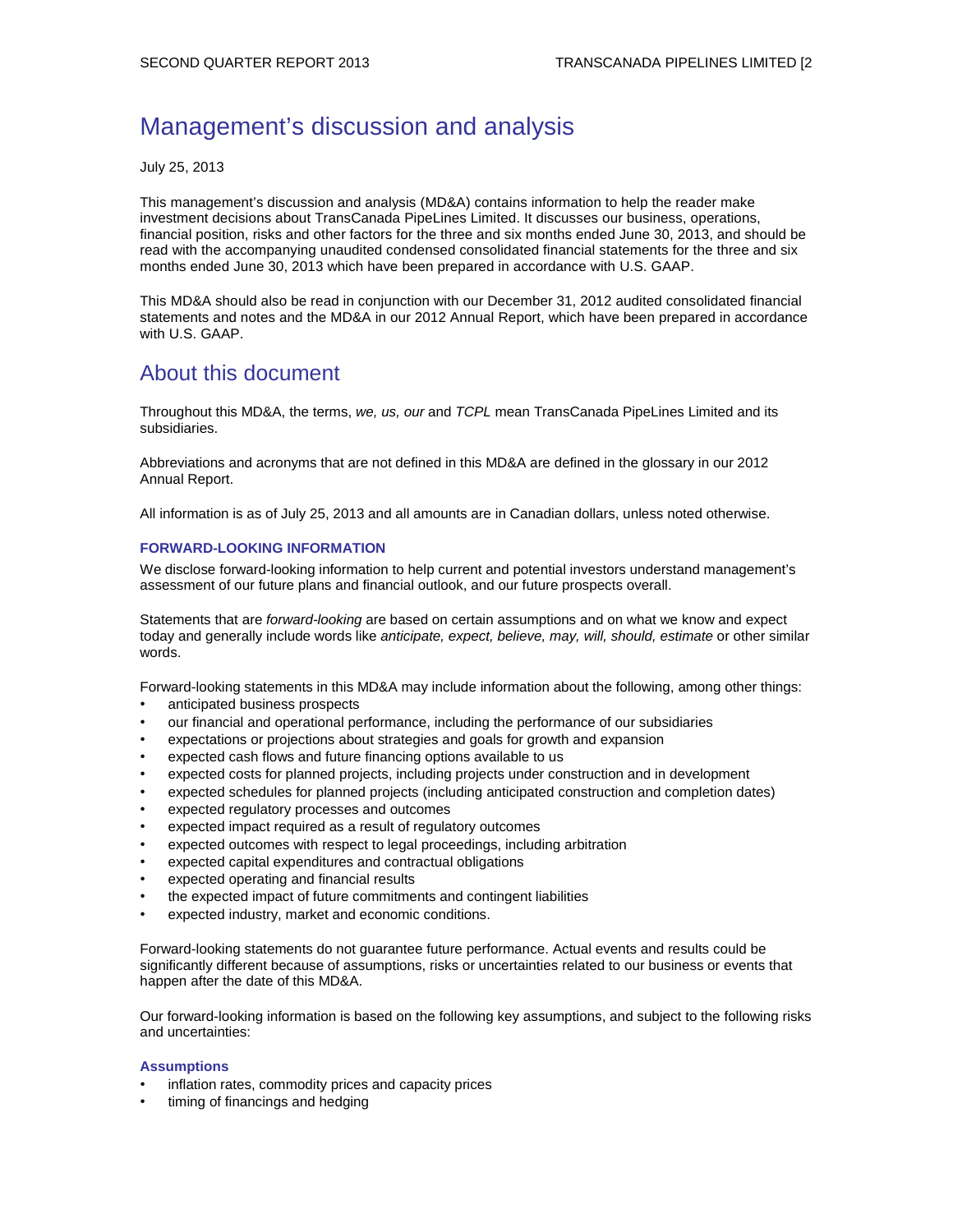- regulatory decisions and outcomes
- foreign exchange rates
- interest rates
- tax rates
- planned and unplanned outages and the use of our pipeline and energy assets
- integrity and reliability of our assets
- access to capital markets
- anticipated construction costs, schedules and completion dates
- acquisitions and divestitures.

## **Risks and uncertainties**

- our ability to successfully implement our strategic initiatives
- whether our strategic initiatives will yield the expected benefits
- the operating performance of our pipeline and energy assets
- amount of capacity sold and rates achieved in our pipeline businesses
- the availability and price of energy commodities
- the amount of capacity payments and revenues we receive from our energy business
- regulatory decisions and outcomes
- outcomes of legal proceedings, including arbitration
- performance of our counterparties
- changes in the political environment
- changes in environmental and other laws and regulations
- competitive factors in the pipeline and energy sectors
- construction and completion of capital projects
- labour, equipment and material costs
- access to capital markets
- interest and foreign exchange rates
- weather
- cybersecurity
- technological developments
- economic conditions in North America as well as globally.

You can read more about these factors and others in reports we have filed with Canadian securities regulators and the SEC, including the MD&A in our 2012 Annual Report.

You should not put undue reliance on forward-looking information and should not use future-oriented information or financial outlooks for anything other than their intended purpose. We do not update our forward-looking statements due to new information or future events, unless we are required to by law.

### **FOR MORE INFORMATION**

You can find more information about TCPL in our annual information form and other disclosure documents, which are available on SEDAR [\(www.sedar.com\)](http://www.sedar.com/).

## **NON-GAAP MEASURES**

We use the following non-GAAP measures:

- EBITDA
- EBIT
- comparable earnings
- comparable EBITDA
- comparable EBIT
- comparable depreciation and amortization
- comparable interest expense
- comparable interest income and other
- comparable income taxes
- funds generated from operations.

These measures do not have any standardized meaning as prescribed by U.S. GAAP and therefore are unlikely to be comparable to similar measures presented by other entities.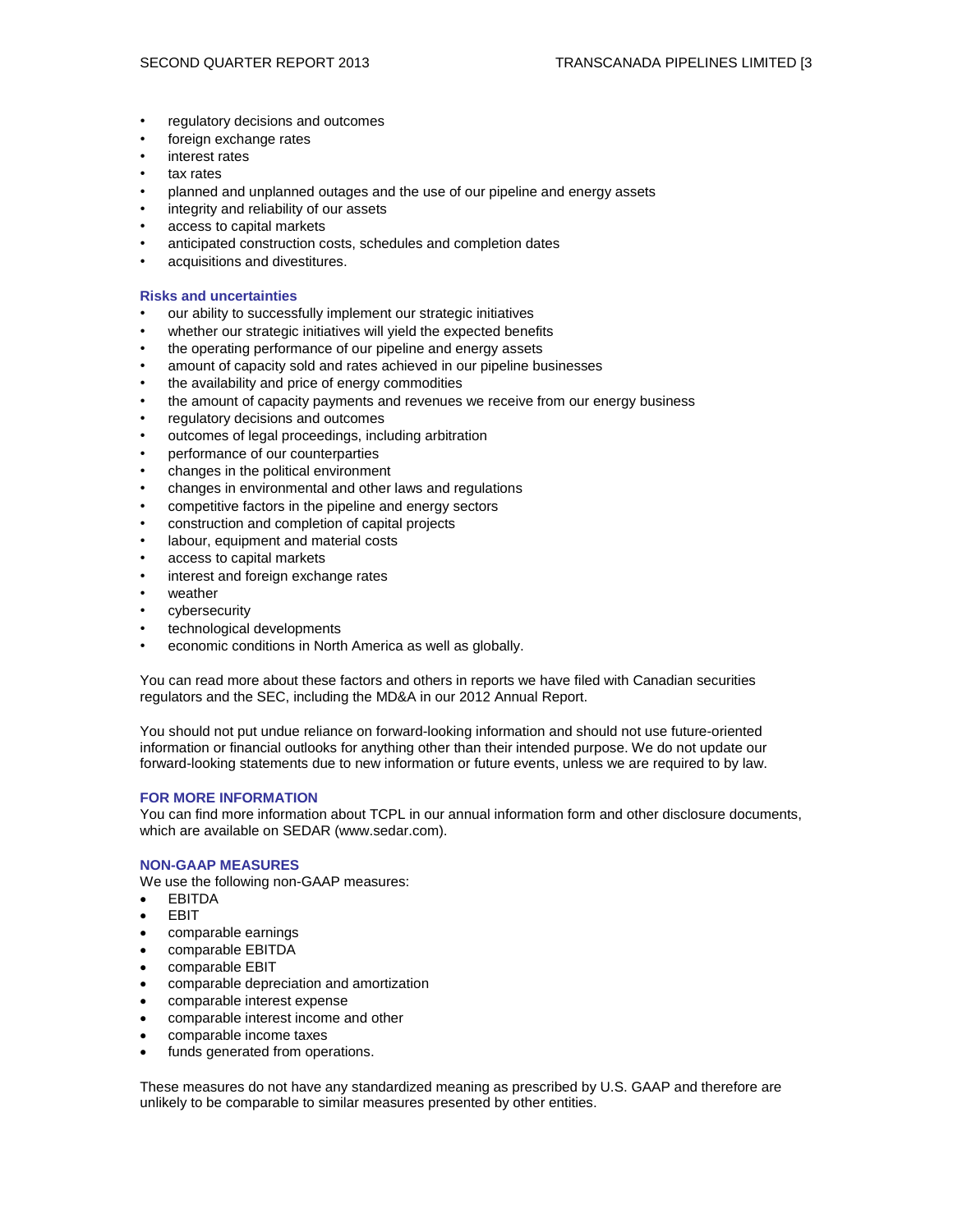## **EBITDA and EBIT**

We use EBITDA as an approximate measure of our pre-tax operating cash flow. It measures our earnings before deducting interest and other financial charges, income taxes, depreciation and amortization, net income attributable to non-controlling interests and preferred share dividends, and includes income from equity investments. EBIT measures our earnings from ongoing operations and is an effective measure of our performance and an effective tool for evaluating trends in each segment. It is calculated in the same way as EBITDA, less depreciation and amortization.

#### **Funds generated from operations**

Funds generated from operations includes net cash provided by operations before changes in operating working capital. We believe it is an effective measure of our consolidated operating cashflow because it does not include fluctuations from working capital balances, which do not necessarily reflect underlying operations in the same period. See Financial condition section for a reconciliation to net cash provided by operations.

#### **Comparable measures**

We calculate the comparable measures by adjusting certain GAAP and non-GAAP measures for specific items we believe are significant but not reflective of our underlying operations in the period. These comparable measures are calculated on a consistent basis from period to period and are adjusted for specific items in each period, as applicable.

| <b>Comparable measure</b>                | <b>Original measure</b>                  |
|------------------------------------------|------------------------------------------|
|                                          |                                          |
| comparable earnings                      | net income attributable to common shares |
| comparable EBITDA                        | <b>EBITDA</b>                            |
| comparable EBIT                          | EBIT                                     |
| comparable depreciation and amortization | depreciation and amortization            |
| comparable interest expense              | interest expense                         |
| comparable interest income and other     | interest income and other                |
| comparable income taxes                  | income tax expense/(recovery)            |

Our decision not to include a specific item is subjective and made after careful consideration. These may include:

- certain fair value adjustments relating to risk management activities
- income tax refunds and adjustments
- gains or losses on sales of assets
- legal and bankruptcy settlements, and
- write-downs of assets and investments.

In our calculation of comparable earnings, we exclude unrealized gains and losses from changes in the fair value of certain derivatives used to reduce our exposure to certain financial and commodity price risks. These derivatives provide effective economic hedges, but do not meet the criteria for hedge accounting. As a result, the changes in fair value are recorded in net income. As these amounts do not accurately reflect the gains and losses that will be realized at settlement, we do not consider them part of our underlying operations.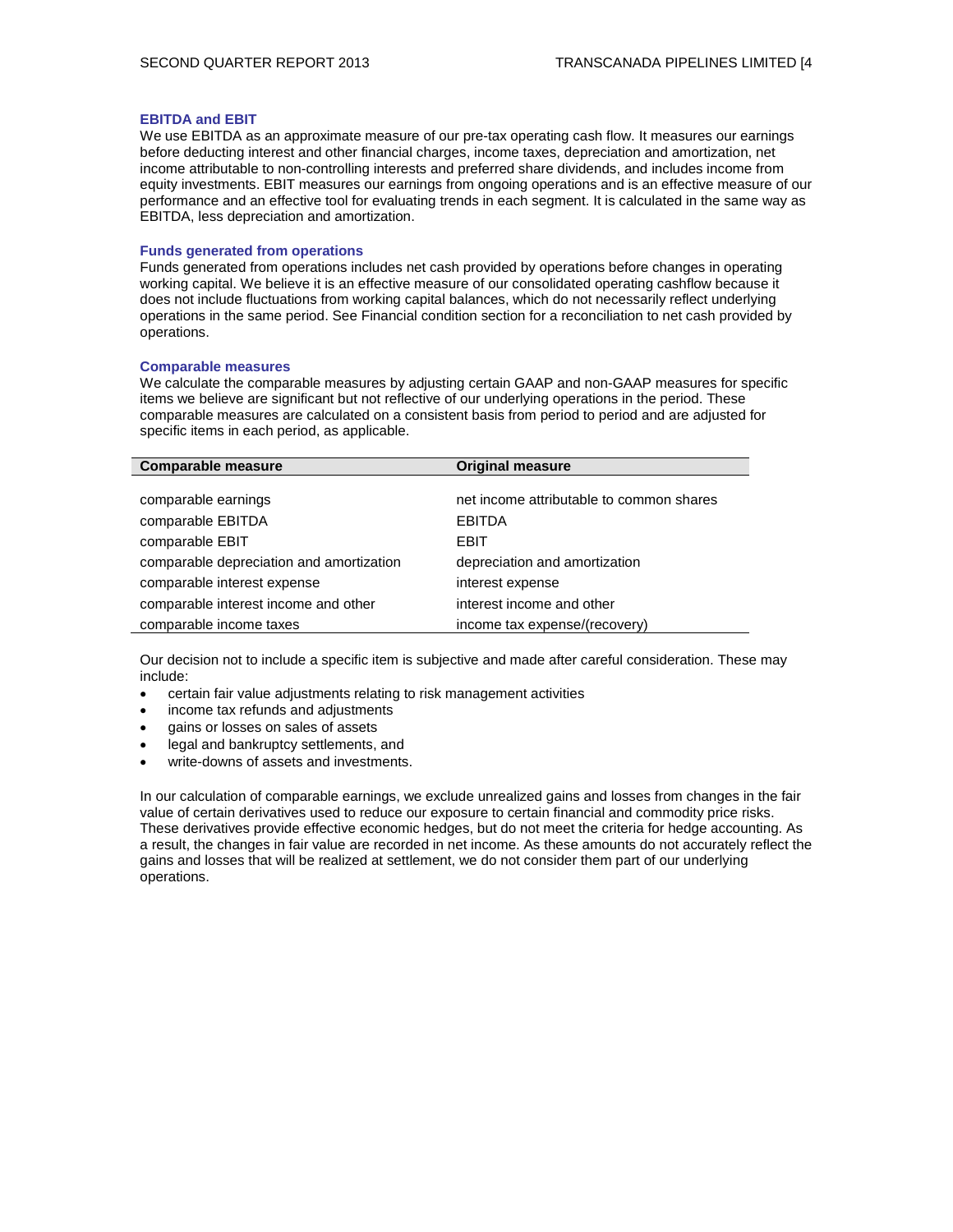## **Reconciliation of non-GAAP measures**

|                                                      | three months ended |                          | six months ended |       |
|------------------------------------------------------|--------------------|--------------------------|------------------|-------|
|                                                      | June 30            | 2012                     | June 30<br>2013  |       |
| (unaudited - millions of \$)                         | 2013               |                          |                  | 2012  |
| <b>Comparable EBITDA</b>                             | 1,143              | 997                      | 2,311            | 2.110 |
| Comparable depreciation and amortization             | (356)              | (346)                    | (710)            | (690) |
| <b>Comparable EBIT</b>                               | 787                | 651                      | 1,601            | 1,420 |
| Other income statement items                         |                    |                          |                  |       |
| Comparable interest expense                          | (258)              | (244)                    | (519)            | (492) |
| Comparable interest income and other                 | (2)                | 19                       | 16               | 44    |
| Comparable income taxes                              | (131)              | (90)                     | (289)            | (228) |
| Net income attributable to non-controlling interests | (18)               | (21)                     | (43)             | (50)  |
| Preferred share dividends                            | (5)                | (5)                      | (11)             | (11)  |
| <b>Comparable earnings</b>                           | 373                | 310                      | 755              | 683   |
| Specific items (net of tax):                         |                    |                          |                  |       |
| Canadian restructuring proposal - 2012               |                    |                          | 84               |       |
| Income tax adjustment                                | 25                 |                          | 25               |       |
| Sundance A PPA arbitration decision - 2011           |                    | (15)                     |                  | (15)  |
| Risk management activities <sup>1</sup>              | (17)               | (13)                     | (25)             | (24)  |
| Net income attributable to common shares             | 381                | 282                      | 839              | 644   |
| Comparable depreciation and amortization             | (356)              | (346)                    | (710)            | (690) |
| Specific item:                                       |                    |                          |                  |       |
| Canadian restructuring proposal - 2012               |                    |                          | (13)             |       |
| Depreciation and amortization                        | (356)              | (346)                    | (723)            | (690) |
| Comparable interest expense                          | (258)              | (244)                    | (519)            | (492) |
| Specific item:                                       |                    |                          |                  |       |
| Canadian restructuring proposal - 2012               | $\blacksquare$     | $\overline{\phantom{a}}$ | (1)              |       |
| Interest expense                                     | (258)              | (244)                    | (520)            | (492) |
| Comparable interest income and other                 | (2)                | 19                       | 16               | 44    |
| Specific items:                                      |                    |                          |                  |       |
| Canadian restructuring proposal - 2012               | $\blacksquare$     |                          | 1                |       |
| Risk management activities <sup>1</sup>              | (9)                | (14)                     | (15)             | (8)   |
| Interest income and other                            | (11)               | 5                        | $\mathbf{2}$     | 36    |
| <b>Comparable income taxes</b>                       | (131)              | (90)                     | (289)            | (228) |
| Specific items:                                      |                    |                          |                  |       |
| Canadian restructuring proposal - 2012               |                    |                          | 42               |       |
| Income tax adjustment                                | 25                 |                          | 25               |       |
| Income taxes attributable to Sundance A PPA          |                    |                          |                  |       |
| arbitration decision - 2011                          |                    | 5                        |                  | 5     |
| Risk management activities <sup>1</sup>              | 10                 | 1                        | 12               | 12    |
| Income taxes expense                                 | (96)               | (84)                     | (210)            | (211) |

|                                                            | three months ended<br>June 30 |      | six months ended<br>June 30 |      |
|------------------------------------------------------------|-------------------------------|------|-----------------------------|------|
| (unaudited - millions of \$)                               | 2013                          | 2012 | 2013                        | 2012 |
| Canadian Power                                             | (4)                           |      | (6)                         | (1)  |
| U.S. Power                                                 | (18)                          | 16   | (17)                        | (16) |
| Natural Gas Storage                                        | 4                             | (17) |                             | (11) |
| Foreign exchange                                           | (9)                           | (14) | (15)                        | (8)  |
| Income taxes attributable to risk management<br>activities | 10                            |      | 12                          | 12   |
| Total losses from risk management activities               | (17)                          | (13) | (25)                        | (24) |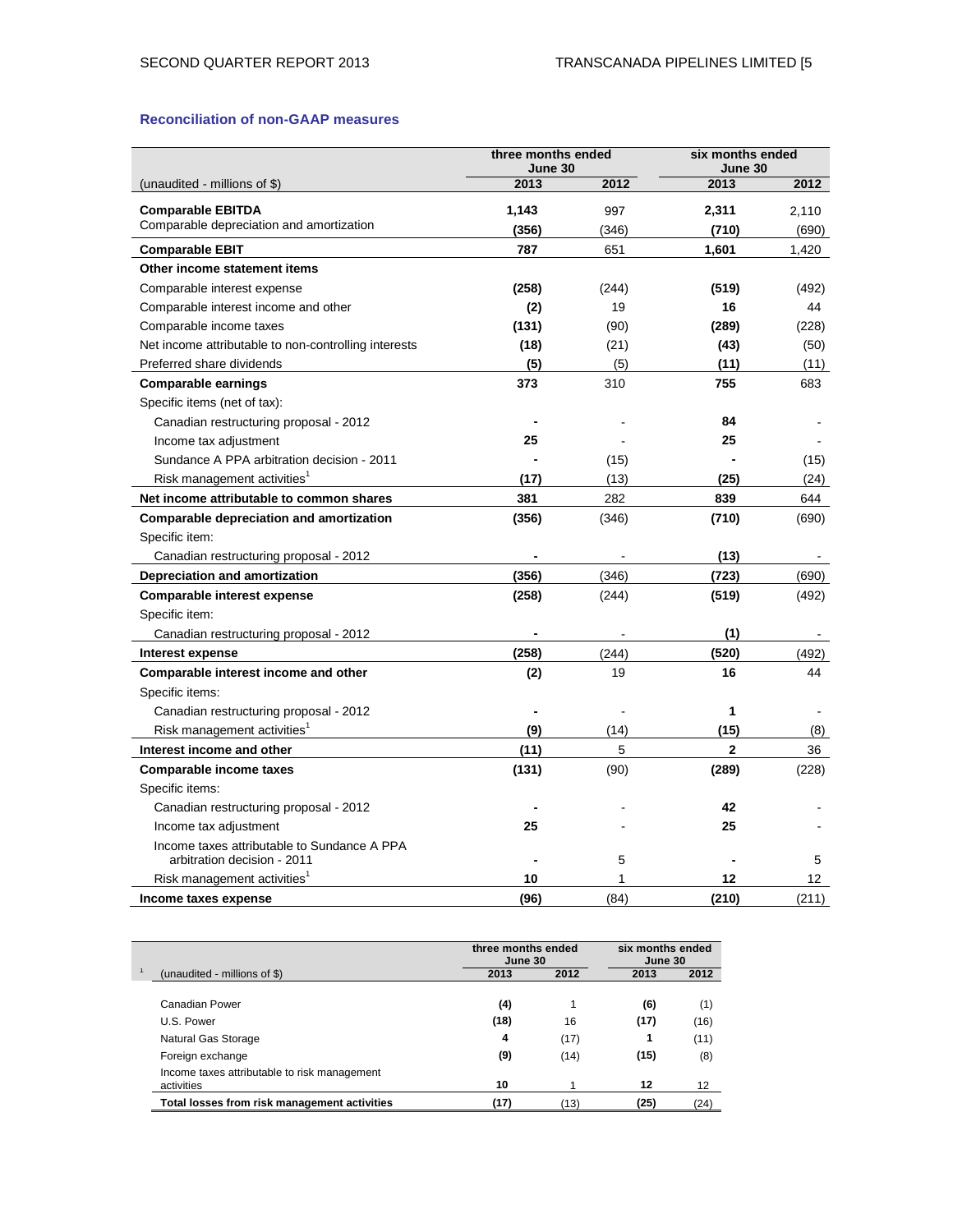## **EBITDA and EBIT by business segment**

| three months ended June 30, 2013<br>(unaudited - millions of \$) | <b>Natural Gas</b><br><b>Pipelines</b> | Oil<br><b>Pipelines</b> | Energy | Corporate | Total |
|------------------------------------------------------------------|----------------------------------------|-------------------------|--------|-----------|-------|
| <b>Comparable EBITDA</b>                                         | 644                                    | 186                     | 330    | (17)      | 1.143 |
| Comparable depreciation and amortization                         | (245)                                  | (37)                    | (69)   | (5)       | (356) |
| <b>Comparable EBIT</b>                                           | 399                                    | 149                     | 261    | (22)      | 787   |

| three months ended June 30, 2012<br>(unaudited - millions of \$) | <b>Natural Gas</b><br><b>Pipelines</b> | Oil<br><b>Pipelines</b> | Energy | Corporate | Total |
|------------------------------------------------------------------|----------------------------------------|-------------------------|--------|-----------|-------|
| <b>Comparable EBITDA</b>                                         | 666                                    | 176                     | 170    | (15)      | 997   |
| Comparable depreciation and amortization                         | (234)                                  | (36)                    | '72)   | (4)       | (346) |
| <b>Comparable EBIT</b>                                           | 432                                    | 140                     | 98     | '19)      | 651   |

| six months ended June 30, 2013<br>(unaudited - millions of \$) | <b>Natural Gas</b><br><b>Pipelines</b> | Oil<br><b>Pipelines</b> | Energy | Corporate | <b>Total</b> |
|----------------------------------------------------------------|----------------------------------------|-------------------------|--------|-----------|--------------|
| <b>Comparable EBITDA</b>                                       | 1.390                                  | 365                     | 607    | (51)      | 2.311        |
| Comparable depreciation and amortization                       | (485)                                  | (74)                    | (143)  | (8)       | (710)        |
| <b>Comparable EBIT</b>                                         | 905                                    | 291                     | 464    | (59)      | 1,601        |

| six months ended June 30, 2012<br>(unaudited - millions of \$) | <b>Natural Gas</b><br><b>Pipelines</b> | Oil<br><b>Pipelines</b> | Energy | Corporate | <b>Total</b> |
|----------------------------------------------------------------|----------------------------------------|-------------------------|--------|-----------|--------------|
| <b>Comparable EBITDA</b>                                       | 1.391                                  | 349                     | 414    | (44)      | 2.110        |
| Comparable depreciation and amortization                       | (466)                                  | '72)                    | (145   |           | (690)        |
| <b>Comparable EBIT</b>                                         | 925                                    | 277                     | 269    | (51)      | 1.420        |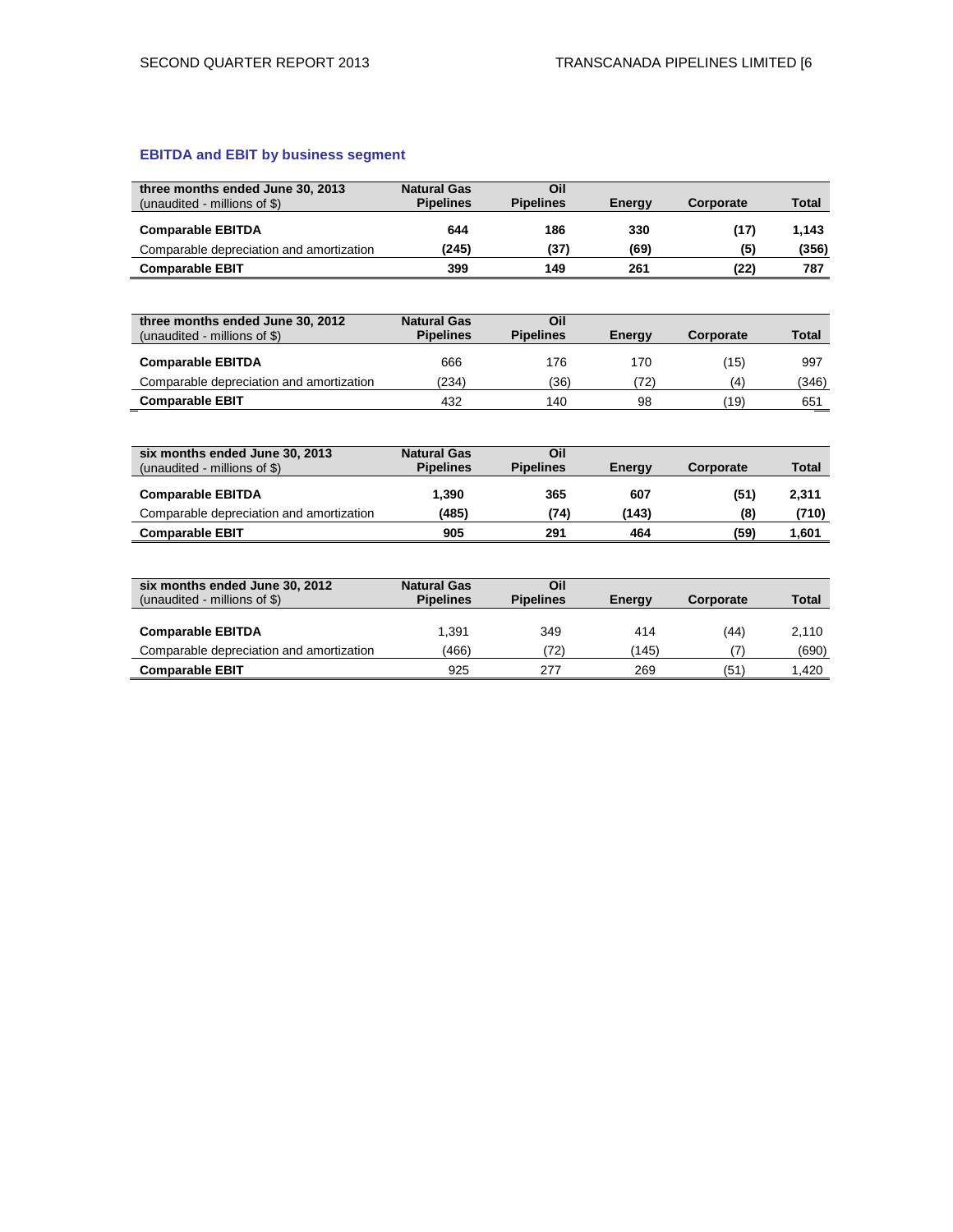# Results - second quarter 2013

Net income attributable to common shares was \$381 million this quarter compared to \$282 million in second quarter 2012. Second quarter 2013 results included a \$25 million favourable income tax adjustment due to the enactment of Canadian Federal tax legislation relating to Part VI.I tax, in June 2013 and was excluded from comparable earnings. Second quarter 2012 included an after-tax charge of \$37 million (\$50 million pretax) related to the impact of the Sundance A PPA arbitration decision. Of this amount, \$15 million (\$20 million pre-tax) is excluded from 2012 comparable earnings as it related to 2011.

Net income attributable to common shares was \$839 million for the six months ended June 30, 2013 compared to \$644 million for the same period in 2012. The 2013 results included \$84 million of net income related to 2012 from the NEB decision on the Canadian Restructuring Proposal. Also included was the \$25 million of net income resulting from the favourable income tax adjustment noted above. These amounts were excluded from comparable earnings. The 2012 results included an after-tax charge of \$15 million (\$20 million pre-tax) that was excluded from 2012 comparable earnings as it related to 2011.

Comparable earnings this quarter were \$373 million or \$63 million higher than second quarter 2012.

This was the result of:

- higher earnings from Western Power because of higher realized power prices, higher purchased PPA volumes as well as the Sundance A PPA charge recorded in second quarter 2012
- higher equity income from Bruce Power because of incremental earnings from Units 1 and 2, which were returned to service in October 2012, and the completion of the Unit 3 West Shift Plus planned outage in June 2012, partially offset by higher planned outage days in second quarter 2013
- higher realized power prices from U.S. Power
- higher earnings from the Canadian Mainline because of the higher ROE of 11.50 per cent in 2013 compared to 8.08 per cent in 2012.

These increases were partly offset by:

- lower contribution from U.S. natural gas pipelines
- higher comparable interest expense reflecting lower capitalized interest primarily as a result of the return to service of Bruce Power Units 1 and 2
- lower comparable interest income and other because we had realized losses in 2013 compared to realized gains in 2012 on derivatives used to manage our exposure to foreign exchange rate fluctuations on U.S. dollar-denominated income
- higher comparable income taxes because of higher pre-tax earnings.

Comparable earnings for the six months ended June 30, 2013 were \$755 million or \$72 million higher than the same period in 2012.

This was the result of:

- higher equity income from Bruce Power because of incremental earnings from Units 1, 2 and 3 and the recognition of an insurance recovery in first quarter 2013 partly offset by an increase in planned outage days
- higher realized power prices in Western Power and U.S. Power
- higher earnings from the Canadian Mainline because of the higher ROE of 11.50 per cent in 2013 compared to 8.08 per cent in 2012.

These increases were partly offset by:

- lower contribution from U.S. natural gas pipelines
- lower comparable interest income and other because we had realized losses in 2013 compared to realized gains in 2012 on derivatives used to manage our exposure to foreign exchange rate fluctuations on U.S. dollar-denominated income
- higher comparable income taxes because of higher pre-tax earnings.

Comparable earnings do not include net unrealized after-tax losses resulting from changes in the fair value of certain risk management activities:

• \$17 million (\$27 million before tax) for the three months ended June 30, 2013 compared to \$13 million (\$14 million before tax) for the same period in 2012.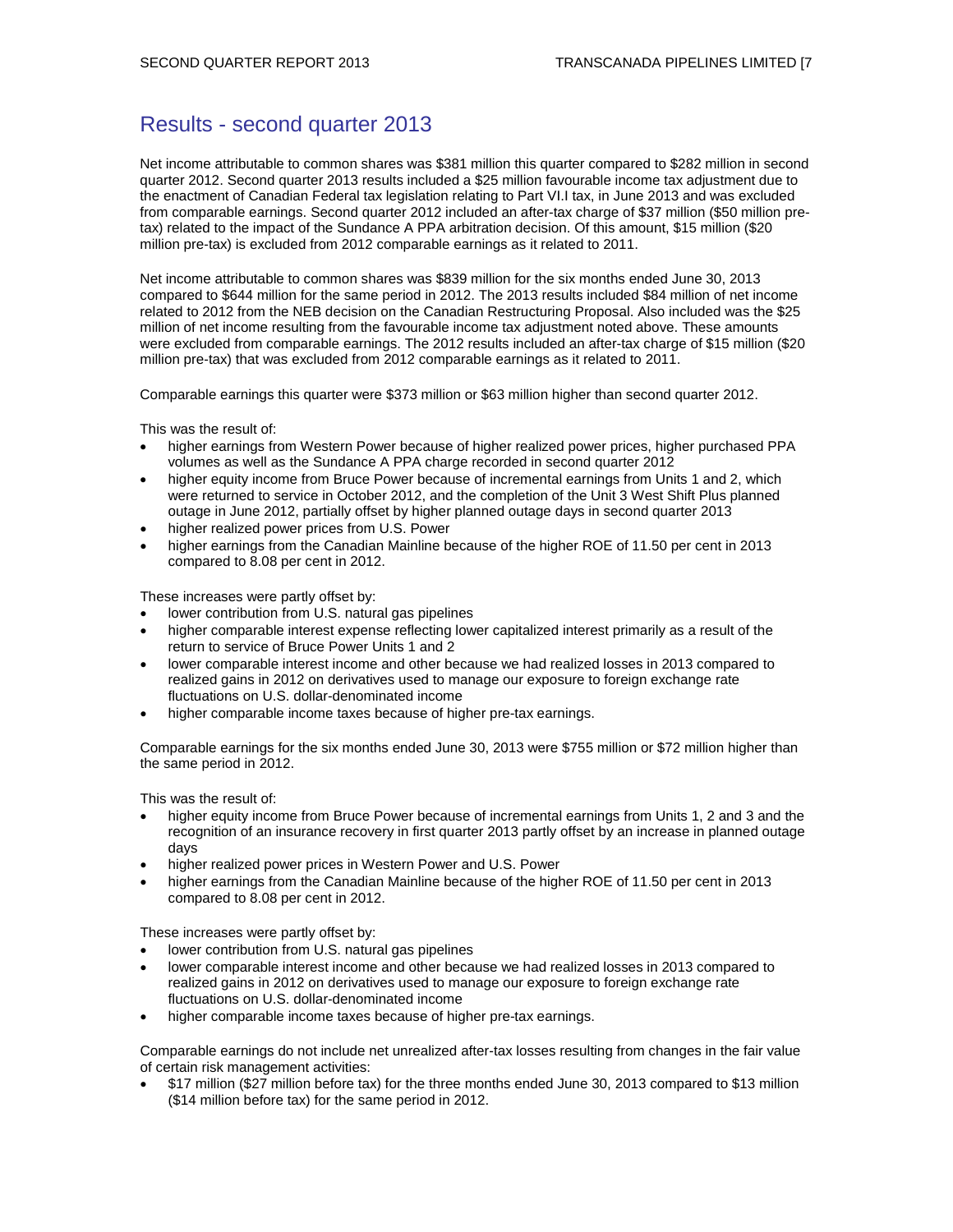• \$25 million (\$37 million before tax) for the six months ended June 30, 2013 compared to \$24 million (\$36 million before tax) for the same period in 2012.

# **Outlook**

While the NEB's March 27, 2013 decision on the Canadian Restructuring Proposal for tolls and services on the Canadian Mainline may result in increased variability and seasonality of cash flow, we expect it to have a positive impact on the earnings outlook for 2013 previously included in our 2012 Annual Report. The NEB approved an allowed ROE of 11.50 per cent on 40 per cent deemed common equity ratio, multi-year tolls through 2017 and a new incentive mechanism. In addition, we expect the recent increase in 2013 power prices in Western Power to also have a positive impact on our previously disclosed earnings outlook for 2013. See the MD&A in our 2012 Annual Report for further information about our outlook.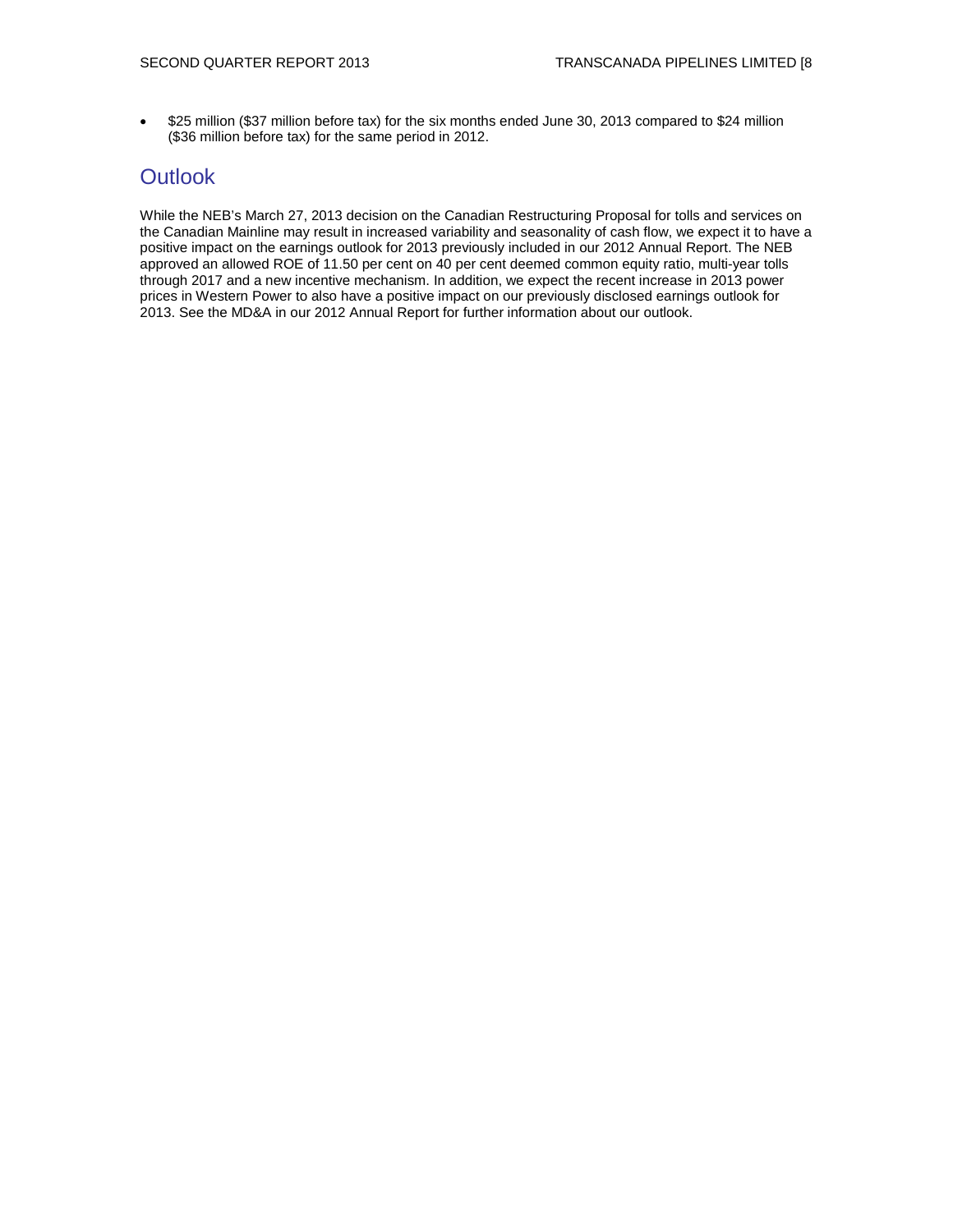# Natural Gas Pipelines

Comparable EBITDA and comparable EBIT are non-GAAP measures. See non-GAAP measures section for more information.

|                                                                                                          | three months ended<br>June 30 |       | six months ended<br>June 30 |           |
|----------------------------------------------------------------------------------------------------------|-------------------------------|-------|-----------------------------|-----------|
| (unaudited - millions of \$)                                                                             | 2013                          | 2012  | 2013                        | 2012      |
| <b>Canadian Pipelines</b>                                                                                |                               |       |                             |           |
| Canadian Mainline                                                                                        | 263                           | 247   | 543                         | 497       |
| <b>NGTL System</b>                                                                                       | 193                           | 183   | 375                         | 360       |
| Foothills                                                                                                | 28                            | 30    | 57                          | 61        |
| Other Canadian (TQM <sup>1</sup> , Ventures LP)                                                          | 7                             | 7     | 13                          | 15        |
| Canadian Pipelines - comparable EBITDA                                                                   | 491                           | 467   | 988                         | 933       |
| Comparable depreciation and amortization <sup>2</sup>                                                    | (190)                         | (177) | (374)                       | (354)     |
| Canadian Pipelines - comparable EBIT                                                                     | 301                           | 290   | 614                         | 579       |
| U.S. and International (US\$)                                                                            |                               |       |                             |           |
| <b>ANR</b>                                                                                               | 32                            | 53    | 122                         | 150       |
| GTN <sup>3</sup>                                                                                         | 26                            | 26    | 54                          | 56        |
| Great Lakes <sup>4</sup>                                                                                 | 8                             | 17    | 18                          | 35        |
| TC PipeLines, LP <sup>1,5</sup>                                                                          | 13                            | 18    | 30                          | 38        |
| Other U.S. pipelines (Iroquois <sup>1</sup> , Bison <sup>3</sup> , Portland <sup>6</sup> )               | 23                            | 23    | 66                          | 57        |
| International (Gas Pacifico/INNERGY <sup>1</sup> , Guadalajara,<br>Tamazunchale, TransGas <sup>1</sup> ) | 25                            | 30    | 51                          | 58        |
| General, administrative and support costs                                                                | (3)                           | (2)   | (5)                         |           |
| Non-controlling interests <sup>7</sup>                                                                   | 31                            | 38    | 74                          | (4)<br>83 |
| U.S. Pipelines and International - comparable EBITDA                                                     | 155                           | 203   | 410                         | 473       |
| Comparable depreciation and amortization <sup>2</sup>                                                    | (54)                          | (56)  | (109)                       | (111)     |
|                                                                                                          | 101                           | 147   | 301                         | 362       |
| U.S. Pipelines and International - comparable EBIT                                                       | $\overline{2}$                |       |                             |           |
| Foreign exchange                                                                                         |                               | 2     | 4                           | 2         |
| U.S. Pipelines and International - comparable EBIT (Cdn\$)                                               | 103                           | 149   | 305                         | 364       |
| <b>Business Development comparable EBITDA and EBIT</b>                                                   | (5)                           | (7)   | (14)                        | (18)      |
| Natural Gas Pipelines - comparable EBIT                                                                  | 399                           | 432   | 905                         | 925       |
| <b>Summary</b>                                                                                           |                               |       |                             |           |
| Natural Gas Pipelines - comparable EBITDA                                                                | 644                           | 666   | 1,390                       | 1,391     |
| Comparable depreciation and amortization <sup>2</sup>                                                    | (245)                         | (234) | (485)                       | (466)     |
| Natural Gas Pipelines - comparable EBIT                                                                  | 399                           | 432   | 905                         | 925       |

Results from TQM, Northern Border, Iroquois, TransGas and Gas Pacifico/INNERGY reflect our share of equity income from these investments.

The structure of the preciation and amortization from equity investments.<br>
The presents our 75 per cent direct ownership interest.<br>
Represents our 53.6 per cent direct ownership interest.<br>
Fifective May 22, 2013, our owner 28.9 per cent ownership interest effective May 22, 2013 and 33.3 per cent from January 1 to May 22, 2013. Our effective ownership through TC PipeLines, LP prior to May 22, 2013 was 8.3 per cent of each of GTN and Bison, 16.7 per cent of Northern Border and an additional effective ownership of 15.4 per cent of Great Lakes. Our effective ownership through TC PipeLines, LP effective May 22, 2013 was 7.2 per cent of each of GTN and Bison, 14.4 per cent of Northern Border and an additional effective ownership of 13.4 per

cent of Great Lakes. <sup>6</sup> Represents our 61.7 per cent ownership interest. <sup>7</sup> Comparable EBITDA for the portions of TC PipeLines, LP and Portland we do not own.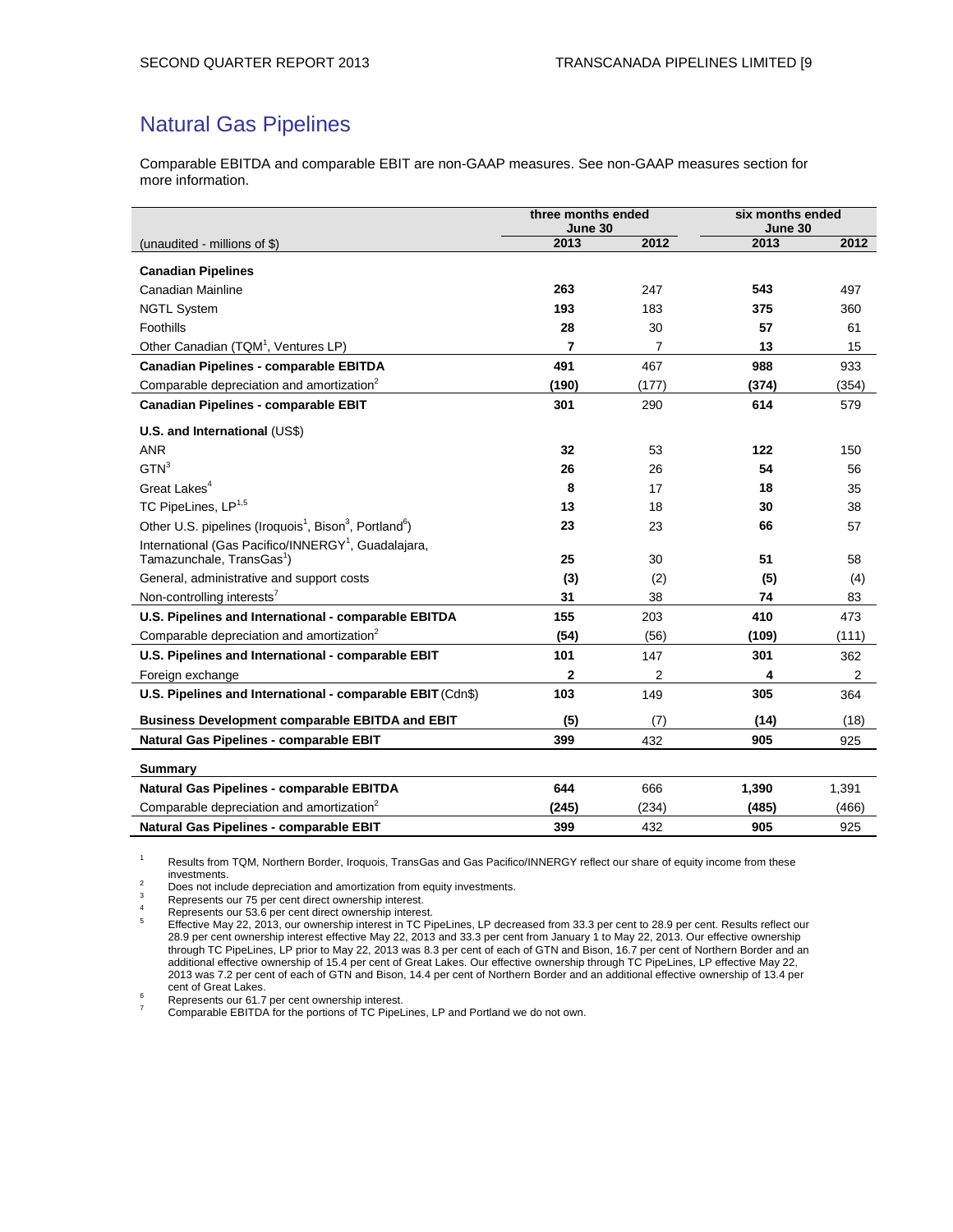## **NET INCOME - WHOLLY OWNED CANADIAN PIPELINES**

|                                         |      | three months ended<br>June 30 |      | six months ended<br>June 30 |
|-----------------------------------------|------|-------------------------------|------|-----------------------------|
| (unaudited - millions of \$)            | 2013 | 2012                          | 2013 | 2012                        |
| Canadian Mainline - net income          | 67   | 46                            | 218  | 93                          |
| Canadian Mainline - comparable earnings | 67   | 46                            | 134  | 93                          |
| <b>NGTL System</b>                      | 58   | 52                            | 114  | 100                         |
| Foothills                               |      | Δ                             | 9    | 9                           |

### **OPERATING STATISTICS - WHOLLY OWNED PIPELINES**

| six months ended June 30                                           | Canadian<br><b>Mainline</b> |            | NGTL System <sup>2</sup> |               |            | ANR <sup>3</sup> |  |
|--------------------------------------------------------------------|-----------------------------|------------|--------------------------|---------------|------------|------------------|--|
| (unaudited)                                                        | 2013                        | 2012       | 2013                     | 2012          | 2013       | 2012             |  |
| Average investment base (millions of \$)<br>Delivery volumes (Bcf) | 5.871                       | 5.775      | 5.882                    | 5.359         | n/a        | n/a              |  |
| Total<br>Average per day                                           | 704<br>3.9                  | 804<br>4.4 | 1.832<br>10.1            | 1.844<br>10.1 | 823<br>4.6 | 844<br>4.6       |  |

<sup>1</sup> Canadian Mainline's throughput volumes represent physical deliveries to domestic and export markets. Physical receipts originating at the Alberta border and in Saskatchewan for the six months ended June 30, 2013 were 397 Bcf (2012 – 455 Bcf). Average per day was 2.2 Bcf (2012 – 2.5 Bcf).

Field receipt volumes for the NGTL System for the six months ended June 30, 2013 were 1,840 Bcf (2012 – 1,856 Bcf). Average per<br>day was 10.2 Bcf (2012 – 10.2 Bcf).

 $\frac{d}{dx}$  Under its current rates, which are approved by the FERC, changes in average investment base do not affect results.

### **CANADIAN PIPELINES**

Comparable EBITDA and net income for our rate-regulated Canadian Pipelines are affected by our approved ROE, our investment base, the level of deemed common equity and incentive earnings. Changes in depreciation, financial charges and taxes also impact comparable EBITDA and EBIT but do not impact net income as they are recovered in revenue on a flow-through basis.

Canadian Mainline's comparable earnings increased by \$21 million for the three months ended June 30, 2013 and \$41 million for the six months ended June 30, 2013 compared to the same periods in 2012 because of the impact of the NEB's March 2013 decision (the NEB decision) on the Canadian Restructuring Proposal. Among other items, the NEB approved an ROE of 11.50 per cent on a 40 per cent deemed common equity for the years 2012 through to 2017 compared to the last approved ROE of 8.08 per cent on a deemed common equity of 40 per cent that was used to record earnings in 2012. Net income of \$218 million for the six months ended June 30, 2013 included \$84 million related to the 2012 impact of the NEB decision.

Net income for the NGTL System (formerly known as the Alberta System) increased by \$6 million for the three months ended June 30, 2013 and \$14 million for the six months ended June 30, 2013, compared to the same periods in 2012 because of a higher average investment base and termination of the annual fixed OM&A costs component included in the 2010 - 2012 Revenue Requirement Settlement which expired at the end of 2012. Results for 2013 reflect the last approved ROE of 9.70 per cent on deemed common equity of 40 per cent and no incentive earnings.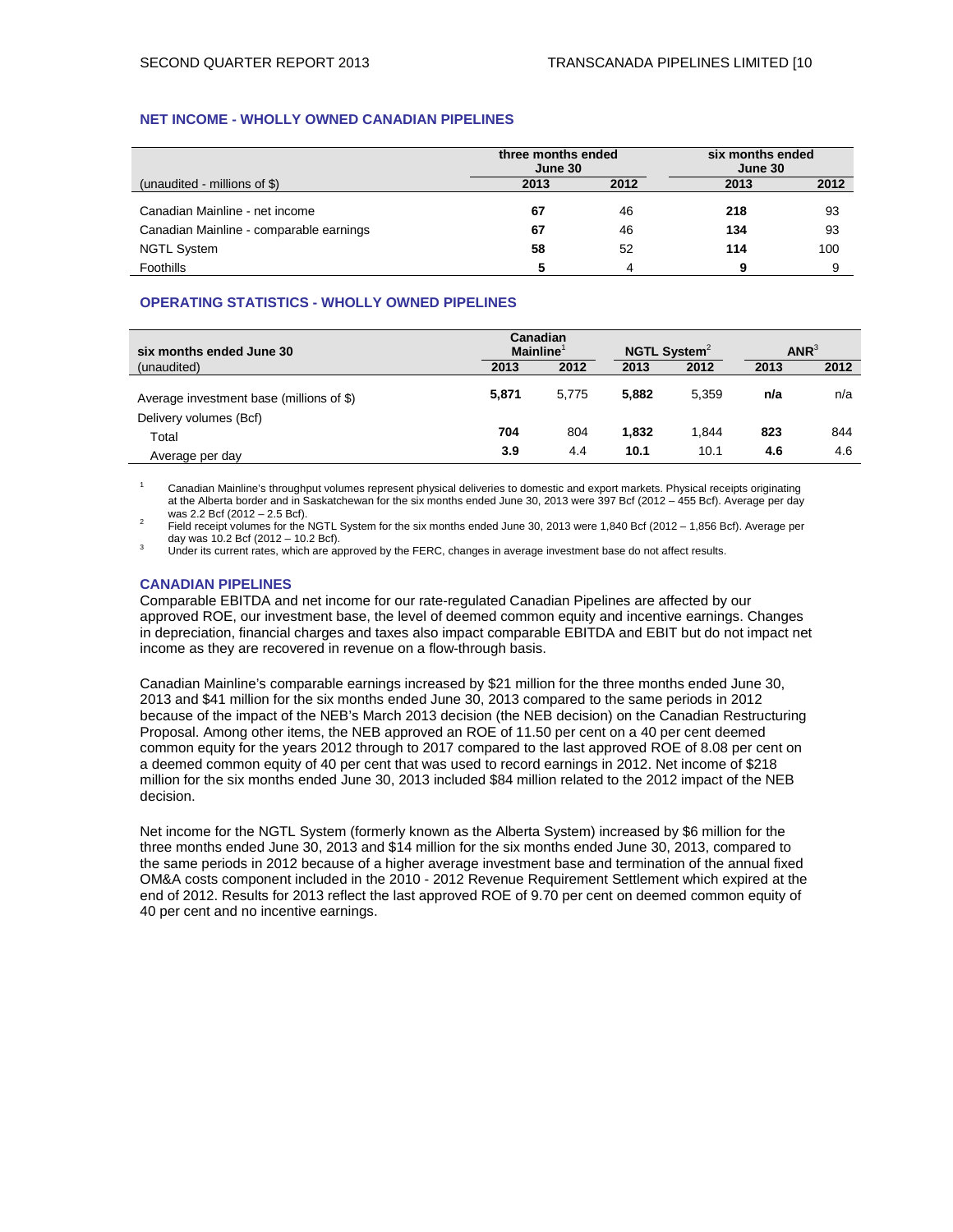## **U.S. PIPELINES AND INTERNATIONAL**

EBITDA for our U.S. operations is generally affected by contracted volume levels, volumes delivered and the rates charged, as well as by the cost of providing services, including OM&A and property taxes. ANR is also affected by the contracting and pricing of its storage capacity and incidental commodity sales.

Comparable EBITDA for the U.S. and international pipelines was US\$155 million for the three months ended June 30, 2013 and US\$410 million for the six months ended June 30, 2013 compared to US\$203 million and US\$473 million for the same periods in 2012. This was the net effect of:

- higher costs at ANR relating to services provided by other pipelines as well as lower second quarter revenues
- lower revenues at Great Lakes because of lower rates and uncontracted capacity
- lower contributions from TransGas and Gas Pacifico/INNERGY
- higher short term and interruptible revenues at Portland.

## **COMPARABLE DEPRECIATION AND AMORTIZATION**

Comparable depreciation and amortization was \$245 million for the three months ended June 30, 2013 and \$485 million for the six months ended June 30, 2013 compared to \$234 million and \$466 million for the same periods in 2012 mainly because of a higher investment base on the NGTL System and the impact of the NEB decision on the Canadian Mainline.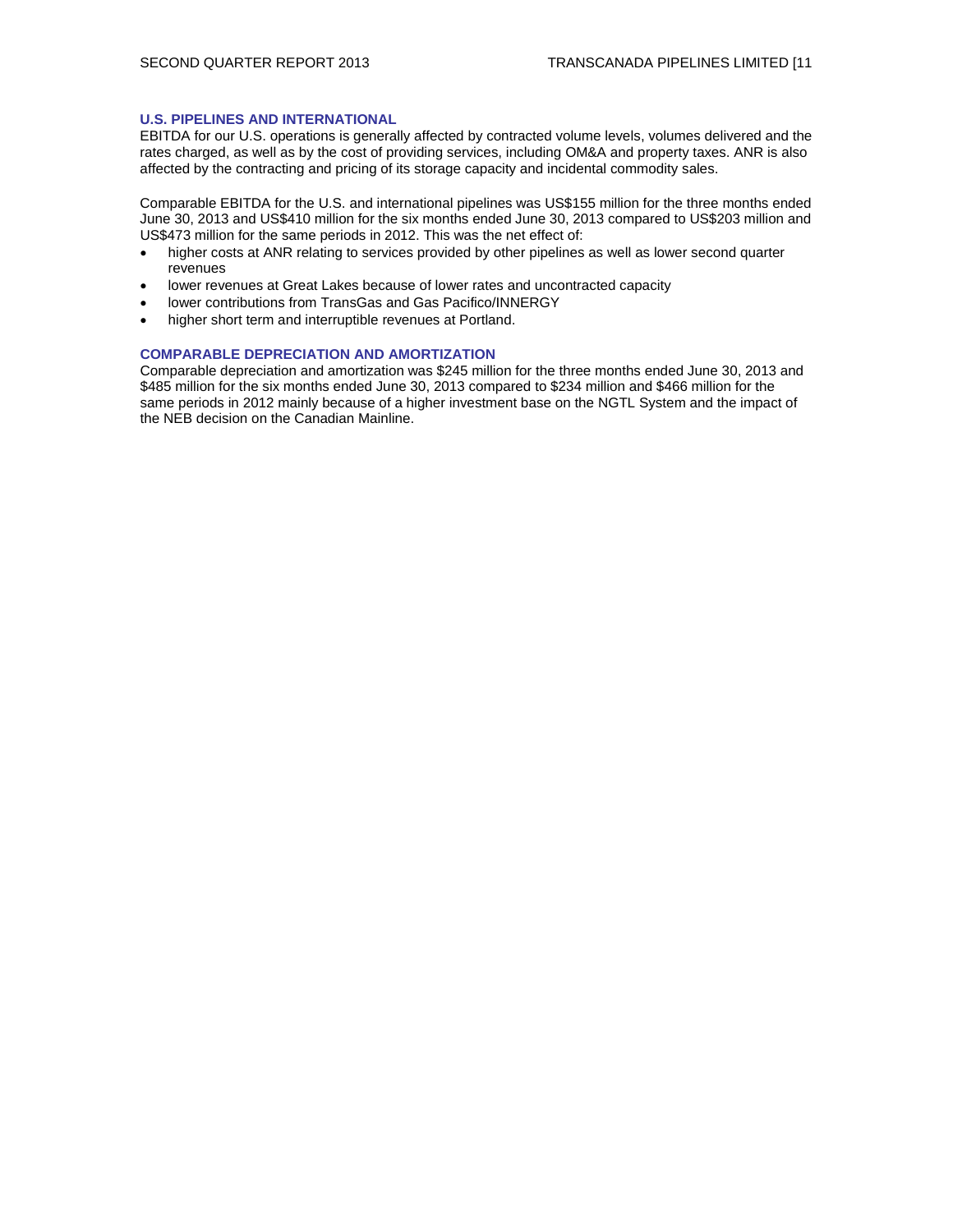# Oil Pipelines

Comparable EBITDA and comparable EBIT are non-GAAP measures. See non-GAAP measures section for more information.

|                                            | three months ended<br>June 30 |      | six months ended<br>June 30 |      |
|--------------------------------------------|-------------------------------|------|-----------------------------|------|
| (unaudited - millions of \$)               | 2013                          | 2012 | 2013                        | 2012 |
| Keystone Pipeline System                   | 187                           | 178  | 373                         | 352  |
| Oil Pipelines Business Development         | (1)                           | (2)  | (8)                         | (3)  |
| Oil Pipelines - comparable EBITDA          | 186                           | 176  | 365                         | 349  |
| Comparable depreciation and amortization   | (37)                          | (36) | (74)                        | (72) |
| Oil Pipelines - comparable EBIT            | 149                           | 140  | 291                         | 277  |
| Comparable EBIT denominated as<br>follows: |                               |      |                             |      |
| Canadian dollars                           | 52                            | 51   | 99                          | 99   |
| U.S. dollars                               | 95                            | 88   | 189                         | 177  |
| Foreign exchange                           | 2                             |      | 3                           |      |
|                                            | 149                           | 140  | 291                         | 277  |

Comparable EBITDA for the Keystone Pipeline System increased by \$9 million for the three months ended June 30, 2013 and \$21 million for the six months ended June 30, 2013 compared to the same periods in 2012. These increases reflected higher revenues primarily resulting from:

- higher contracted volumes
- higher final fixed tolls on committed pipeline capacity to Cushing, Oklahoma, which came into effect in July 2012.

### **BUSINESS DEVELOPMENT**

Business development expenses in the first six months of 2013 were \$5 million higher than the same period in 2012 because of increased activity on various development projects.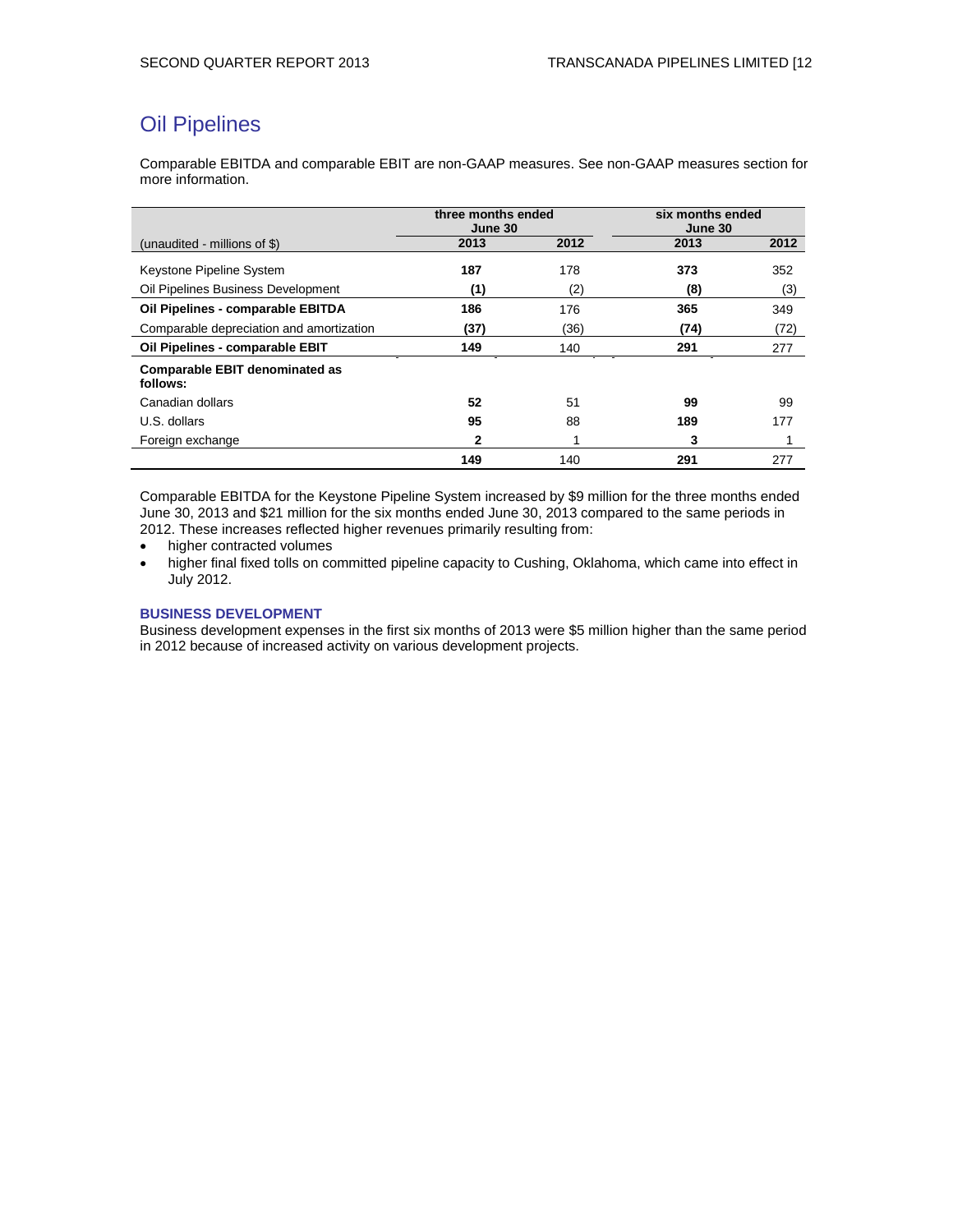# **Energy**

Comparable EBITDA and comparable EBIT are non-GAAP measures. See non-GAAP measures section for more information.

|                                                        | three months ended<br>June 30 |      | six months ended<br>June 30 |       |
|--------------------------------------------------------|-------------------------------|------|-----------------------------|-------|
| (unaudited - millions of \$)                           | 2013                          | 2012 | 2013                        | 2012  |
| <b>Canadian Power</b>                                  |                               |      |                             |       |
| Western Power <sup>1</sup>                             | 123                           | 27   | 202                         | 158   |
| Eastern Power <sup>1,2</sup>                           | 75                            | 73   | 170                         | 166   |
| Bruce Power <sup>1</sup>                               | 59                            | 31   | 90                          | 18    |
| General, administrative and support costs              | (12)                          | (11) | (22)                        | (22)  |
| Canadian Power - comparable EBITDA <sup>1</sup>        | 245                           | 120  | 440                         | 320   |
| Comparable depreciation and amortization <sup>3</sup>  | (43)                          | (39) | (86)                        | (79)  |
| Canadian Power - comparable $EBIT1$                    | 202                           | 81   | 354                         | 241   |
| U.S. Power (US\$)                                      |                               |      |                             |       |
| Northeast Power                                        | 92                            | 49   | 169                         | 95    |
| General, administrative and support costs              | (12)                          | (11) | (22)                        | (21)  |
| U.S. Power - comparable EBITDA                         | 80                            | 38   | 147                         | 74    |
| Comparable depreciation and amortization               | (23)                          | (30) | (51)                        | (60)  |
| U.S. Power - comparable EBIT                           | 57                            | 8    | 96                          | 14    |
| Foreign exchange                                       | 1                             | 1    | 2                           | 1     |
| U.S. Power - comparable EBIT (Cdn\$)                   | 58                            | 9    | 98                          | 15    |
| <b>Natural Gas Storage</b>                             |                               |      |                             |       |
| Alberta Storage                                        | 11                            | 19   | 31                          | 34    |
| General, administrative and support costs              | (2)                           | (2)  | (4)                         | (4)   |
| Natural Gas Storage - comparable EBITDA                | 9                             | 17   | 27                          | 30    |
| Comparable depreciation and amortization <sup>3</sup>  | (2)                           | (3)  | (5)                         | (6)   |
| Natural Gas Storage - comparable EBIT <sup>1</sup>     | $\overline{7}$                | 14   | 22                          | 24    |
| <b>Business Development comparable EBITDA and EBIT</b> | (6)                           | (6)  | (10)                        | (11)  |
| Energy - comparable $EBIT1$                            | 261                           | 98   | 464                         | 269   |
|                                                        |                               |      |                             |       |
| <b>Summary</b>                                         |                               |      |                             |       |
| Energy - comparable $EBITDA1$                          | 330                           | 170  | 607                         | 414   |
| Comparable depreciation and amortization <sup>3</sup>  | (69)                          | (72) | (143)                       | (145) |

**Energy - comparable EBIT**<sup>1</sup> **261** 98 **464** 269  $1$  Includes our share of equity income from our investments in ASTC Power Partnership, which holds the Sundance B PPA, Portlands

Energy, Bruce Power and, in 2012, CrossAlta. In December 2012, we acquired the remaining 40 per cent interest in CrossAlta,

bringing our ownership interest to 100 per cent.<br><sup>2</sup> Includes phase two of Cartier Wind Gros-Morne starting in November 2012 and the acquisition of the first Ontario Solar project in<br>3 June 2013.

 $\frac{3}{3}$  Does not include depreciation and amortization of equity investments.

Comparable EBITDA for Energy increased by \$160 million for the three months ended June 30, 2013 compared to the same period in 2012. The increase was the effect of:

- higher earnings from Western Power primarily due to higher realized power prices, the Sundance A PPA charge recorded in second quarter 2012 earnings and higher purchased PPA volumes
- higher earnings from U.S. Power mainly because of higher realized power and capacity prices in New York
- higher equity income from Bruce Power because of incremental earnings from Units 1 and 2, which were returned to service in October 2012, and higher earnings from Unit 3, due to an outage during first and second quarter 2012, partially offset by lower Bruce B volumes due to higher planned outage days.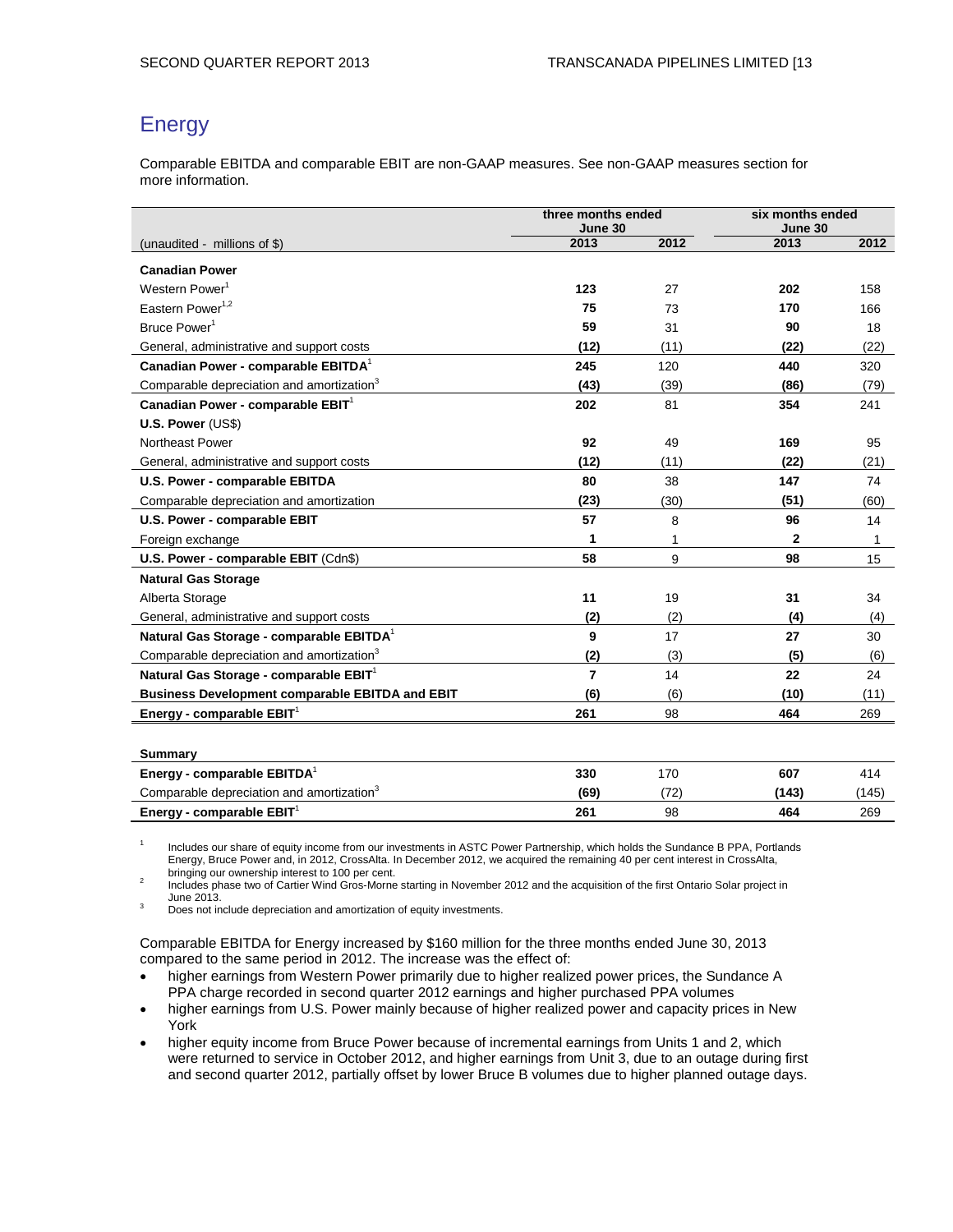Comparable EBITDA for Energy increased by \$193 million for the six months ended June 30, 2013 compared to the same period in 2012. The increase was the effect of:

- higher earnings from U.S. Power mainly because of higher realized power prices and higher capacity prices in New York
- higher equity income from Bruce Power because of incremental earnings from Units 1 and 2, which were returned to service in October 2012, the recognition of a business interruption insurance recovery in first quarter 2013, and higher earnings from Unit 3 due to the first and second quarter 2012 outage partially offset by the extended outage of Unit 4 in first quarter 2013 and lower Bruce B volumes due to higher planned outage days
- higher earnings from Western Power primarily due to higher realized power prices and higher purchased PPA volumes.

## **CANADIAN POWER**

#### **Western and Eastern Power**<sup>1</sup>

Comparable EBITDA and comparable EBIT are non-GAAP measures. See non-GAAP measures section for more information.

|                                                       | three months ended |      | six months ended |       |
|-------------------------------------------------------|--------------------|------|------------------|-------|
|                                                       | June 30            |      | June 30          |       |
| (unaudited - millions of \$)                          | 2013               | 2012 | 2013             | 2012  |
| Revenue                                               |                    |      |                  |       |
| <b>Western Power</b>                                  | 161                | 106  | 303              | 330   |
| Eastern Power <sup>1</sup>                            | 91                 | 98   | 200              | 201   |
| Other $2$                                             | 22                 | 22   | 53               | 47    |
|                                                       | 274                | 226  | 556              | 578   |
| Income from equity investments <sup>3</sup>           | 66                 | (6)  | 88               | 17    |
| <b>Commodity purchases resold</b>                     |                    |      |                  |       |
| Western power                                         | (82)               | (43) | (147)            | (137) |
| Other $4$                                             | (1)                |      | (3)              | (2)   |
|                                                       | (83)               | (43) | (150)            | (139) |
| Plant operating costs and other                       | (59)               | (47) | (122)            | (102) |
| Sundance A PPA arbitration decision - 2012            |                    | (30) |                  | (30)  |
| General, administrative and support costs             | (12)               | (11) | (22)             | (22)  |
| <b>Comparable EBITDA</b>                              | 186                | 89   | 350              | 302   |
| Comparable depreciation and amortization <sup>5</sup> | (43)               | (39) | (86)             | (79)  |
| <b>Comparable EBIT</b>                                | 143                | 50   | 264              | 223   |

<sup>1</sup> Includes phase two of Cartier Wind Gros-Morne starting in November 2012 and the acquisition of the first Ontario Solar project in<br>June 2013.

Includes sale of excess natural gas purchased for generation and sales of thermal carbon black.<br>Includes our share of equity income from our investments in ASTC Power Partnership, which holds the Sundance B PPA, and<br>Portla

 $P_1$  Includes the cost of excess natural gas not used in operations.<br>
Does not include depreciation and amortization of equity investments.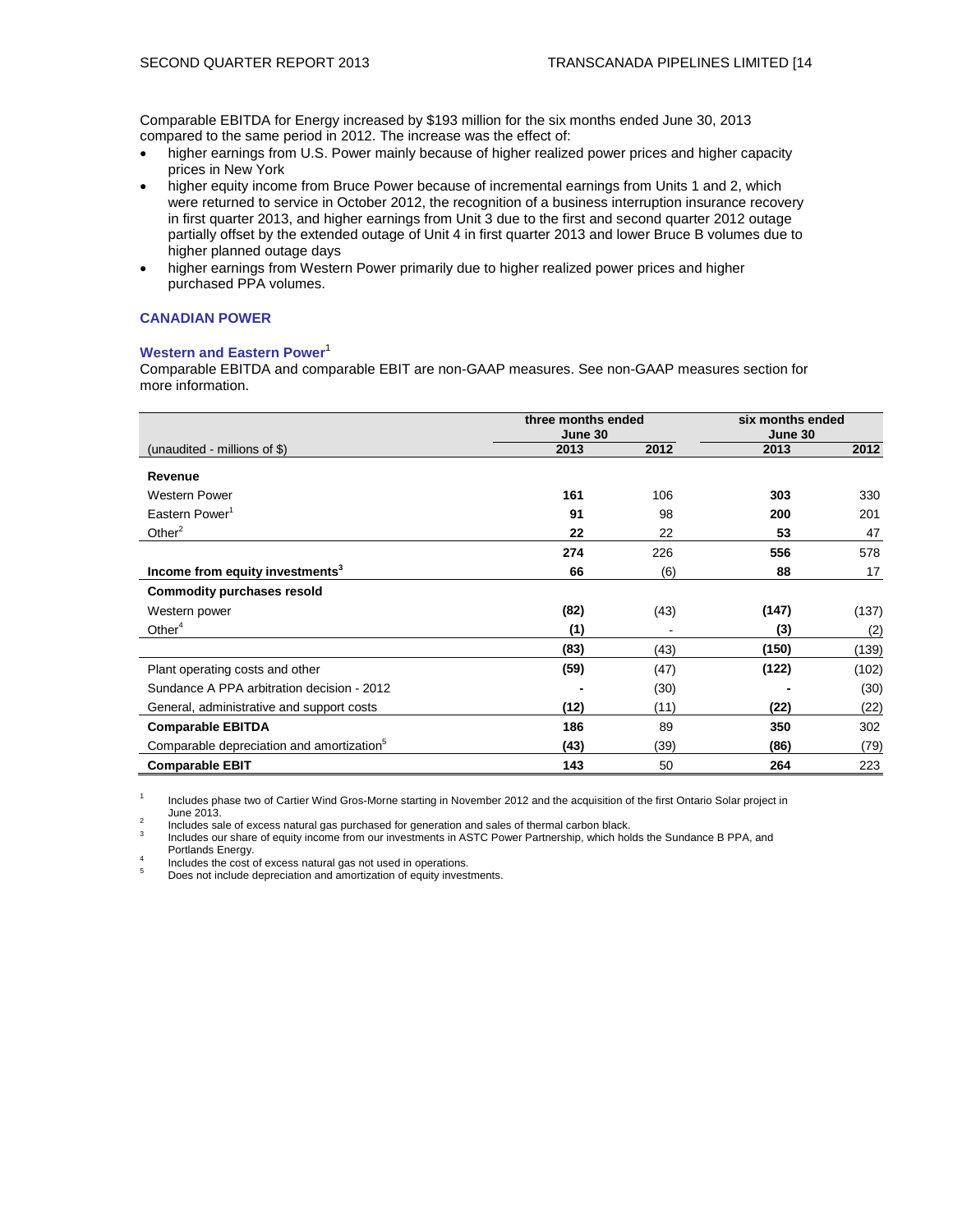### **Sales volumes and plant availability**

Includes our share of volumes from our equity investments.

|                                                | three months ended<br>June 30 |       | six months ended<br>June 30 |       |
|------------------------------------------------|-------------------------------|-------|-----------------------------|-------|
| (unaudited)                                    | 2013                          | 2012  | 2013                        | 2012  |
| Sales volumes (GWh)                            |                               |       |                             |       |
| Supply                                         |                               |       |                             |       |
| Generation                                     |                               |       |                             |       |
| Western Power                                  | 687                           | 654   | 1,357                       | 1,325 |
| Eastern Power <sup>1</sup>                     | 750                           | 907   | 2,096                       | 2,050 |
| Purchased                                      |                               |       |                             |       |
| Sundance A & B and Sheerness PPAs <sup>2</sup> | 1,788                         | 1,295 | 3,495                       | 3,334 |
| Other purchases                                |                               |       |                             | 46    |
|                                                | 3,225                         | 2,857 | 6,948                       | 6,755 |
| Sales                                          |                               |       |                             |       |
| Contracted                                     |                               |       |                             |       |
| <b>Western Power</b>                           | 1,939                         | 1,741 | 3,646                       | 4,036 |
| Eastern Power <sup>1</sup>                     | 750                           | 907   | 2,096                       | 2,050 |
| Spot                                           |                               |       |                             |       |
| <b>Western Power</b>                           | 536                           | 209   | 1,206                       | 669   |
|                                                | 3,225                         | 2,857 | 6,948                       | 6,755 |
| Plant availability <sup>3</sup>                |                               |       |                             |       |
| Western Power <sup>4</sup>                     | 92%                           | 97%   | 94%                         | 98%   |
| Eastern Power <sup>1,5</sup>                   | 80%                           | 76%   | 88%                         | 84%   |

<sup>1</sup> Includes phase two of Cartier Wind Gros-Morne starting in November 2012 and the acquisition of the first Ontario Solar project in

June 2013.<br><sup>2</sup> Includes our 50 per cent ownership interest of Sundance B volumes through the ASTC Power Partnership. No volumes were<br>delivered under the Sundance A PPA in 2012 and 2013.

The percentage of time the plant was available to generate power, regardless of whether it was running.<br>The percentage of time the plant was available to generate power, regardless of whether it was running.<br>Does not inclu

Western Power's comparable EBITDA increased by \$96 million for the three months ended June 30, 2013 compared to the same period in 2012. The increase was mainly due to:

- increased equity income from the ASTC Power Partnership mainly due to higher power prices
- the Sundance A PPA force majeure arbitration charge recorded in second quarter 2012
- higher purchased PPA volumes due to fewer outage days
- higher realized power prices.

Western Power's comparable EBITDA increased by \$44 million for the six months ended June 30, 2013 compared to the same period 2012. The increase was mainly due to:

- increased equity income from the ASTC Power Partnership mainly due to higher power prices
- higher purchased PPA volumes due to fewer outage days
- higher realized power prices.

In first quarter 2012, we recorded revenues and costs related to the Sundance A PPA as though the outages of Units 1 and 2 were interruptions of supply in accordance with the terms of the PPA. In July 2012, we received the Sundance A PPA arbitration decision which determined the units were in force majeure in first quarter 2012. In response, we recorded a charge of \$30 million in second quarter 2012 equivalent to the pre-tax income we had recorded in first quarter 2012. Because the plant continues to be in force majeure, we will not record further revenues and costs until the units are returned to service. See Recent Developments - Energy in this MD&A for more information about the expected return to service of Units 1 and 2.

Average spot market power prices in Alberta increased by 207 per cent to \$123 per MWh for the three months ended June 30, 2013 and 88 per cent to \$94 per MWh for the six months ended June 30, 2013,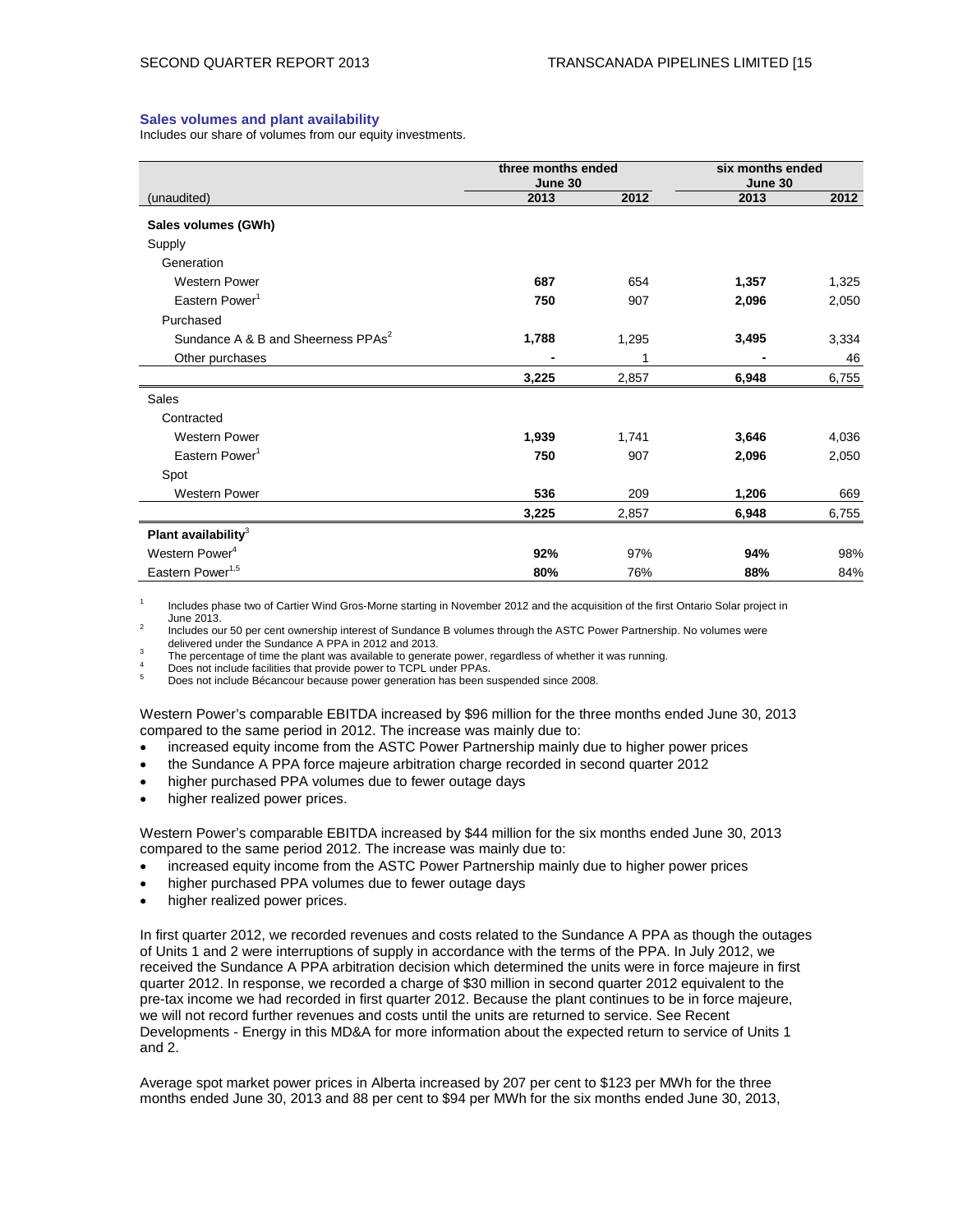compared to the same periods in 2012. These increases were mainly the result of plant outages and increased power demand.

Western Power's revenue increased by \$55 million for the three months ended June 30, 2013 compared to the same period in 2012 because of higher purchased PPA volumes and higher realized power prices.

Western Power's revenue decreased by \$27 million for the six months ended June 30, 2013 compared to the same period in 2012 because of the Sundance A PPA revenue recorded in first quarter 2012 offset by higher purchased PPA volumes.

Western Power's commodity purchases resold increased by \$39 million for the three months ended June 30, 2013 compared to the same period in 2012 because of higher purchased PPA volumes. Western Power's commodity purchases resold increased by \$10 million for the six months ended June 30, 2013 compared to the same period in 2012 due to higher purchased PPA volumes offset by the Sundance A PPA costs recorded in first quarter 2012.

Income from Equity Investments increased by \$72 million for the three months ended June 30, 2013 and \$71 million for the six months ended June 30, 2013 compared to the same periods in 2012, respectively. Higher earnings from ASTC Power Partnership, which holds the Sundance B PPA, reflected higher Alberta spot power prices and higher earnings from Portlands Energy were the result of an unplanned outage in second quarter 2012.

Plant operating costs and other, which includes natural gas fuel consumed in power generation, increased by \$12 million for the three months ended June 30, 2013 and \$20 million for the six months ended June 30, 2013 compared to the same periods in 2012, respectively. The increases were mainly due to higher natural gas fuel prices in 2013.

Approximately 78 per cent of Western Power sales volumes were sold under contract this quarter compared to 89 per cent in second quarter 2012. To reduce exposure to spot market prices in Alberta, Western Power enters into fixed price forward sales to secure future revenue and a portion of our power is retained to be sold in the spot market or under shorter-term forward arrangements. The amount sold forward will vary depending on market conditions and market liquidity and has historically ranged between 25 to 75 per cent of expected future production with a higher proportion being hedged in the near term periods. Such forward sales may be completed with medium and large industrial and commercial companies and other market participants and will affect our average realized price (versus spot price) in future periods.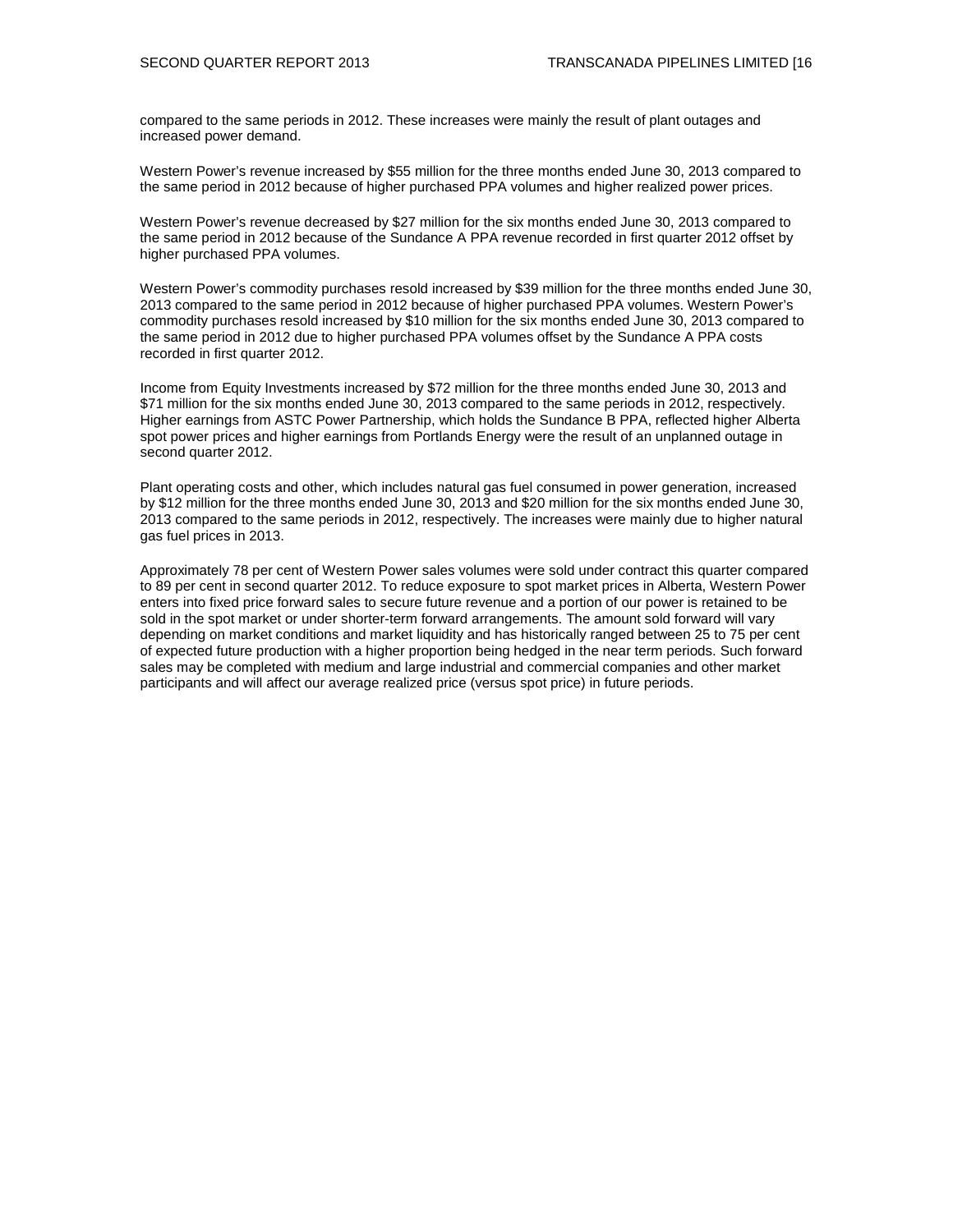## **BRUCE POWER**

Our proportionate share

|                                                     | three months ended<br>June 30 |       | six months ended<br>June 30 |       |
|-----------------------------------------------------|-------------------------------|-------|-----------------------------|-------|
| (unaudited - millions of \$ unless noted otherwise) | 2013                          | 2012  | 2013                        | 2012  |
| Income/(loss) from equity investments <sup>1</sup>  |                               |       |                             |       |
| <b>Bruce A</b>                                      | 51                            | (23)  | 87                          | (56)  |
| <b>Bruce B</b>                                      | 8                             | 54    | 3                           | 74    |
|                                                     | 59                            | 31    | 90                          | 18    |
| Comprised of:                                       |                               |       |                             |       |
| Revenues                                            | 306                           | 185   | 593                         | 347   |
| Operating expenses                                  | (172)                         | (125) | (344)                       | (260) |
| Depreciation and other                              | (75)                          | (29)  | (159)                       | (69)  |
|                                                     | 59                            | 31    | 90                          | 18    |
| <b>Bruce Power - Other information</b>              |                               |       |                             |       |
| Plant availability <sup>2</sup>                     |                               |       |                             |       |
| Bruce A <sup>3</sup>                                | 88%                           | 57%   | 77%                         | 53%   |
| <b>Bruce B</b>                                      | 80%                           | 95%   | 79%                         | 91%   |
| <b>Combined Bruce Power</b>                         | 84%                           | 84%   | 78%                         | 72%   |
| Planned outage days                                 |                               |       |                             |       |
| <b>Bruce A</b>                                      | 33                            | 62    | 123                         | 153   |
| <b>Bruce B</b>                                      | 70                            |       | 140                         | 46    |
| Unplanned outage days                               |                               |       |                             |       |
| <b>Bruce A</b>                                      |                               |       | 8                           |       |
| <b>Bruce B</b>                                      | 3                             | 19    | 12                          | 23    |
| Sales volumes (GWh) <sup>1</sup>                    |                               |       |                             |       |
| Bruce $A^3$                                         | 2,464                         | 895   | 4,561                       | 1,642 |
| <b>Bruce B</b>                                      | 1,726                         | 2,047 | 3,460                       | 3,956 |
|                                                     | 4,190                         | 2,942 | 8,021                       | 5,598 |
| Realized sales price per MWh <sup>4</sup>           |                               |       |                             |       |
| <b>Bruce A</b>                                      | \$71                          | \$68  | \$70                        | \$67  |
| <b>Bruce B</b>                                      | \$54                          | \$56  | \$53                        | \$55  |
| <b>Combined Bruce Power</b>                         | \$63                          | \$58  | \$61                        | \$58  |

1 Represents our 48.9 per cent ownership interest in Bruce A and 31.6 per cent ownership interest in Bruce B. Sales volumes exclude<br>deemed generation.

The percentage of time the plant was available to generate power, regardless of whether it was running.<br>
The percentage of time the plant was available to generate power, regardless of whether it was running.<br>
2012.<br>
2012.

2012. <sup>4</sup> Calculated based on actual and deemed generation. Bruce B realized sales prices per MWh includes revenues under the floor price mechanism and revenues from contract settlements.

Equity income from Bruce A increased by \$74 million for the three months ended June 30, 2013 and \$143 million for the six months ended June 30, 2013 compared to the same periods in 2012. The increases were mainly due to:

- incremental earnings from Units 1 and 2 which returned to service in October 2012
- higher earnings from Unit 3 due to the West Shift Plus planned outage during first and second quarter 2012
- recognition in first quarter 2013 of an insurance recovery of approximately \$40 million related to the May 2012 Unit 2 electrical generator failure and the impact the event had on Bruce A in 2012 and 2013.

These increases were partially offset by the impact of the Unit 4 life extension planned outage which began in August 2012 and was completed in April 2013.

Equity income from Bruce B decreased by \$46 million for the three months ended June 30, 2013 and \$71 million for the six months ended June 30, 2013 compared to the same periods in 2012. These decreases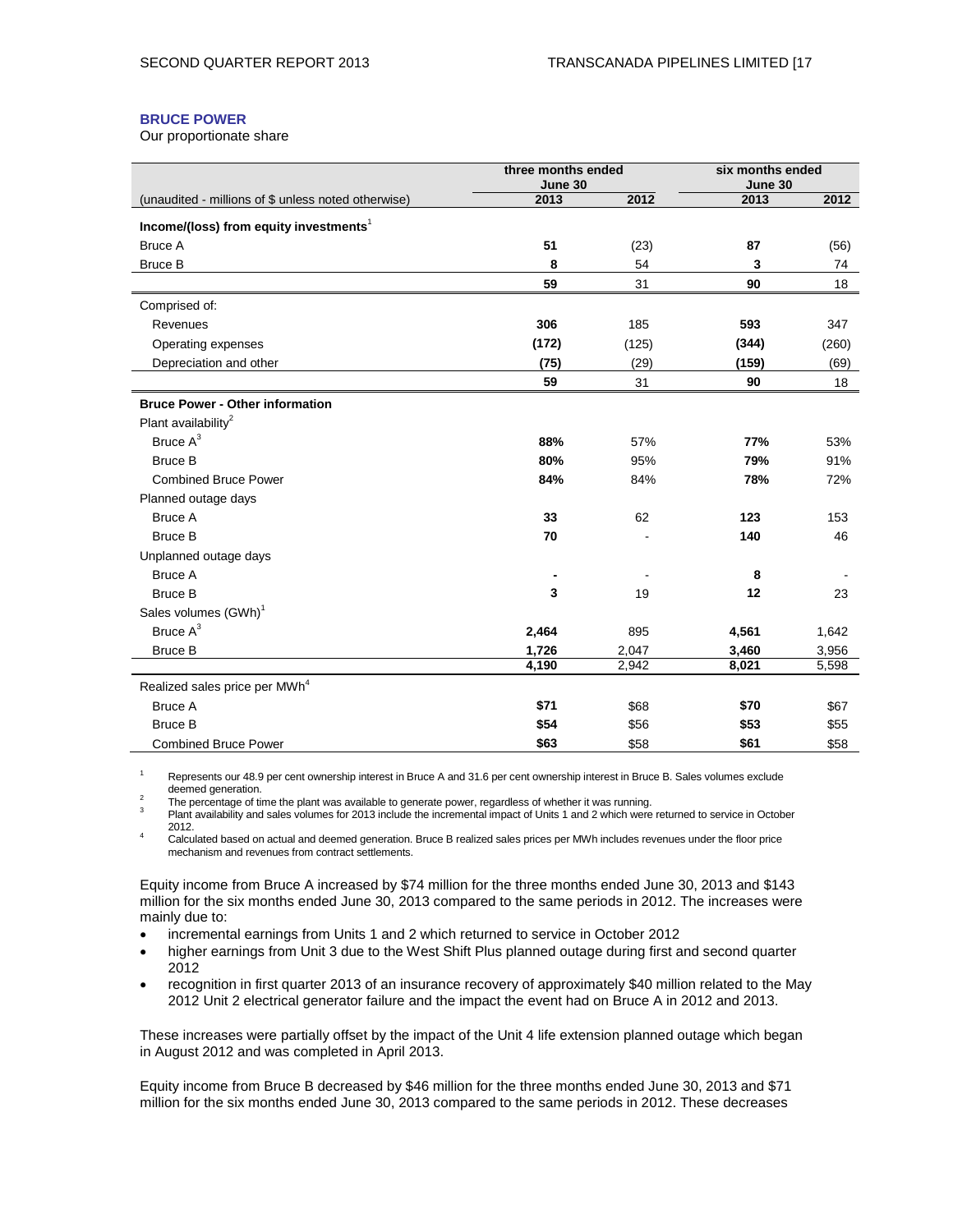were mainly due to lower volumes and higher operating costs resulting from higher planned outage days and higher lease expense.

Provisions in the Bruce B lease agreement with Ontario Power Generation provide for a reduction in annual lease expense if the annual average Ontario spot price for electricity is less than \$30 per MWh. Lease expense recognized in the three and six months ended June 30, 2012 reflected an annual average spot price below \$30 per MWh. At this time, it is uncertain if the annual average spot price will be below \$30 per MWh in 2013 and therefore no reduction to 2013 rent expense was recorded in second quarter 2013.

Under the contract with the OPA, all of the output from Bruce A is sold at a fixed price per MWh. The fixed price is adjusted annually on April 1 for inflation and other provisions under the OPA contract. Bruce A also recovers fuel costs from the OPA.

| <b>Bruce A Fixed price</b>     | Per MWh |
|--------------------------------|---------|
| April 1, 2013 - March 31, 2014 | \$70.96 |
| April 1, 2012 - March 31, 2013 | \$68.23 |
| April 1, 2011 - March 31, 2012 | \$66.33 |

Under the same contract, all output from Bruce B is subject to a floor price adjusted annually for inflation on April 1.

| <b>Bruce B Floor price</b>     | Per MWh |
|--------------------------------|---------|
| April 1, 2013 - March 31, 2014 | \$52.34 |
| April 1, 2012 - March 31, 2013 | \$51.62 |
| April 1, 2011 - March 31, 2012 | \$50.18 |

Amounts received under the Bruce B floor price mechanism within a calendar year are subject to repayment if the monthly average spot price exceeds the floor price. We currently expect 2013 spot prices to be less than the floor price for the year and therefore no amounts received under the floor price mechanism in 2013 are expected to be repaid.

Bruce B also enters into fixed-price contracts under which it receives or pays the difference between the contract price and the spot price.

The overall plant availability percentage in 2013 is expected to be in the mid 80s for Bruce A and the high 80s for Bruce B. No further planned maintenance is scheduled for the remainder of 2013.

### **U.S. POWER**

Comparable EBITDA and comparable EBIT are non-GAAP measures. See non-GAAP measures section for more information.

|                                              | three months ended<br>June 30 |       | six months ended<br>June 30 |       |  |
|----------------------------------------------|-------------------------------|-------|-----------------------------|-------|--|
| (unaudited - millions of US \$)              | 2013                          | 2012  | 2013                        | 2012  |  |
| Revenue                                      |                               |       |                             |       |  |
| Power <sup>1</sup>                           | 317                           | 233   | 750                         | 428   |  |
| Capacity                                     | 77                            | 66    | 124                         | 106   |  |
| Other $^2$                                   | 17                            | 5     | 46                          | 24    |  |
|                                              | 411                           | 304   | 920                         | 558   |  |
| Commodity purchases resold                   | (197)                         | (163) | (503)                       | (280) |  |
| Plant operating costs and other <sup>2</sup> | (122)                         | (92)  | (248)                       | (183) |  |
| General, administrative and support costs    | (12)                          | (11)  | (22)                        | (21)  |  |
| <b>Comparable EBITDA</b>                     | 80                            | 38    | 147                         | 74    |  |
| Comparable depreciation and amortization     | (23)                          | (30)  | (51)                        | (60)  |  |
| <b>Comparable EBIT</b>                       | 57                            | 8     | 96                          | 14    |  |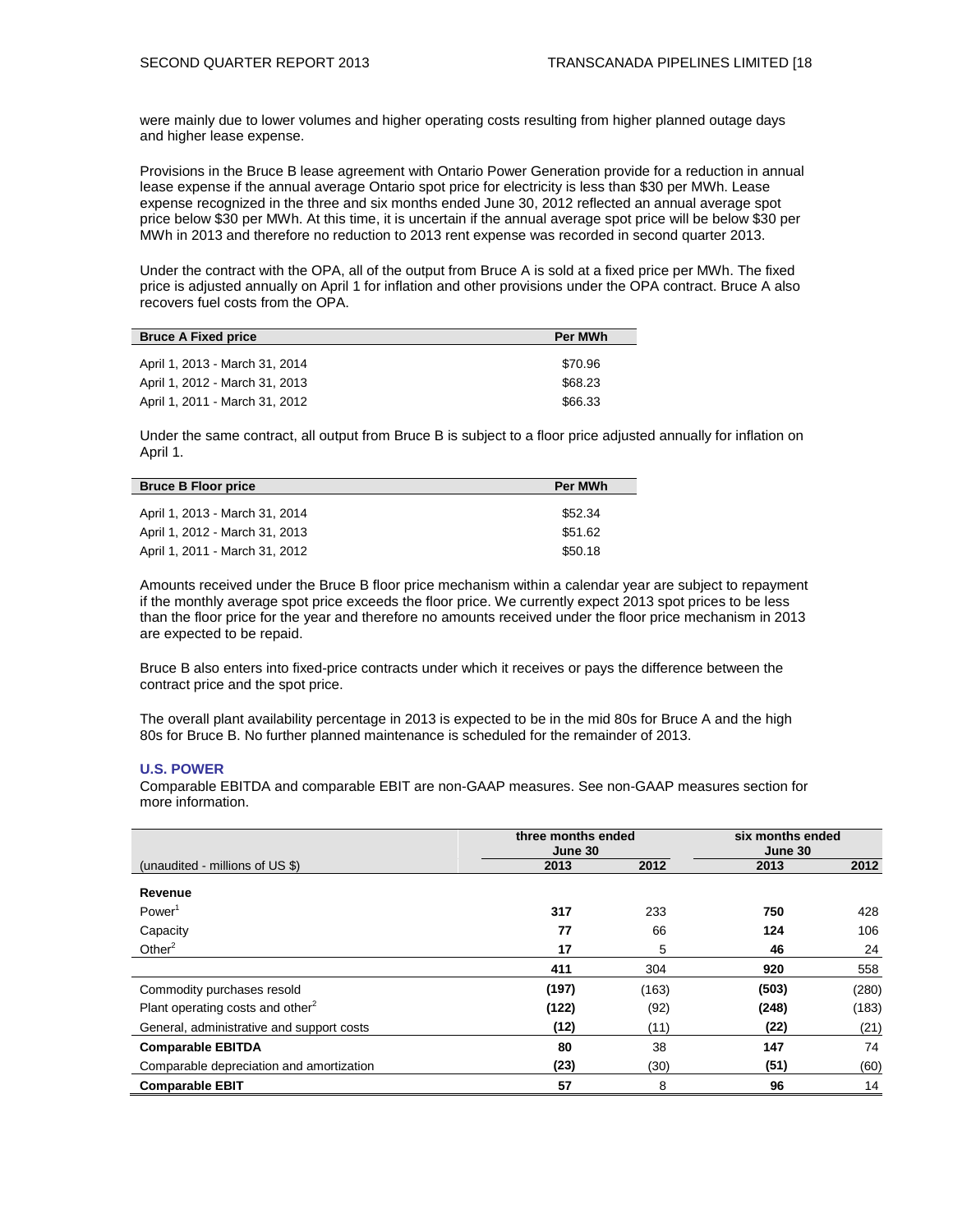- <sup>1</sup> The realized gains and losses from financial derivatives used to buy and sell power, natural gas and fuel oil to manage U.S. Power's assets are presented on a net basis in power revenues.
- assets are presented on a net basis in power revenues.<br><sup>2</sup> Includes revenues and costs related to a third party service agreement at Ravenswood, the activity level of which increased in 2013.

#### **Sales volumes and plant availability**

|                              | June 30 | three months ended |       | six months ended<br>June 30 |  |
|------------------------------|---------|--------------------|-------|-----------------------------|--|
| (unaudited)                  | 2013    | 2012               | 2013  | 2012                        |  |
| Physical sales volumes (GWh) |         |                    |       |                             |  |
| Supply                       |         |                    |       |                             |  |
| Generation                   | 1,761   | 1,787              | 2,812 | 2,941                       |  |
| Purchased                    | 1,878   | 1,687              | 4,357 | 3,257                       |  |
|                              | 3,639   | 3.474              | 7.169 | 6,198                       |  |
| Plant availability           | 91%     | 82%                | 85%   | 81%                         |  |

The percentage of time the plant was available to generate power, regardless of whether it was running.

U.S. Power's comparable EBITDA was US\$80 million for the three months ended June 30, 2013 and US\$147 million for the six months ended June 30, 2013 compared to US\$38 million and US\$74 million for the same periods in 2012. These increases included the net effect of:

- higher realized power prices
- higher realized capacity prices in New York
- higher revenues on sales to wholesale, commercial and industrial customers
- higher operating costs due to higher fuel prices.

Commodity prices were higher for the three and six months ended June 30, 2013 compared to the same periods in 2012. In 2012, oversupply conditions in the North American natural gas market reduced these prices. In 2013, natural gas prices recovered and storage levels fell primarily due to colder first quarter weather. The increase in gas prices has translated into higher spot power prices in the predominantly gasfired New England and New York power markets in the first half of 2013.

Physical sales volumes for the three and six months ended June 30, 2013 were higher than the same periods in 2012 due to higher purchased volumes to serve increased sales to wholesale, commercial and industrial customers in the New England and PJM markets. Generation volumes were slightly lower, mainly due to lower generation in our natural gas fueled facilities in both New York and New England partly offset by a higher generation at our hydro facilities.

Power revenue was US\$317 million for the three months ended June 30, 2013 and US\$750 million for the six months ended June 30, 2013 compared to US\$233 million and US\$428 million for the same periods in 2012. This was mainly due to the combination of higher realized power prices and higher sales volumes to wholesale, commercial and industrial customers.

Capacity revenue was US\$77 million for the three months ended June 30, 2013 and US\$124 million for the six months ended June 30, 2013 compared to US\$66 million and US\$106 million for the same periods in 2012. New York Zone J spot capacity prices are approximately 10 per cent higher than last year on a year to date basis. This increase in spot capacity prices and the impact of hedging activities resulted in higher realized prices in New York, partially offset by lower capacity prices in New England.

Commodity purchases resold were US\$197 million for the three months ended June 30, 2013 and US\$503 million for the six months ended June 30, 2013 compared to US\$163 million and US\$280 million for the same periods in 2012 because we purchased higher volumes of power at higher prices to fulfill increased power sales commitments to wholesale, commercial and industrial customers at higher realized power prices.

Plant operating costs and other, which includes fuel gas consumed in generation, increased by US\$30 million for the three months ended June 30, 2013 and US\$65 million for the six months ended June 30, 2013 compared to the same periods in 2012 because of higher natural gas fuel prices.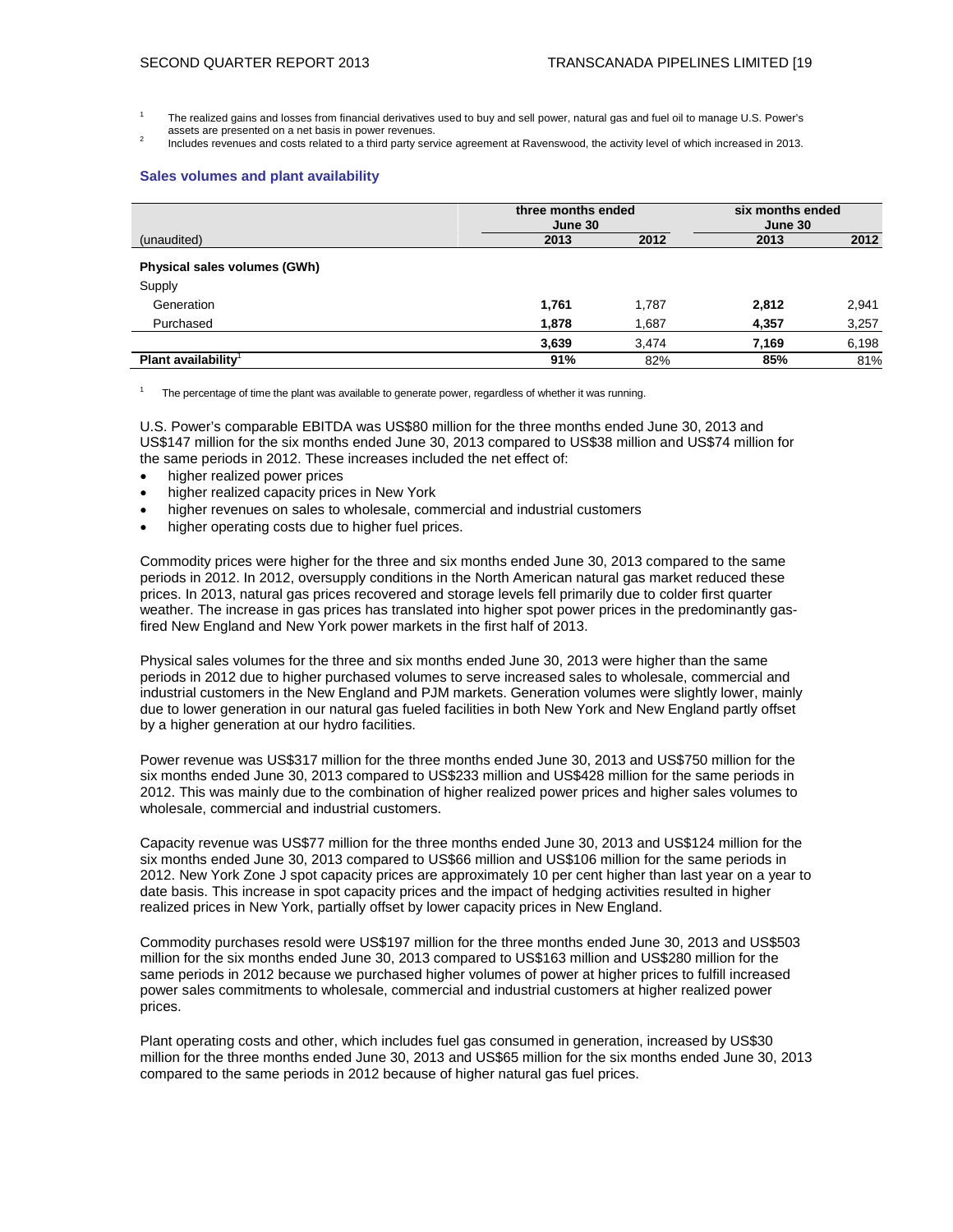As at June 30, 2013, approximately 2,200 GWh or 44 per cent of U.S. Power's planned generation is contracted for the remainder of 2013, and 2,500 GWh or 28 per cent for 2014. Planned generation fluctuates depending on hydrology, wind conditions, commodity prices and the resulting dispatch of the assets. Power sales fluctuate based on customer usage.

### **NATURAL GAS STORAGE**

Comparable EBITDA and comparable EBIT are non-GAAP measures. See non-GAAP measures section for more information.

|                                           | June 30 | three months ended |      | six months ended<br>June 30 |  |
|-------------------------------------------|---------|--------------------|------|-----------------------------|--|
| (unaudited - millions of \$)              | 2013    | 2012               | 2013 | 2012                        |  |
| Alberta Storage <sup>1</sup>              | 11      | 19                 | 31   | 34                          |  |
| General, administrative and support costs |         | (2                 | (4)  | (4)                         |  |
| <b>Comparable EBITDA</b>                  |         | 17                 | 27   | 30                          |  |
| Comparable depreciation and amortization  |         | (3)                | (5)  | (6)                         |  |
| <b>Comparable EBIT</b>                    |         | 14                 | 22   | 24                          |  |

<sup>1</sup> Includes our share of equity income from our investment in CrossAlta up to December 18, 2012. On December 18, 2012, we acquired the remaining 40 per cent interest in CrossAlta, bringing our ownership interest to 100 per cent.

Comparable EBITDA decreased by \$8 million for the three months ended June 30, 2013 and \$3 million for the six months ended June 30, 2013 compared to the same periods in 2012 because of lower realized natural gas storage spreads partially offset by incremental earnings from CrossAlta resulting from the acquisition of the remaining 40 per cent interest in December 2012.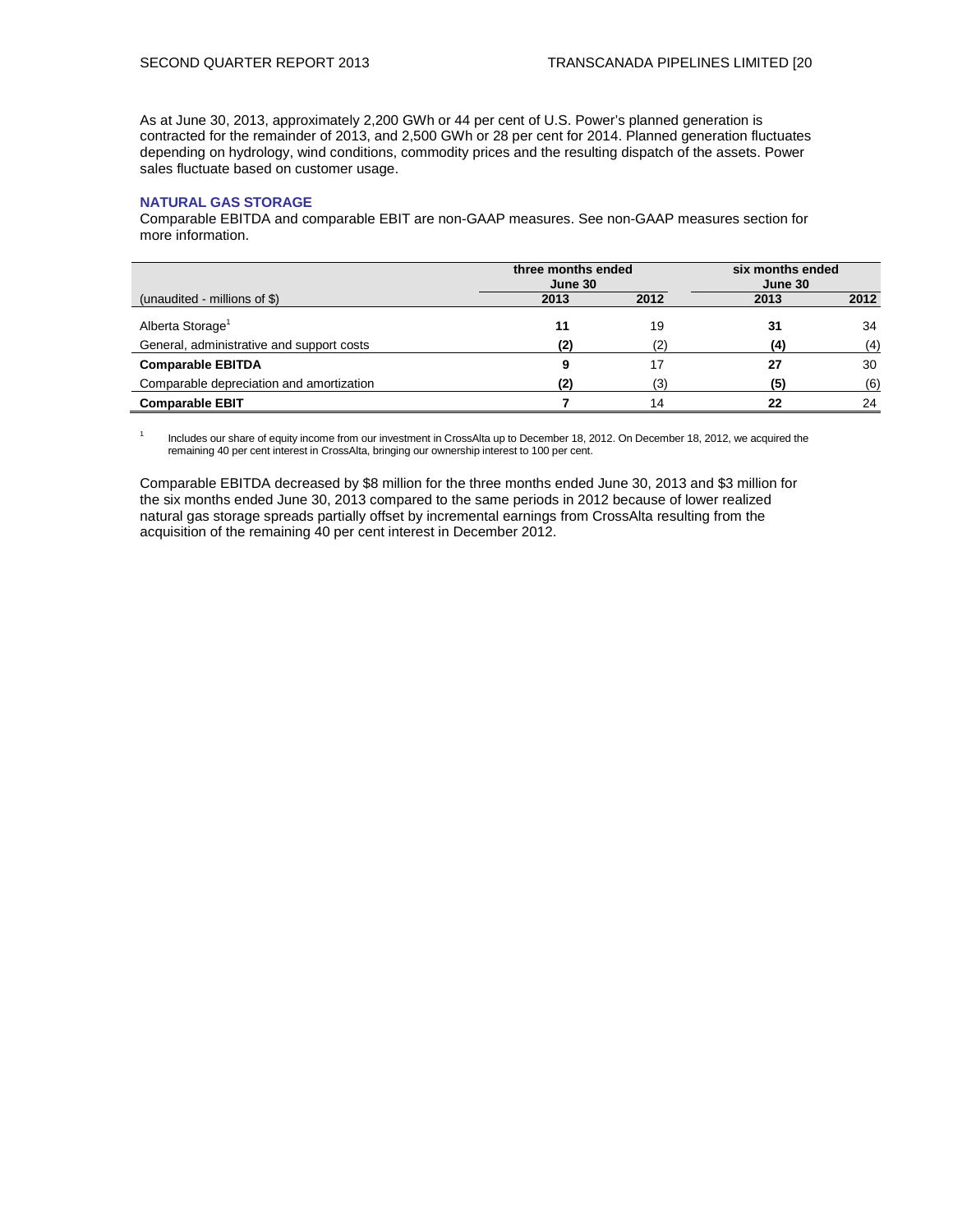# Recent developments

## **NATURAL GAS PIPELINES**

#### **NEB decision on the Canadian Restructuring Proposal**

On March 27, 2013, the NEB issued its decision on our application to change the business structure and the terms and conditions of service for the Canadian Mainline, including tolls for 2012 and 2013. The decision significantly alters the regulatory framework that has formed the basis for more than \$10 billion of regulated pipeline investment over the last sixty years.

On May 1, 2013, we filed an application for a review and variance of the decision and order. The NEB dismissed the review and variance application on June 11, 2013, and released its reasons for the dismissal on July 22, 2013. The NEB did however recognize that changes proposed by us to the Canadian Mainline's Tariff would be considered as a separate application through an oral hearing process to be heard in September.

We are effectively operating under the new decision environment as of July 1. We have submitted the tariff change application and will manage that process through the oral hearing and await a decision on those changes.

### **NGTL System expansion projects**

We continued to expand the NGTL System (formerly known as the Alberta System) and have placed \$700 million of new facilities in service in 2013. We have applied and received approval from the NEB for an additional \$130 million of new facilities. To date in 2013, we have applied for an additional \$145 million of facilities that remain subject to NEB approval. We are planning regulatory applications for further expansion into B.C. and estimate the cost of the facilities to be between \$1.0 billion and \$1.5 billion to connect and transport new gas supply that will be delivered to the Prince Rupert Gas Transmission Project (PRGT) as well as other markets served by the NGTL System. In third quarter 2013, we expect to begin an open season to provide delivery service through a transportation by others arrangement on Coastal GasLink to Vanderhoof, B.C.

#### **Prince Rupert Gas Transmission Project**

The British Columbia Environmental Assessment Office issued its Section 10 Order in June 2013 indicating that the project is reviewable and requires an environmental assessment certificate. The Canadian Environmental Assessment Agency (CEAA) initiated the public comment period with respect to the project in June 2013.

#### **Coastal GasLink Pipeline Project**

We are currently focused on community, landowner, government and First Nations engagement as the Coastal GasLink pipeline project advances through the regulatory process with the B.C. Environmental Assessment Office and the CEAA.

#### **Portland Natural Gas Transmission System**

We concluded an open season in June 2013 with certain markets throughout the Northeast U.S. and Atlantic Canada expressing interest and others indicating an interest in turning back portions of our capacity. The interest generated for incremental capacity did not meet the threshold level required to go forward with an increase in capacity at this time. PNGTS continues to look for market opportunities to further develop growth of the system.

#### **Sale of U.S. Pipeline assets to TC PipeLines, LP**

In July 2013, we closed the sale of a 45 per cent interest in each of Gas Transmission Northwest LLC (GTN LLC) and Bison Pipeline LLC (Bison LLC) to TC PipeLines, LP for an aggregate purchase price of US\$1.05 billion, which included US\$146 million representing 45 per cent of GTN's debt, plus closing adjustments for working capital of \$17 million.

Through our subsidiaries, we continue to hold a 30 per cent direct ownership interest in both pipelines. We also hold 28.9 per cent interest in TC PipeLines, LP and are the General Partner.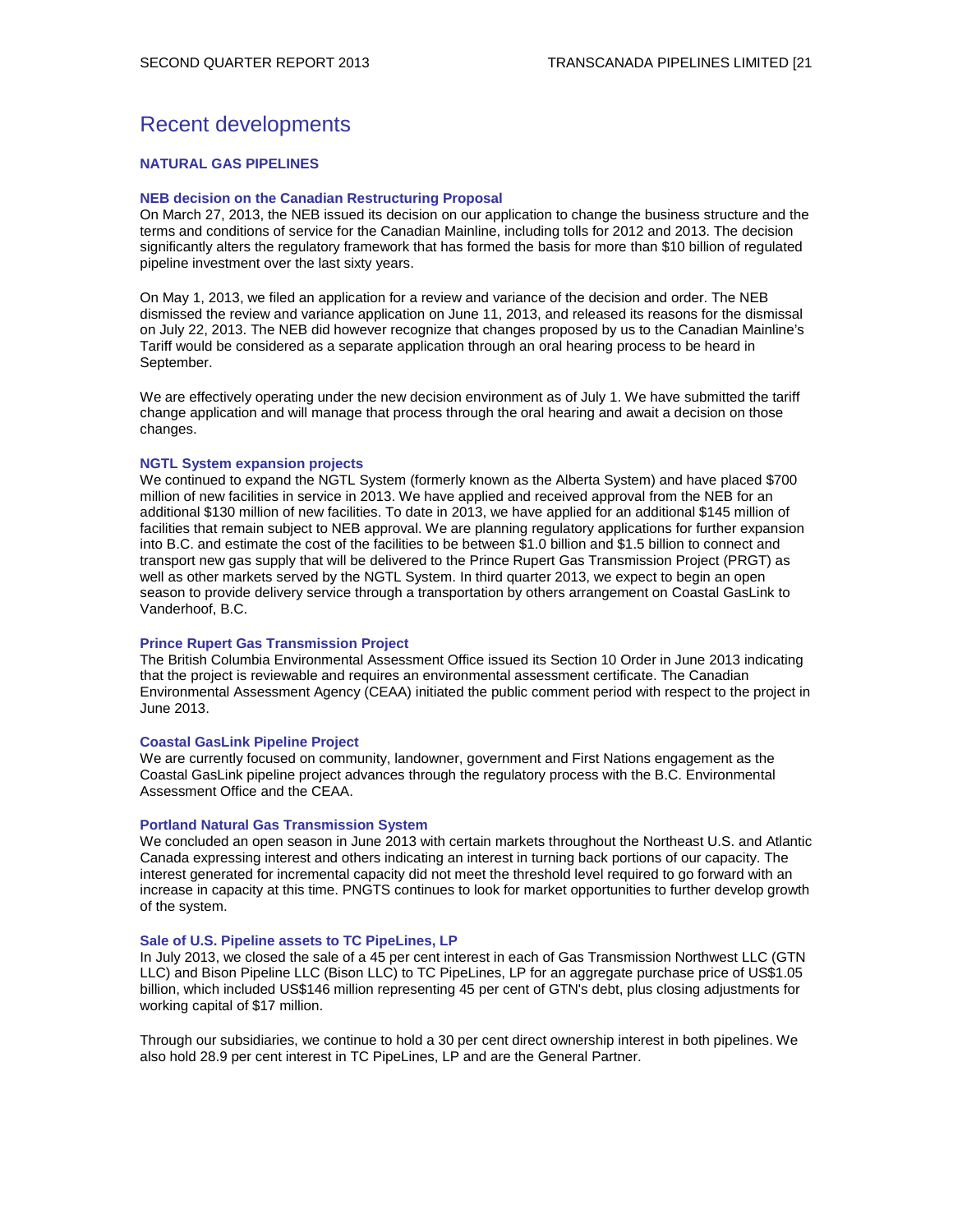#### **Mexican Pipelines**

The construction of the Tamazunchale Pipeline Extension project and related compression facilities is proceeding. The Topolobampo and Mazatlan projects in northwest Mexico are advancing as planned with engineering and permitting activities.

#### **OIL PIPELINES**

#### **Gulf Coast Project**

We are constructing a 36-inch pipeline from Cushing, Oklahoma to the U.S. Gulf Coast and expect to begin delivering crude oil to Port Arthur, Texas at the end of 2013. Construction is approximately 85 per cent complete and we estimate the cost of the Cushing to Port Arthur facilities to be US\$2.3 billion.

Construction of the 76 km (47 mile) Houston Lateral pipeline to transport crude oil to Houston refineries is expected to be complete in 2014 at a cost of US\$300 million.

The Gulf Coast Project will have a capacity of up to 700,000 barrels per day.

#### **Keystone XL Pipeline**

In January 2013, the Governor of Nebraska approved our proposed re-route after the Nebraska Department of Environmental Quality issued its final evaluation report noting that construction and operation of Keystone XL is expected to have minimal environmental impacts in Nebraska.

On March 1, 2013, the U.S. DOS released its Draft Supplemental Environmental Impact Statement for the Keystone XL Pipeline. The impact statement reaffirmed that construction of the proposed pipeline from the U.S./Canada border in Montana to Steele City, Nebraska would not result in any significant impact to the environment. The DOS continues to review comments on the impact statement that it received during a public comment period that ended on April 22, 2013. Once the DOS has completed its review, it is anticipated it will issue a Final Supplemental Environmental Impact Statement and then consult with other governmental agencies and provide an additional opportunity for the public comment during a National Interest Determination period of up to 90 days, before making a decision on our Presidential Permit application.

We now anticipate the pipeline to be in service approximately two years following the receipt of the Presidential Permit. The US\$5.3 billion cost estimate will increase depending on the timing of the permit. As of June 30, 2013, we had invested US\$1.9 billion in the project.

#### **Energy East Pipeline**

On June 17, 2013, we concluded an open season to obtain firm commitments for a pipeline to transport up to 850,000 Bbl/d of crude oil from western receipt points to eastern Canadian markets and are currently reviewing the results.

The Energy East Pipeline project involves converting natural gas pipeline capacity in approximately 3,000 km (1,870 miles) of our existing Canadian Mainline to crude oil service and constructing up to approximately 1,400 km (870 miles) of new pipeline.

We have begun Aboriginal and stakeholder engagement and associated field work as part of our initial design and planning. If we determine that there is sufficient commercial support for the project, we will apply for regulatory approval to build and operate the facilities, with a potential in-service date of late 2017.

#### **Northern Courier Pipeline**

On April 25, 2013, we filed a permit application with the Alberta Energy Regulator after completing the required Aboriginal and stakeholder engagement and associated field work. We continue to work with the Fort Hills Energy Limited Partnership on the development of this project.

#### **Heartland Pipeline and TC Terminals**

On May 2, 2013, we announced we had reached binding long-term shipping agreements to build, own and operate the proposed Heartland Pipeline and TC Terminals projects.

The proposed projects will include a 200 km (125 mile) crude oil pipeline connecting the Edmonton region to facilities in Hardisty, Alberta, and a terminal facility in the Heartland industrial area north of Edmonton. We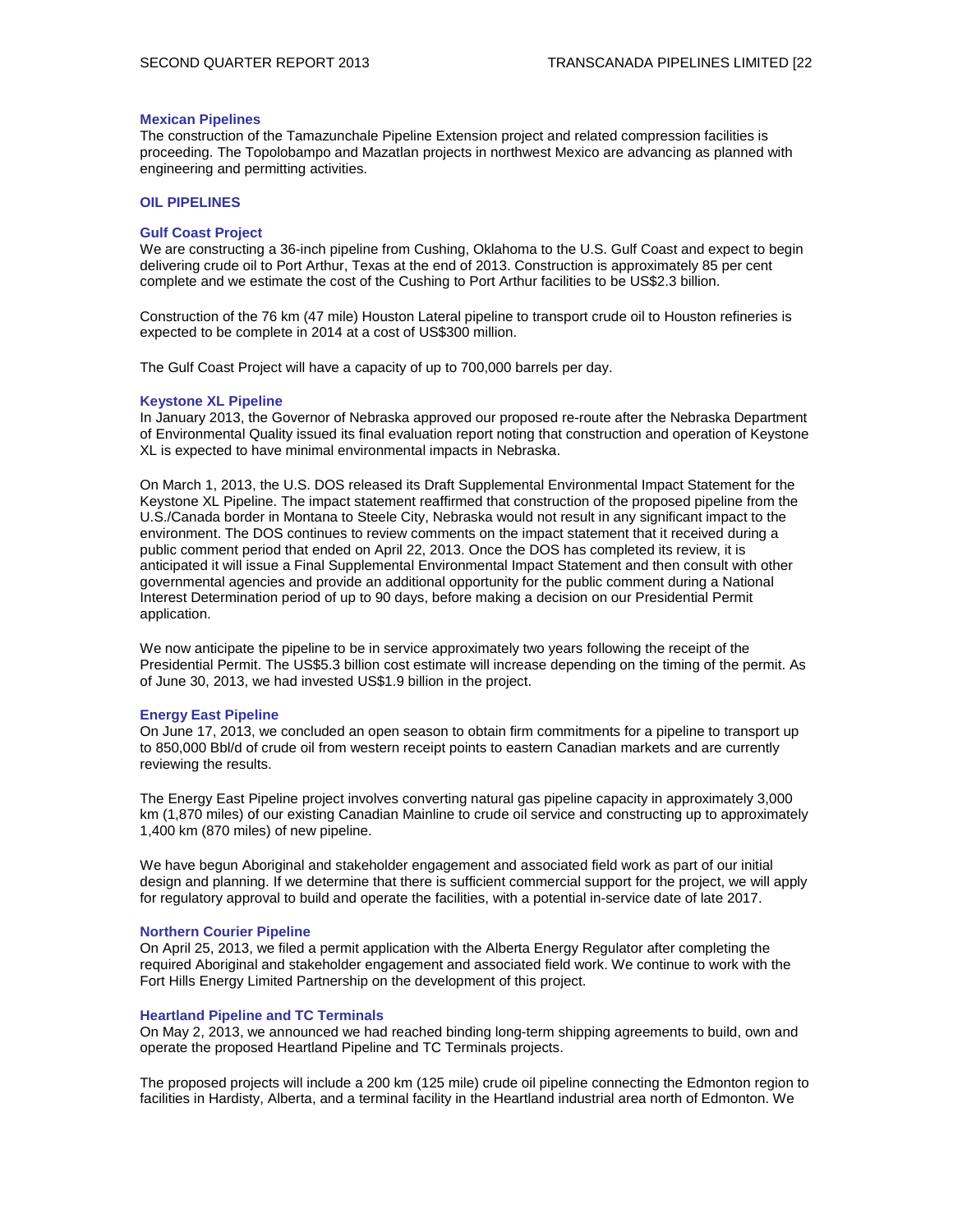anticipate the pipeline could transport up to 900,000 Bbl/d, while the terminal is expected to have storage capacity for up to 1.9 million barrels of crude oil. These projects together have a combined cost estimated at \$900 million and are expected to come into service during the second half of 2015.

On May 30, 2013, we filed a permit application for the terminal facility with the Alberta Energy Regulator and expect to file an application for the pipeline later in 2013.

#### **Grand Rapids Pipeline**

On May 23, 2013, we filed a permit application with the Alberta Energy Regulator after completing the required Aboriginal and stakeholder engagement and associated field work.

### **ENERGY**

#### **Ontario Solar**

In late 2011, we agreed to buy nine Ontario solar projects (combined capacity of 86 MW) from Canadian Solar Solutions Inc. for approximately \$470 million. On June 28, 2013, we completed the acquisition of the first project for \$55 million. We expect to close the acquisition of the remaining projects in 2013 and 2014, subject to satisfactory completion of the related construction activities and regulatory approvals. All power produced will be sold under 20-year PPAs with the OPA.

#### **Sundance A**

TransAlta previously announced that it expected Sundance A Units 1 and 2 to be returned to service in the fall of 2013. They subsequently reported an earlier return to service date for Unit 1 of July 31, 2013. TransAlta has not announced any change in the return to service date for Unit 2.

#### **Bruce Power**

Bruce Power returned Unit 4 to service on April 13, 2013 after completing an expanded life extension outage investment program which began in August 2012. It is anticipated that this investment will allow Unit 4 to operate until at least 2021.

On April 5, 2013, Bruce Power announced that it had reached an agreement with the OPA to extend the Bruce B floor price through to the end of the decade which is expected to coincide with the 2019 and 2020 end of life dates for the Bruce B units.

#### **Bécancour**

In June 2013, Hydro-Québec notified us that it would exercise its option to extend the agreement to suspend all electricity generation from the Bécancour power plant through 2014. Under the suspension agreement, Hydro-Québec has the option (subject to certain conditions) to extend the suspension every year until regional electricity demand levels recover. We continue to receive capacity payments while generation is suspended.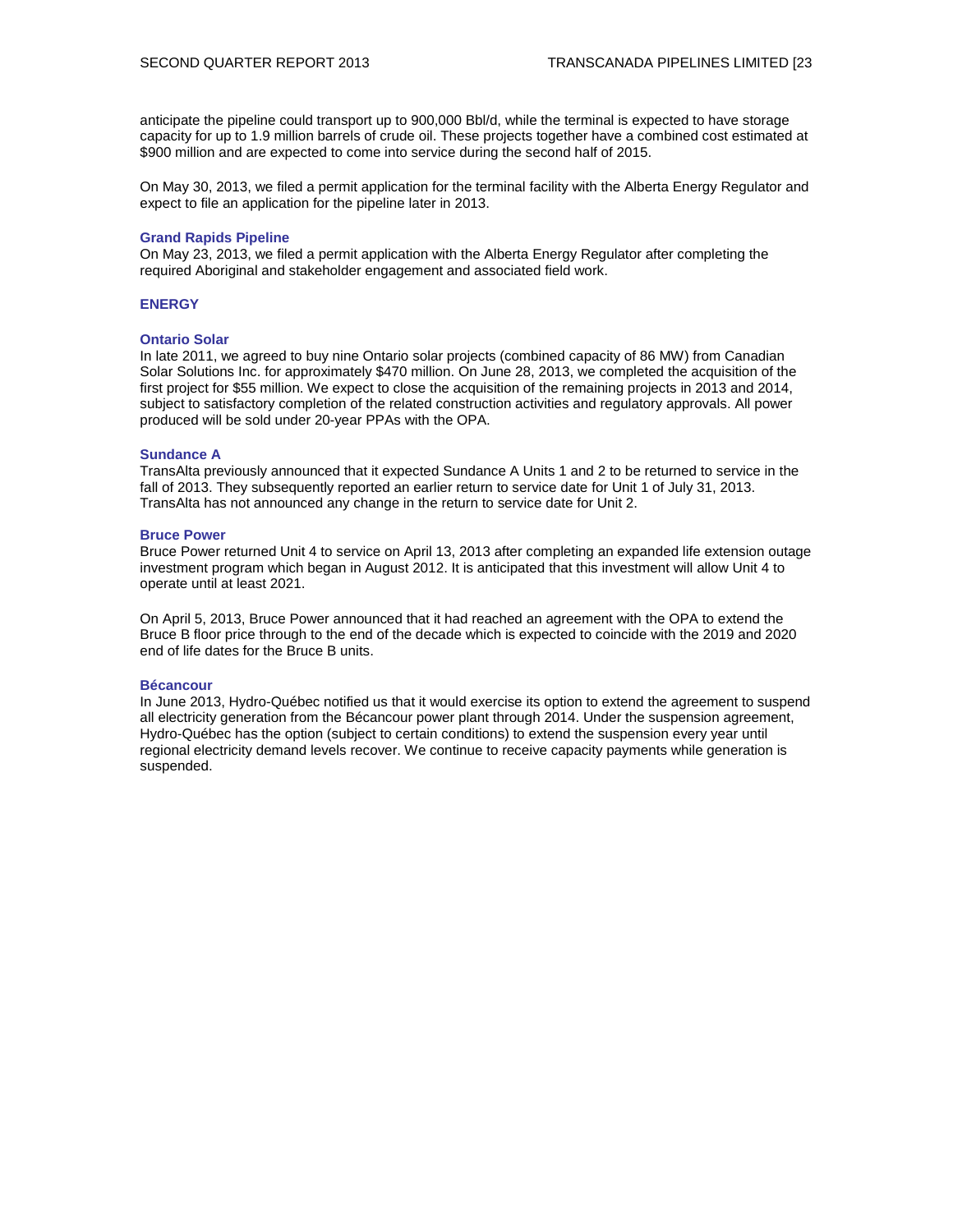# Other income statement items

|                                                      | three months ended<br>June 30 |       | six months ended<br>June 30 |       |
|------------------------------------------------------|-------------------------------|-------|-----------------------------|-------|
| (unaudited - millions of $$$ )                       | 2013                          | 2012  | 2013                        | 2012  |
| Comparable interest expense                          | (258)                         | (244) | (519)                       | (492) |
| Comparable interest income and other                 | (2)                           | 19    | 16                          | 44    |
| Comparable income taxes                              | (131)                         | (90)  | (289)                       | (228) |
| Net income attributable to non-controlling interests | (18)                          | (21)  | (43)                        | (50)  |

|                                                   | three months ended<br>June 30 |      | six months ended<br>June 30 |       |
|---------------------------------------------------|-------------------------------|------|-----------------------------|-------|
| (unaudited - millions of \$)                      | 2013                          | 2012 | 2013                        | 2012  |
| Comparable interest on long-term debt             |                               |      |                             |       |
| (including interest on junior subordinated notes) |                               |      |                             |       |
| Canadian dollar-denominated                       | 123                           | 127  | 245                         | 255   |
| U.S. dollar-denominated (US\$)                    | 185                           | 183  | 373                         | 369   |
| Foreign exchange                                  | 5                             |      | 6                           |       |
|                                                   | 313                           | 310  | 624                         | 624   |
| Other interest and amortization expense           | 5                             | 10   | 10                          | 18    |
| Capitalized interest                              | (60)                          | (76) | (115)                       | (150) |
| Comparable interest expense                       | 258                           | 244  | 519                         | 492   |

Comparable interest expense was \$258 million for the three months ended June 30, 2013 and \$519 million for the six months ended June 30, 2013 compared to \$244 million and \$492 million for the same periods in 2012 because of the following:

- lower capitalized interest as a result of placing the refurbished units at Bruce Power in service, partially offset by increased capitalized interest for the Gulf Coast Project
- lower interest expense due to Canadian and U.S. dollar-denominated debt maturities, partially offset by debt issues of US\$750 million in January 2013, US\$1 billion in August 2012 and US\$500 million in March 2012.

Comparable interest income and other was a loss of \$2 million for the three months ended June 30, 2013 and a gain of \$16 million for the six months ended June 30, 2013 compared to gains of \$19 million and \$44 million for the same periods in 2012 because we had realized losses in 2013 compared to realized gains in 2012 on derivatives used to manage our net exposure to foreign exchange rate fluctuations on U.S. dollardenominated income.

Comparable income taxes were \$131 million for the three months ended June 30, 2013 and \$289 million for the six months ended June 30, 2013 compared to \$90 million and \$228 million for the same periods in 2012. The increase was mainly the result of higher pre-tax earnings in 2013 compared to 2012 combined with changes in the proportion of income earned between Canadian and foreign jurisdictions.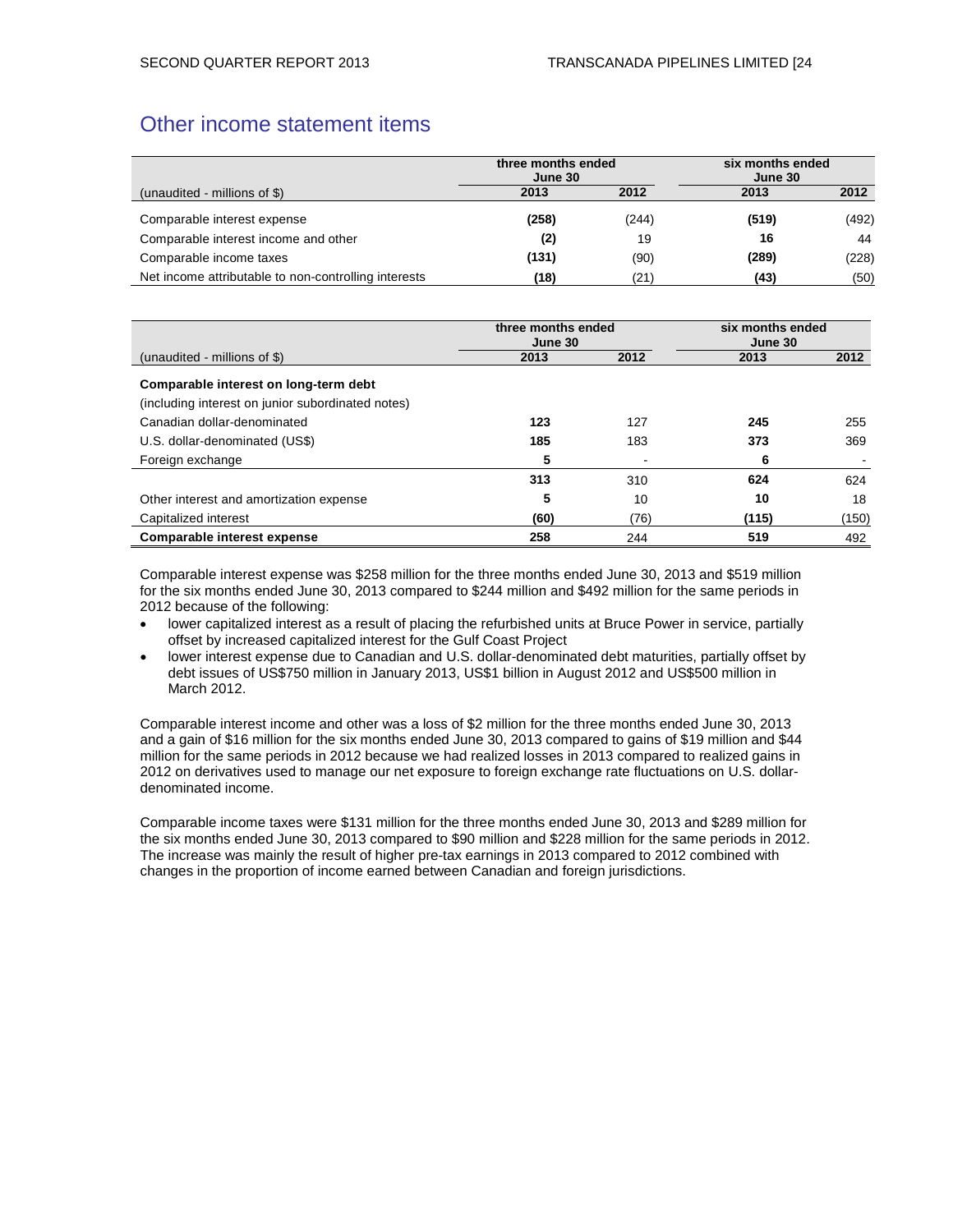# Financial condition

We strive to maintain financial strength and flexibility in all parts of an economic cycle, and rely on our operating cash flows to sustain our business, pay dividends and fund a portion of our growth.

We access capital markets to meet our financing needs, manage our capital structure and preserve our credit ratings.

We believe we have the capacity to fund our existing capital program through predictable cash flow from our operations, access to the capital markets, cash on hand and substantial committed credit facilities.

## **CASH FROM OPERATING ACTIVITIES**

|                                                  | three months ended<br>June 30 |      | six months ended<br>June 30 |       |
|--------------------------------------------------|-------------------------------|------|-----------------------------|-------|
| (unaudited - millions of \$)                     | 2013                          | 2012 | 2013                        | 2012  |
| Funds generated from operations <sup>1</sup>     | 949                           | 723  | 1.861                       | 1.588 |
| (Increase)/decrease in operating working capital | (127)                         | 21   | (335)                       | (143) |
| Net cash provided by operations                  | 822                           | 744  | 1.526                       | 1.445 |

See the non-GAAP measures section in this MD&A for further discussion of funds generated from operations.

Net cash provided by operations was \$822 million for the three months ended June 30, 2013 and \$1,526 million for the six months ended June 30, 2013 compared to \$744 million and \$1,445 million for the same periods in 2012, respectively, as a result of our increase in earnings, partly offset by increases in operating working capital.

At June 30, 2013, our current assets were \$3.6 billion and current liabilities were \$6.7 billion, leaving us with a working capital deficit of \$3.1 billion compared to \$2.1 billion at the end of 2012. This working capital deficiency is considered to be in the normal course of business and is managed through our ability to generate cash flow and our ongoing access to the capital markets.

### **CASH USED IN INVESTING ACTIVITIES**

|                              | three months ended |        | six months ended |                |  |
|------------------------------|--------------------|--------|------------------|----------------|--|
|                              | June 30            |        |                  | June 30        |  |
| (unaudited - millions of \$) | 2013               | 2012   | 2013             | 2012           |  |
| Capital expenditures         | 1.109              | 397    | 2,038            | 861            |  |
| Equity investments           | 39                 | 197    | 71               | 413            |  |
| Acquisition                  | 55                 | $\sim$ | 55               | $\blacksquare$ |  |

Our capital expenditures this quarter were primarily related to the Gulf Coast Project, expansion of the NGTL System and construction of the Mexican pipelines.

On June 28, 2013, we completed the acquisition of the first Ontario Solar project for \$55 million.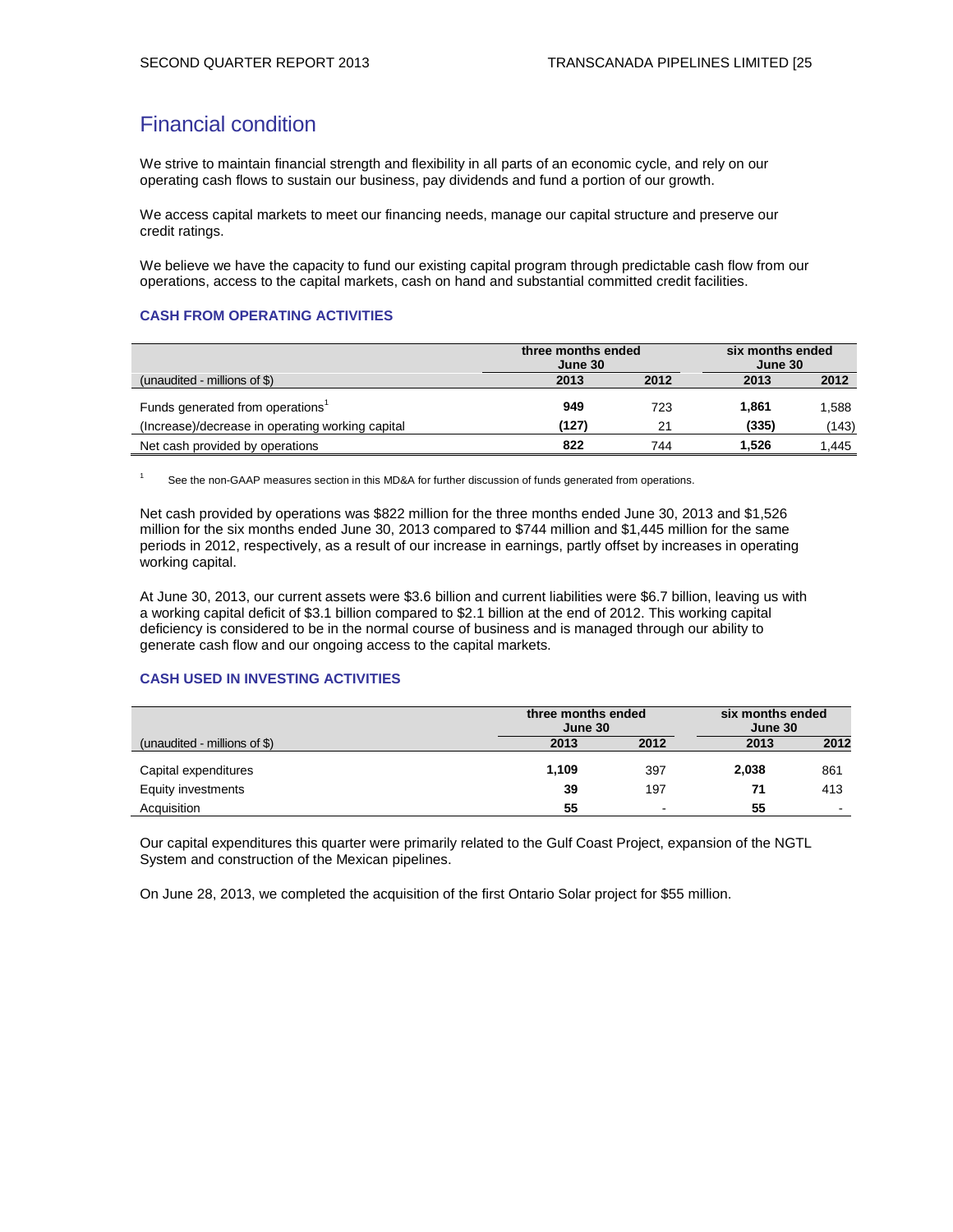## **CASH PROVIDED BY/(USED IN) FINANCING ACTIVITIES**

|                                           | three months ended<br>June 30 |       | six months ended<br>June 30 |       |
|-------------------------------------------|-------------------------------|-------|-----------------------------|-------|
| (unaudited - millions of \$)              | 2013                          | 2012  | 2013                        | 2012  |
| Long-term debt issued, net of issue costs | 10                            |       | 744                         | 493   |
| Long-term debt repaid                     | (695)                         | (222) | (709)                       | (770) |
| Notes payable issued, net                 | 1,388                         | 635   | 559                         | 589   |
| Dividends and distributions paid          | (360)                         | (345) | (705)                       | (674) |
| Equity financing activities               | 384                           |       | 883                         | 269   |
| Advances (to)/from parent, net            | 36                            | (11)  | 111                         | (270) |

In January 2013, we issued US\$750 million of senior notes, maturing on January 15, 2016 and bearing interest at 0.75 per cent. These notes were issued under the US\$4.0 billion debt shelf prospectus filed in November 2011.

In January 2013, we issued 7.2 million common shares to TransCanada Corporation (TransCanada) resulting in proceeds of \$345 million.

In March 2013, we issued 3.1 million common shares to TransCanada resulting in proceeds of \$154 million.

In June 2013, we retired \$350 million of 4.00 per cent senior notes.

In July 2013, we issued US\$500 million of three-year London Interbank Offered Rate-based floating rate notes maturing on June 30, 2016, bearing interest at an initial annual rate of 0.95 per cent.

Also in July 2013, we issued \$450 million of ten-year and \$300 million of 30-year medium term notes maturing on July 19, 2023 and November 15, 2041, bearing interest rates of 3.69 and 4.55 per cent per annum, respectively.

The net proceeds of these offerings are intended to be used for general corporate purposes and to reduce short-term indebtedness, which was used to fund a portion of our capital program.

In May 2013, TC PipeLines, LP completed a public offering of 8,855,000 common units at US\$43.85 per common unit for gross proceeds of US\$388 million. We contributed an additional approximate US\$8 million to maintain our general partnership interest and did not purchase any other units. Upon completion of this offering, our ownership interest in TC PipeLines, LP decreased from 33.3 per cent to 28.9 per cent.

In July 2013, TC PipeLines, LP entered into a five-year, US\$500 million term loan, maturing July 2018. The proceeds from the public offering, term loan and partner contribution were used to finance the acquisition of the 45 per cent interest in GTN and Bison from us.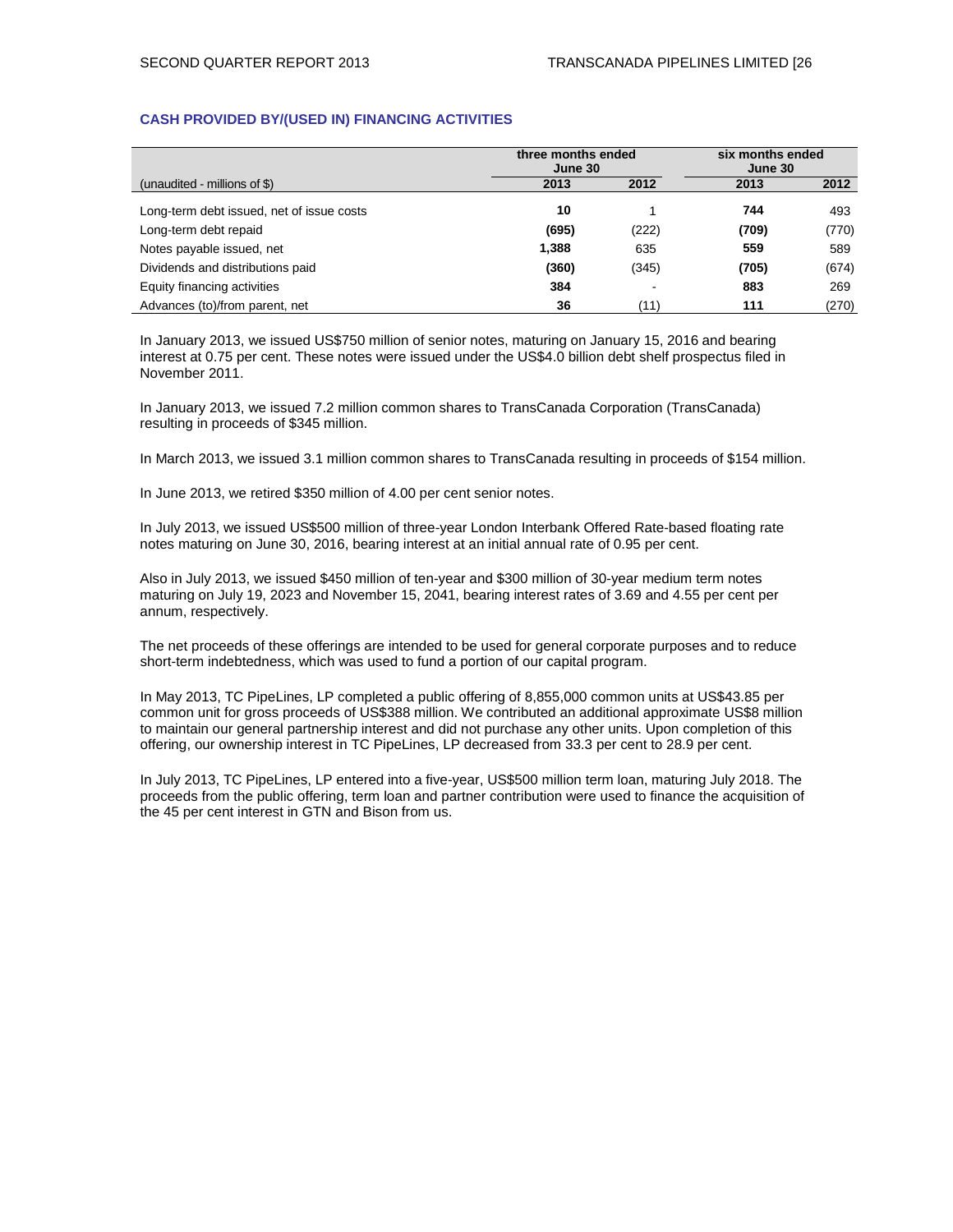### **DIVIDENDS**

On July 25, 2013 we declared quarterly dividends as follows:

#### **Quarterly dividend on our common shares**

The dividends declared for the quarter ending September 30, 2013 is equal to the quarterly dividend to be paid on TransCanada's issued and outstanding common shares at the close of business on September 30, 2013.

#### **Quarterly dividends on our preferred shares**

**Series U** \$0.70 per share (for the period up to but excluding October 30, 2013) Payable on October 30, 2013 to shareholders of record at the close of business on September 30, 2013 **Series Y** \$0.70 per share (for the period up to but excluding November 1, 2013) Payable on November 1, 2013 to shareholders of record at the close of business on September 30, 2013

#### **SHARE INFORMATION**

| at July 22, 2013        |                               |
|-------------------------|-------------------------------|
| <b>Common shares</b>    | <b>Issued and outstanding</b> |
|                         | 749 million                   |
| <b>Preferred shares</b> | <b>Issued and outstanding</b> |
| Series U                | 4 million                     |
| Series Y                | 4 million                     |

#### **CREDIT FACILITIES**

We use committed, revolving credit facilities to support our commercial paper programs along with additional demand facilities for general corporate purposes including issuing letters of credit and providing additional liquidity.

At June 30, 2013, we had \$5 billion in unsecured credit facilities, including:

| <b>Amount</b>                     | <b>Unused</b><br>capacity | <b>Borrower</b>                             | For                                                                                                                                                                                        | <b>Matures</b> |
|-----------------------------------|---------------------------|---------------------------------------------|--------------------------------------------------------------------------------------------------------------------------------------------------------------------------------------------|----------------|
| \$2.0 billion                     | \$2.0 billion             | <b>TCPL</b>                                 | Committed, revolving, extendible credit<br>facility that supports TCPL's Canadian<br>commercial paper program.                                                                             | October 2017   |
| US\$1.0 billion                   | US\$1.0 billion           | TransCanada PipeLine<br>USA Ltd. (TCPL USA) | Committed, revolving, extendible credit<br>facility that supports a TCPL USA U.S.<br>dollar commercial paper program in the<br>U.S.                                                        | October 2013   |
| US\$1.0 billion                   | US\$1.0 billion           | TransCanada Keystone<br>Pipeline, LP        | Committed, revolving, extendible credit<br>facility that supports a U.S. dollar<br>commercial paper program in Canada<br>dedicated to funding a portion of<br>Keystone.                    | November 2013  |
| \$0.9 billion,<br>US\$0.1 billion | \$330 million             | TCPL,<br><b>TCPL USA</b>                    | Demand lines for issuing letters of credit<br>and as a source of additional liquidity.<br>At June 30, 2013, we had outstanding<br>\$670 million in letters of credit under<br>these lines. | Demand         |

See Risks and financial instruments for more information about liquidity, market and other risks.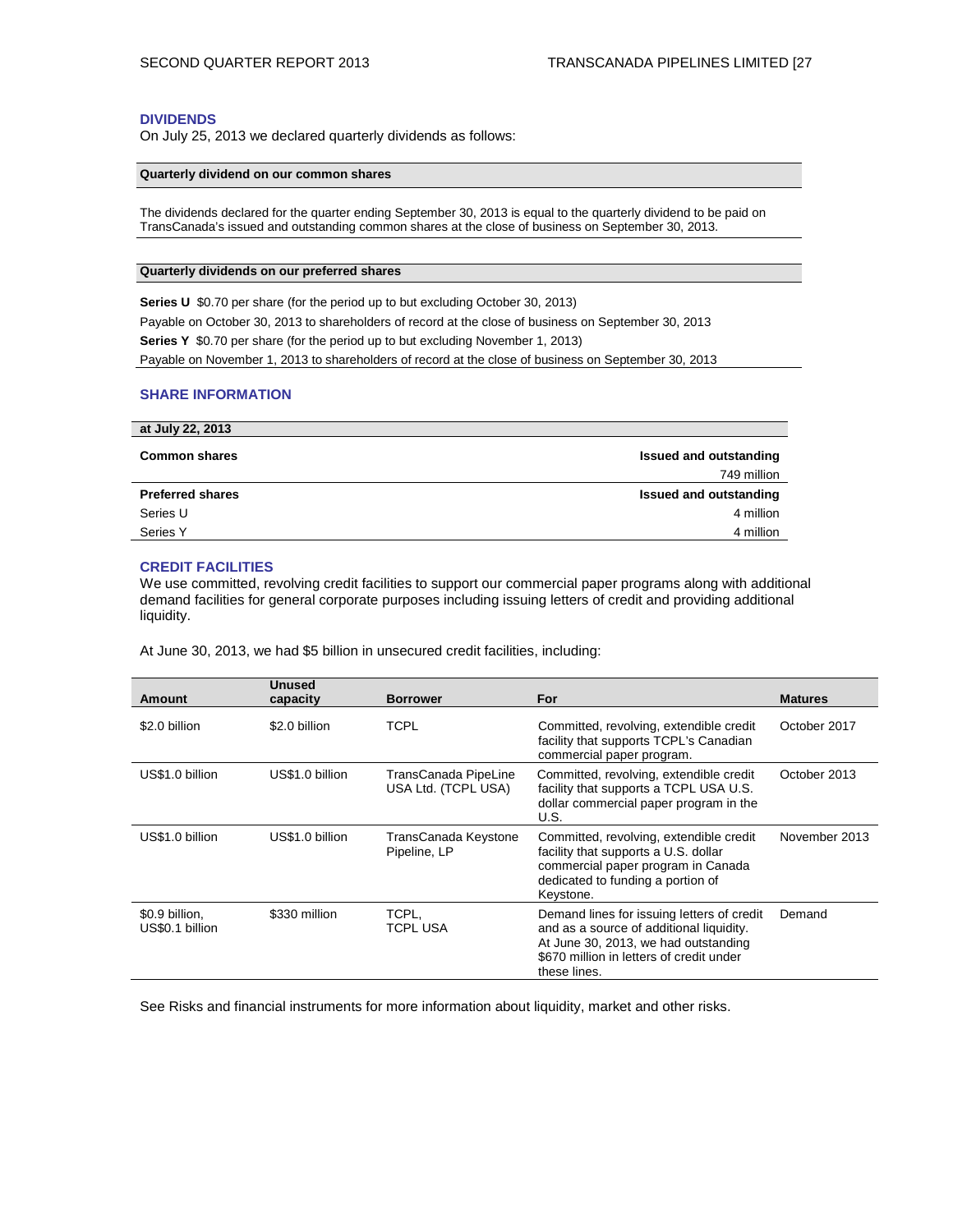## **Related Party Debt Financing**

Related party debt consists of amounts due to/from TransCanada.

|                       | Amount        | For                                                                                                                                                                                       | <b>Matures</b> |
|-----------------------|---------------|-------------------------------------------------------------------------------------------------------------------------------------------------------------------------------------------|----------------|
| <b>Discount Notes</b> | \$2.8 billion | Discount notes issued by TransCanada;<br>used for general corporate purposes.                                                                                                             | 2013           |
| Credit Facility       | \$1.0 billion | Demand revolving credit facility arrangement<br>with TransCanada; used for general<br>corporate purposes.                                                                                 | n/a            |
| Credit Facility       | \$1.0 billion | TransCanada's unsecured credit facility<br>agreement; used to repay indebtedness,<br>make partner contributions to Bruce A, and<br>for working capital and general corporate<br>purposes. | 2014           |

### **CONTRACTUAL OBLIGATIONS**

Our capital commitments have decreased by \$600 million primarily due to the completion or advancement of capital projects. Our other purchase commitments decreased by \$180 million. There were no other material changes to our contractual obligations in second quarter 2013 or to payments due in the next five years or after. See the MD&A in our 2012 Annual Report for more information about our contractual obligations.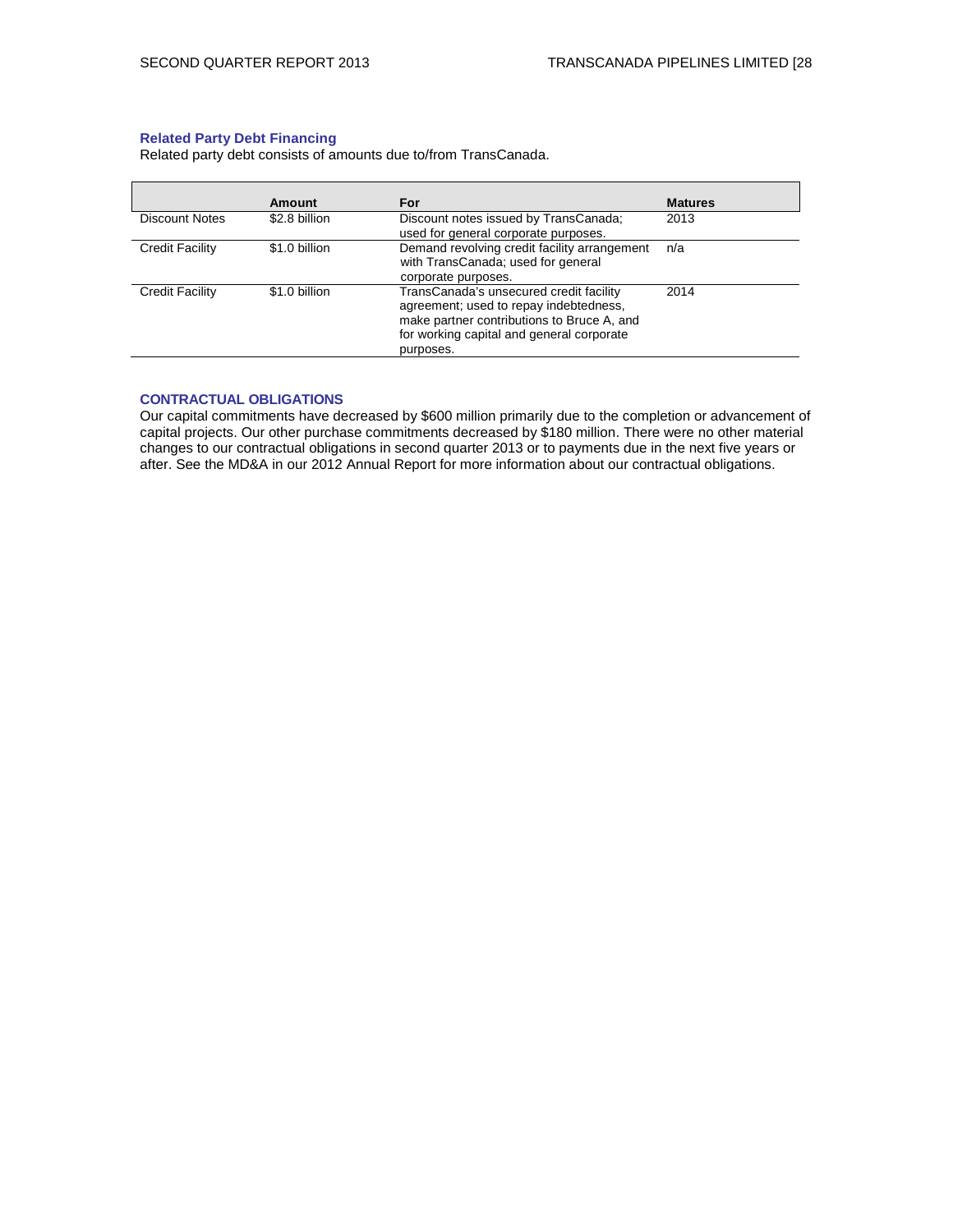# Financial risks and financial instruments

We are exposed to liquidity risk, counterparty credit risk and market risk, and have strategies, policies and limits in place to mitigate their impact on our earnings, cash flow and ultimately shareholder value. These are designed to ensure our risks and related exposures are in line with our business objectives and risk tolerance.

Please see our 2012 Annual Report for more information about the risks we face in our business. In addition to those disclosed risks, in the NEB's March 2013 decision on our Canadian Restructuring Proposal, the NEB found that the fundamental business risk facing the Canadian Mainline has increased. The tolling framework created by the NEB decision results in higher variability in cash flows and greater uncertainty about the ultimate recovery of the Canadian Mainline's cost of service. Otherwise, our risks have not changed substantially since December 31, 2012.

#### **LIQUIDITY RISK**

We manage our liquidity risk by continuously forecasting our cash requirements for a 12 month period and making sure we have adequate cash balances, cash flow from operations, committed and demand credit facilities and access to capital markets to meet our operating, financing and capital expenditure obligations under both normal and stressed economic conditions.

### **COUNTERPARTY CREDIT RISK**

We have exposure to counterparty credit risk in the following areas:

- accounts receivable
- portfolio investments
- the fair value of derivative assets
- notes, loans and advances receivable.

We review our accounts receivable regularly and record allowances for doubtful accounts using the specific identification method. At June 30, 2013, we had not incurred any significant credit losses and had no significant amounts past due or impaired. We had a credit risk concentration of \$263 million with one counterparty at June 30, 2013 (December 31, 2012 - \$259 million). This amount is secured by a guarantee from the counterparty's parent company and we anticipate collecting the full amount.

We have significant credit and performance exposure to financial institutions because they hold cash deposits and provide committed credit lines and letters of credit that help manage our exposure to counterparties and provide liquidity in commodity, foreign exchange and interest rate derivative markets.

#### **FOREIGN EXCHANGE RISK**

Certain of our businesses generate income in U.S. dollars, but since we report in Canadian dollars, changes in the value of the U.S. dollar against the Canadian dollar can affect our net income. As our U.S. operations continue to grow, our exposure to changes in currency rates increases. Some of this risk is offset by interest expense on U.S. dollar-denominated debt and by using foreign exchange derivatives.

We use foreign exchange derivatives to manage other foreign exchange transactions, including foreign exchange exposures that arise on some of our regulated assets. We defer some of the realized gains and losses on these derivatives as regulatory assets and liabilities until we recover or pay them to shippers according to the terms of the shipping agreements.

### **AVERAGE EXCHANGE RATE - U.S. TO CANADIAN DOLLARS**

| Second quarter 2013 | 1.03 |
|---------------------|------|
| Second quarter 2012 | 1.01 |

The impact of changes in the value of the U.S. dollar on our U.S. operations is significantly offset by other U.S. dollar-denominated items, as set out in the table below. Comparable EBIT is a non-GAAP measure.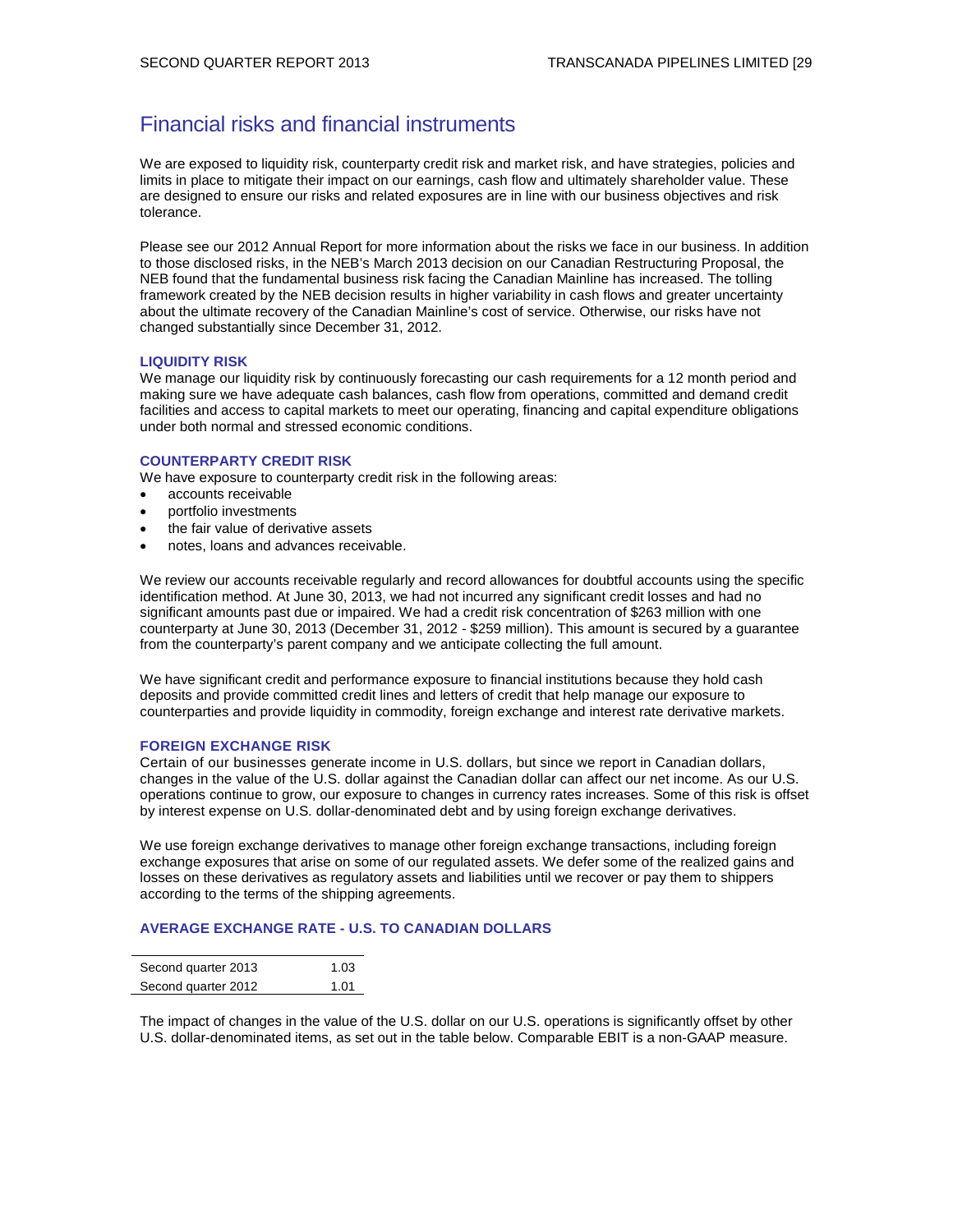## **SIGNIFICANT U.S. DOLLAR-DENOMINATED AMOUNTS**

|                                                                 | three months ended<br>June 30 |       | six months ended<br>June 30 |       |
|-----------------------------------------------------------------|-------------------------------|-------|-----------------------------|-------|
| (unaudited - millions of US\$)                                  | 2013                          | 2012  | 2013                        | 2012  |
| U.S. and International Natural Gas Pipelines comparable<br>EBIT | 101                           | 147   | 301                         | 362   |
| U.S. Oil Pipelines comparable EBIT                              | 95                            | 88    | 189                         | 177   |
|                                                                 |                               |       |                             |       |
| U.S. Power comparable EBIT                                      | 57                            | 8     | 96                          | 14    |
| Interest expense on U.S. dollar-denominated long-term<br>debt   | (185)                         | (183) | (373)                       | (369) |
| Capitalized interest on U.S. capital expenditures               | 49                            | 27    | 93                          | 53    |
| U.S. non-controlling interests and other                        | (39)                          | (45)  | (87)                        | (96)  |
|                                                                 | 78                            | 42    | 219                         | 141   |

### **NET INVESTMENT IN FOREIGN OPERATIONS**

We hedge our net investment in foreign operations (on an after-tax basis) with U.S. dollar-denominated debt, cross-currency interest rate swaps, forward foreign exchange contracts and foreign exchange options. The fair values and notional amounts for the derivatives designated as a net investment hedge were as follows:

|                                                                           |                            | June 30, 2013             |               | December 31, 2012         |
|---------------------------------------------------------------------------|----------------------------|---------------------------|---------------|---------------------------|
| Asset/(liability)<br>(unaudited - millions of \$)                         | Fair<br>value <sup>1</sup> | <b>Notional</b><br>amount | Fair<br>value | <b>Notional</b><br>amount |
| U.S. dollar cross-currency swaps<br>(maturing 2013 to 2019) <sup>2</sup>  | (137)                      | <b>US 3,900</b>           | 82            | <b>US 3,800</b>           |
| U.S. dollar forward foreign exchange contracts<br>(maturing 2013 to 2014) | (29)                       | <b>US 1,050</b>           |               | <b>US 250</b>             |
|                                                                           | (166)                      | <b>US 4,950</b>           | 82            | <b>US 4,050</b>           |

<sup>1</sup> Fair values equal carrying values.<br><sup>2</sup> Net Income in the three and six months ended June 30, 2013 included net realized gains of \$7 million and \$14 million, respectively, (2012 - gains of \$7 million and \$14 million, respectively) related to the interest component of cross-currency swap settlements.

#### **U.S. DOLLAR-DENOMINATED DEBT DESIGNATED AS A NET INVESTMENT HEDGE**

| (unaudited - billions of \$) | June 30, 2013  | December 31, 2012 |
|------------------------------|----------------|-------------------|
| Carrying value               | 12.2 (US 11.7) | 11.1 (US 11.2)    |
| Fair value                   | 14.2 (US 13.5) | 14.3 (US 14.4)    |

#### **FAIR VALUE OF DERIVATIVES USED TO HEDGE OUR U.S. DOLLAR INVESTMENT IN FOREIGN OPERATIONS**

The classification of the fair value of derivatives to hedge our net investments on the balance sheet.

| (unaudited - millions of \$) | June 30, 2013 | December 31, 2012 |
|------------------------------|---------------|-------------------|
| Other current assets         | 30            |                   |
| Intangible and other assets  |               | 47                |
| Accounts payable and other   | 52            |                   |
| Other long-term liabilities  | 146           | 30                |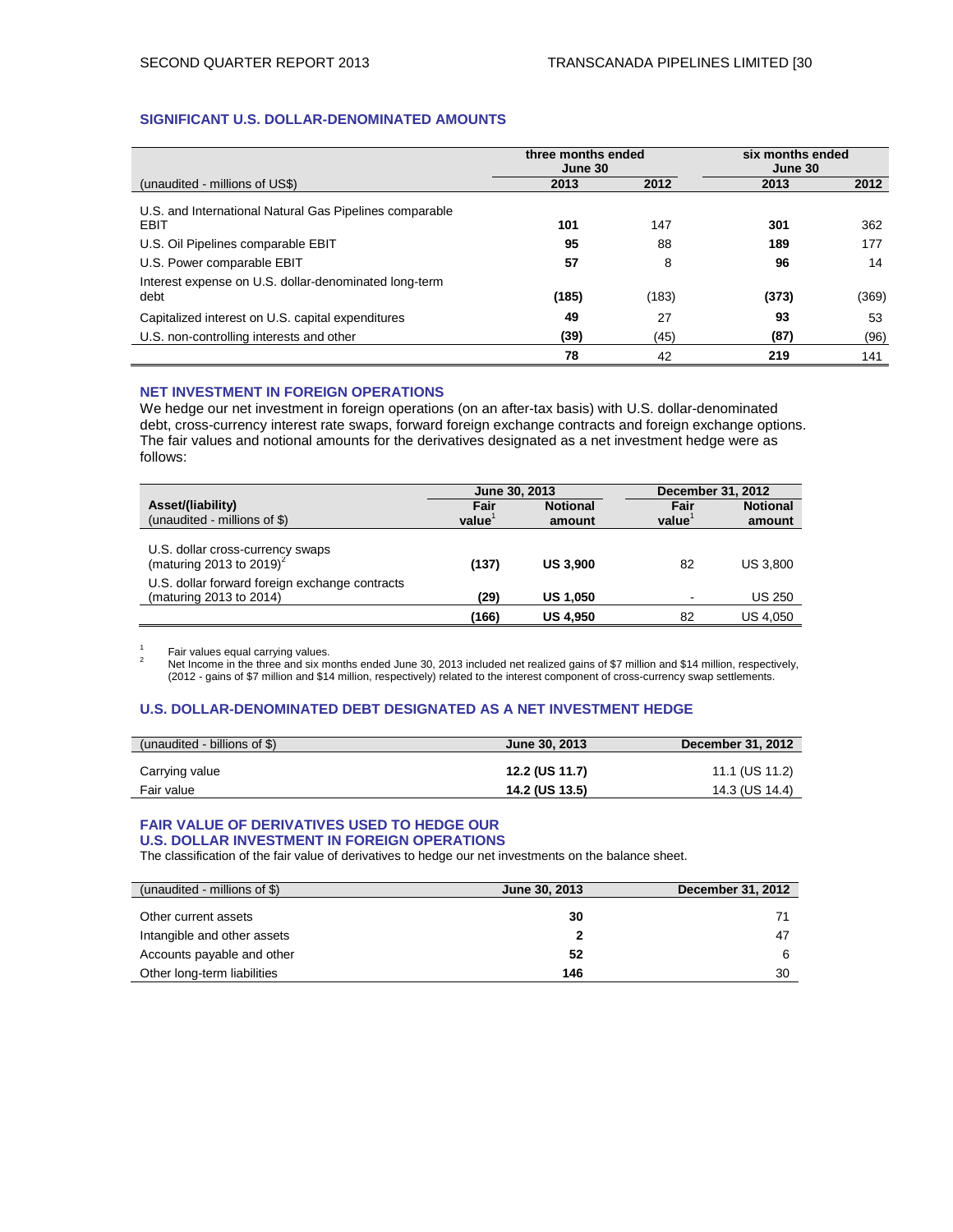## **NON-DERIVATIVE FINANCIAL INSTRUMENTS SUMMARY**

|                                                               | June 30, 2013                   |                            | December 31, 2012  |                   |  |
|---------------------------------------------------------------|---------------------------------|----------------------------|--------------------|-------------------|--|
| (unaudited - millions of \$)                                  | Carrying<br>amount <sup>'</sup> | Fair<br>value <sup>2</sup> | Carrying<br>amount | Fair<br>value $2$ |  |
| <b>Financial assets</b>                                       |                                 |                            |                    |                   |  |
| Cash and cash equivalents                                     | 640                             | 640                        | 537                | 537               |  |
| Accounts receivable and other <sup>3</sup>                    | 1,344                           | 1,393                      | 1,324              | 1,373             |  |
| Due from TransCanada Corporation                              | 874                             | 874                        | 985                | 985               |  |
| Available for sale assets                                     | 47                              | 47                         | 44                 | 44                |  |
|                                                               | 2,905                           | 2,954                      | 2,890              | 2,939             |  |
| <b>Financial liabilities<sup>4</sup></b>                      |                                 |                            |                    |                   |  |
| Notes payable                                                 | 2,900                           | 2,900                      | 2,275              | 2,275             |  |
| Accounts payable and other long-term liabilities <sup>5</sup> | 1,114                           | 1,114                      | 1,535              | 1,535             |  |
| Accrued interest                                              | 381                             | 381                        | 370                | 370               |  |
| Long-term debt                                                | 19,699                          | 23,474                     | 18.913             | 24,573            |  |
| Junior subordinated notes                                     | 1,050                           | 1,105                      | 994                | 1,054             |  |
|                                                               | 25,144                          | 28,974                     | 24,087             | 29,807            |  |

<sup>1</sup> Recorded at amortized cost, except for US\$200 million (December 31, 2012 - US\$350 million) of long-term debt that is attributed to hedged risk and recorded at fair value. This debt, which is recorded at fair value on a recurring basis, is classified in Level II of the fair value hierarchy using the income approach based on interest rates from external data service providers.

<sup>2</sup> The fair value measurement of financial assets and liabilities recorded at amortized cost for which the fair value is not equal to the carrying value would be included in Level II of the fair value hierarchy using the income approach based on interest rates from external data service providers.

<sup>3</sup> At June 30, 2013, financial assets of \$1.1 billion (December 31, 2012 - \$1.1 billion) are included in accounts receivable, \$72 million (December 31, 2012 - \$40 million) in other current assets and \$225 million (December 31, 2012 - \$240 million) in intangible and other assets.

<sup>4</sup> Condensed consolidated statement of income in the three and six months ended June 30, 2013 included gains of \$3 million and losses of \$7 million, respectively, (2012 - gains of \$3 million and losses of \$12 million, respectively) for fair value adjustments attributable to the hedged interest rate risk associated with interest rate swap fair value hedging relationships on US\$200 million of long-term debt at June 30, 2013 (December 31, 2012 - US\$350 million). There were no other unrealized gains or losses from fair value adjustments to the non-derivative financial instruments.

<sup>5</sup> At June 30, 2013, financial liabilities of \$1.1 billion (December 31, 2012 - \$1.5 billion) are included in accounts payable and \$36 million (December 31, 2012 - \$38 million) in other long-term liabilities.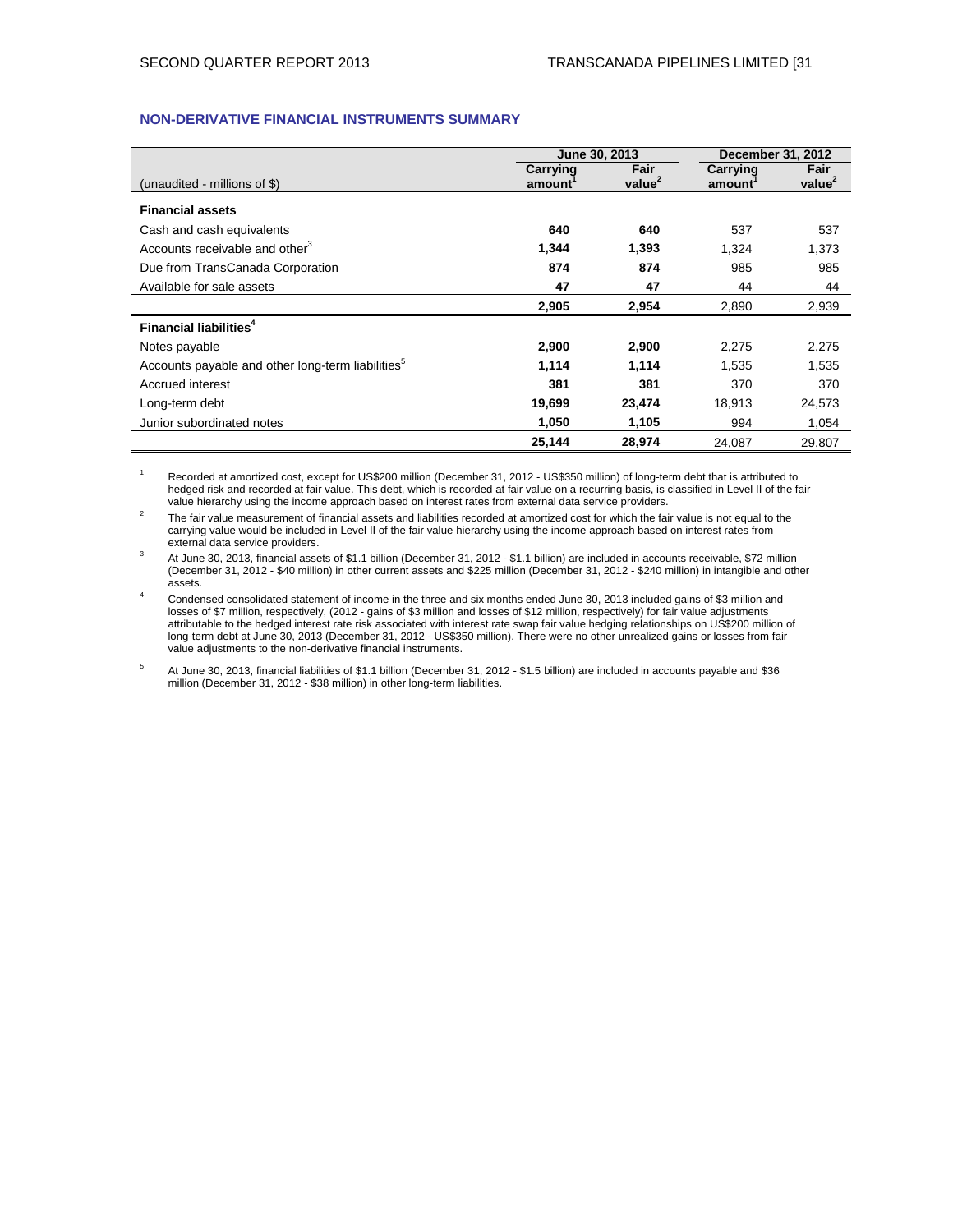## **DERIVATIVE INSTRUMENTS SUMMARY**

The following summary does not include hedges of our net investment in foreign operations.

| 2013                                                              |              | <b>Natural</b> | Foreign         |                 |
|-------------------------------------------------------------------|--------------|----------------|-----------------|-----------------|
| (unaudited - millions of \$ unless noted otherwise)               | <b>Power</b> | gas            | exchange        | <b>Interest</b> |
| Derivative instruments held for trading <sup>1</sup>              |              |                |                 |                 |
| Fair values <sup>2</sup>                                          |              |                |                 |                 |
| Assets                                                            | \$141        | \$70           | \$-             | \$11            |
| Liabilities                                                       | \$(183)      | \$(99)         | \$(17)          | \$(11)          |
| Notional values                                                   |              |                |                 |                 |
| Volumes <sup>3</sup>                                              |              |                |                 |                 |
| Sales                                                             | 35,445       | 64             |                 |                 |
| Purchases                                                         | 34,750       | 102            |                 |                 |
| Canadian dollars                                                  |              |                |                 | 620             |
| U.S. dollars                                                      |              |                | <b>US 1,274</b> | <b>US 200</b>   |
| Net unrealized gains/(losses) in the period <sup>4</sup>          |              |                |                 |                 |
| three months ended June 30, 2013                                  | \$5          | \$(21)         | \$(10)          | \$-             |
| six months ended June 30, 2013                                    | \$(3)        | \$(12)         | \$(16)          | \$-             |
| Net realized losses in the period <sup>4</sup>                    |              |                |                 |                 |
| three months ended June 30, 2013                                  | \$(29)       | \$(5)          | \$(6)           | \$-             |
| six months ended June 30, 2013                                    | \$(36)       | \$(7)          | \$(7)           | \$-             |
| Maturity dates                                                    | 2013-2017    | 2013-2016      | 2013-2014       | 2013-2016       |
| Derivative instruments in hedging<br>relationships <sup>5,6</sup> |              |                |                 |                 |
| Fair values <sup>2</sup>                                          |              |                |                 |                 |
| Assets                                                            | \$37         | \$-            | \$-             | \$7             |
| Liabilities                                                       | \$(103)      | \$(1)          | \$(1)           | \$-             |
| Notional values                                                   |              |                |                 |                 |
| Volumes <sup>3</sup>                                              |              |                |                 |                 |
| Sales                                                             | 6,283        |                |                 |                 |
| Purchases                                                         | 13,206       |                |                 |                 |
| U.S. dollars                                                      |              |                | <b>US15</b>     | <b>US 200</b>   |
| Cross-currency                                                    |              |                |                 |                 |
| Net realized (losses)/gains in the period <sup>4</sup>            |              |                |                 |                 |
| three months ended June 30, 2013                                  | \$(84)       | \$(1)          | \$-             | \$2             |
| six months ended June 30, 2013                                    | \$(11)       | \$(1)          | \$-             | \$4             |
| Maturity dates                                                    | 2013-2018    | 2013           | 2014            | 2015            |

All derivative instruments held for trading have been entered into for risk management purposes and are subject to our risk management strategies, policies and limits. These include derivatives that have not been designated as hedges or do not qualify for hedge accounting treatment but have been entered into as economic hedges to manage our exp

Fair values equal carrying values.<br>Tair values equal carrying values.<br>Volumes for power and natural gas derivatives are in GWh and Bcf, respectively.<br>A Realized and unrealized gains and losses on held for trading derivativ are included net in revenues. Realized and unrealized gains and losses on interest rate and foreign exchange derivative financial instruments held for trading are included in interest expense and interest income and other, respectively. The effective portion of the change in fair value of derivative instruments in hedging relationships is initially recognized in OCI and reclassified to revenues, interest expense and interest income and other, as appropriate, as the original hedged item settles.<br>All hedging relationships are designated as cash flow hedges except for interest rate derivative financial instruments de

fair value hedges with a fair value of \$7 million and a notional amount of US\$200 million. For the three and six months ended June 30, 2013, net realized gains on fair value hedges were \$2 million and \$4 million, respectively, and were included in interest expense. For the three and six months ended June 30, 2013, we did not record any amounts in net income related to ineffectiveness for fair value hedges.<br>For the three and six months ended June 30, 2013, there were no gains or losses included in net income relating to discontinued

cash flow hedges where it was probable that the anticipated transaction would not occur.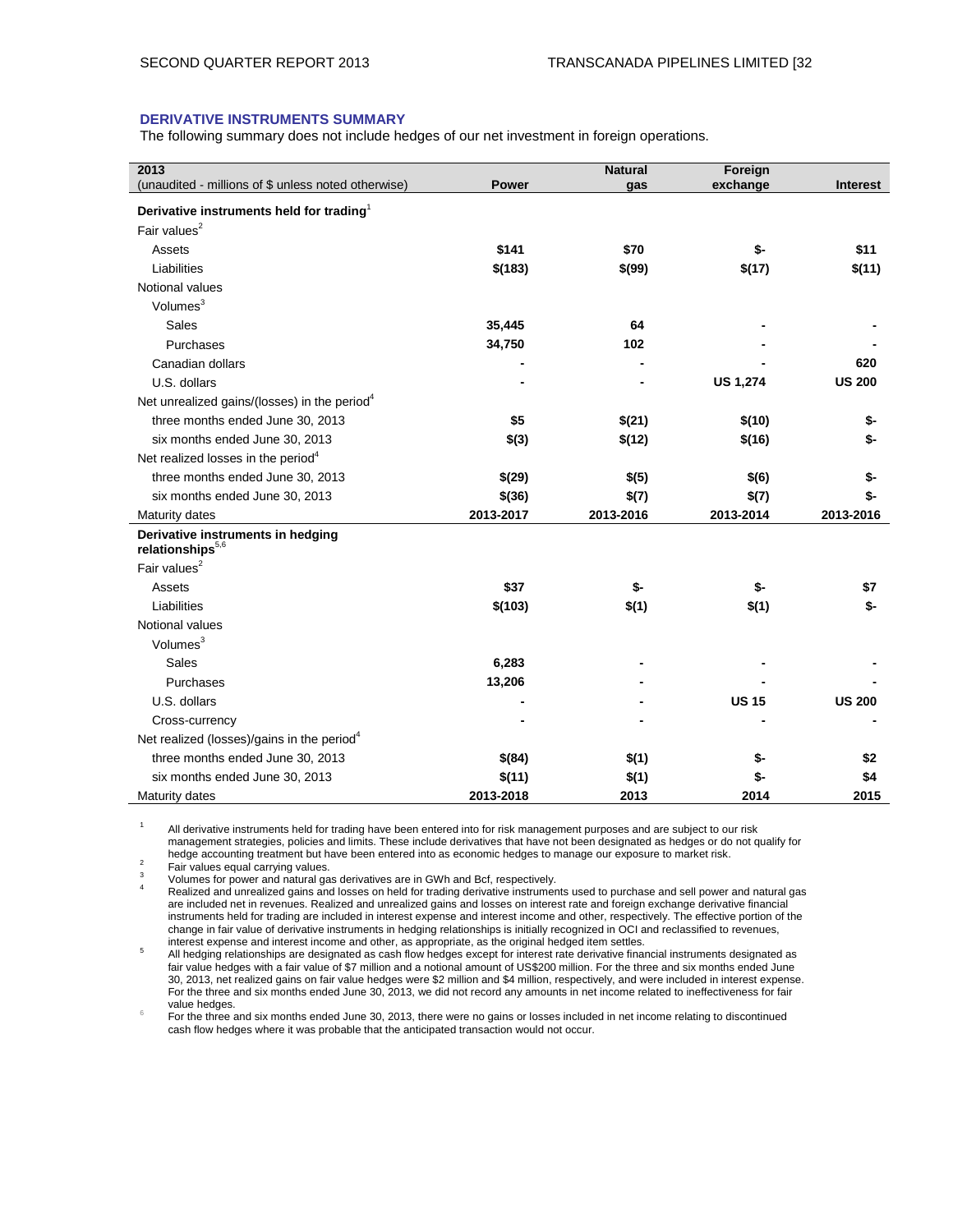The following summary does not include hedges of our net investment in foreign operations.

| 2012                                                              |              | <b>Natural</b> | Foreign         |                 |
|-------------------------------------------------------------------|--------------|----------------|-----------------|-----------------|
| (unaudited - millions of \$ unless noted otherwise)               | <b>Power</b> | gas            | exchange        | <b>Interest</b> |
| Derivative instruments held for trading <sup>1</sup>              |              |                |                 |                 |
| Fair values <sup>2,3</sup>                                        |              |                |                 |                 |
| Assets                                                            | \$139        | \$88           | \$1             | \$14            |
| Liabilities                                                       | \$(176)      | \$(104)        | \$(2)           | \$(14)          |
| Notional values <sup>3</sup>                                      |              |                |                 |                 |
| Volumes <sup>4</sup>                                              |              |                |                 |                 |
| Sales                                                             | 31,066       | 65             |                 |                 |
| Purchases                                                         | 31,135       | 83             |                 |                 |
| Canadian dollars                                                  |              |                |                 | 620             |
| U.S. dollars                                                      |              |                | <b>US 1,408</b> | <b>US 200</b>   |
| Net unrealized (losses)/gains in the period <sup>5</sup>          |              |                |                 |                 |
| three months ended June 30, 2012                                  | \$(12)       | \$4            | \$(14)          | \$-             |
| six months ended June 30, 2012                                    | \$(19)       | \$(10)         | \$(8)           | $$-$            |
| Net realized (losses)/gains in the period <sup>5</sup>            |              |                |                 |                 |
| three months ended June 30, 2012                                  | \$(6)        | \$(5)          | \$6             | \$-             |
| six months ended June 30, 2012                                    | \$9          | \$(15)         | \$15            | \$-             |
| Maturity dates                                                    | 2013-2017    | 2013-2016      | 2013            | 2013-2016       |
| Derivative instruments in hedging<br>relationships <sup>6,7</sup> |              |                |                 |                 |
| Fair values <sup>2,3</sup>                                        |              |                |                 |                 |
| Assets                                                            | \$76         | $\mathsf{S}$ - | $\mathsf{S}$ -  | \$10            |
| Liabilities                                                       | \$(97)       | \$(2)          | \$(38)          | \$-             |
| Notional values <sup>3</sup>                                      |              |                |                 |                 |
| Volumes <sup>4</sup>                                              |              |                |                 |                 |
| Sales                                                             | 7,200        |                |                 |                 |
| Purchases                                                         | 15,184       | 1              |                 |                 |
| U.S. dollars                                                      |              |                | <b>US 12</b>    | <b>US 350</b>   |
| Cross-currency                                                    |              |                | 136/US 100      |                 |
| Net realized (losses)/gains in the period <sup>5</sup>            |              |                |                 |                 |
| three months ended June 30, 2012                                  | \$(26)       | \$(8)          | \$-             | \$2             |
| six months ended June 30, 2012                                    | \$(58)       | \$(14)         | $$-$            | \$3             |
| Maturity dates                                                    | 2013-2018    | 2013           | 2013-2014       | 2013-2015       |

All derivative instruments held for trading have been entered into for risk management purposes and are subject to our risk management strategies, policies and limits. This includes derivatives that have not been designated as hedges or do not qualify for<br>hedge accounting treatment but have been entered into as economic hedges to manage our exp

Fair values equal carrying values.<br>
Fair values equal carrying values.<br>
As at December 31, 2012.<br>
Volumes for power and natural gas derivatives are in GWh and Bcf, respectively.<br>
Realized and unrealized gains and losses on are included net in revenues. Realized and unrealized gains and losses on interest rate and foreign exchange derivative financial instruments held for trading are included in interest expense and interest income and other, respectively. The effective portion of the change in fair value of derivative instruments in hedging relationships is initially recognized in OCI and reclassified to revenues, interest expense and interest income and other, as appropriate, as the original hedged it

<sup>6</sup> All hedging relationships are designated as cash flow hedges except for interest rate derivative financial instruments designated as fair value hedges with a fair value of \$10 million and a notional amount of US\$350 million. Net realized gains on fair value hedges for the three and six months ended June 30, 2012 were \$2 million and \$4 million, respectively, and were included in Interest expense. In the three and six months ended June 30, 2012, we did not record any amounts in Net Income related to ineffectiveness for fair value<br>hedges.

For the three and six months ended June 30, 2012, there were no gains or losses included in net income relating to discontinued cash flow hedges where it was probable that the anticipated transaction would not occur.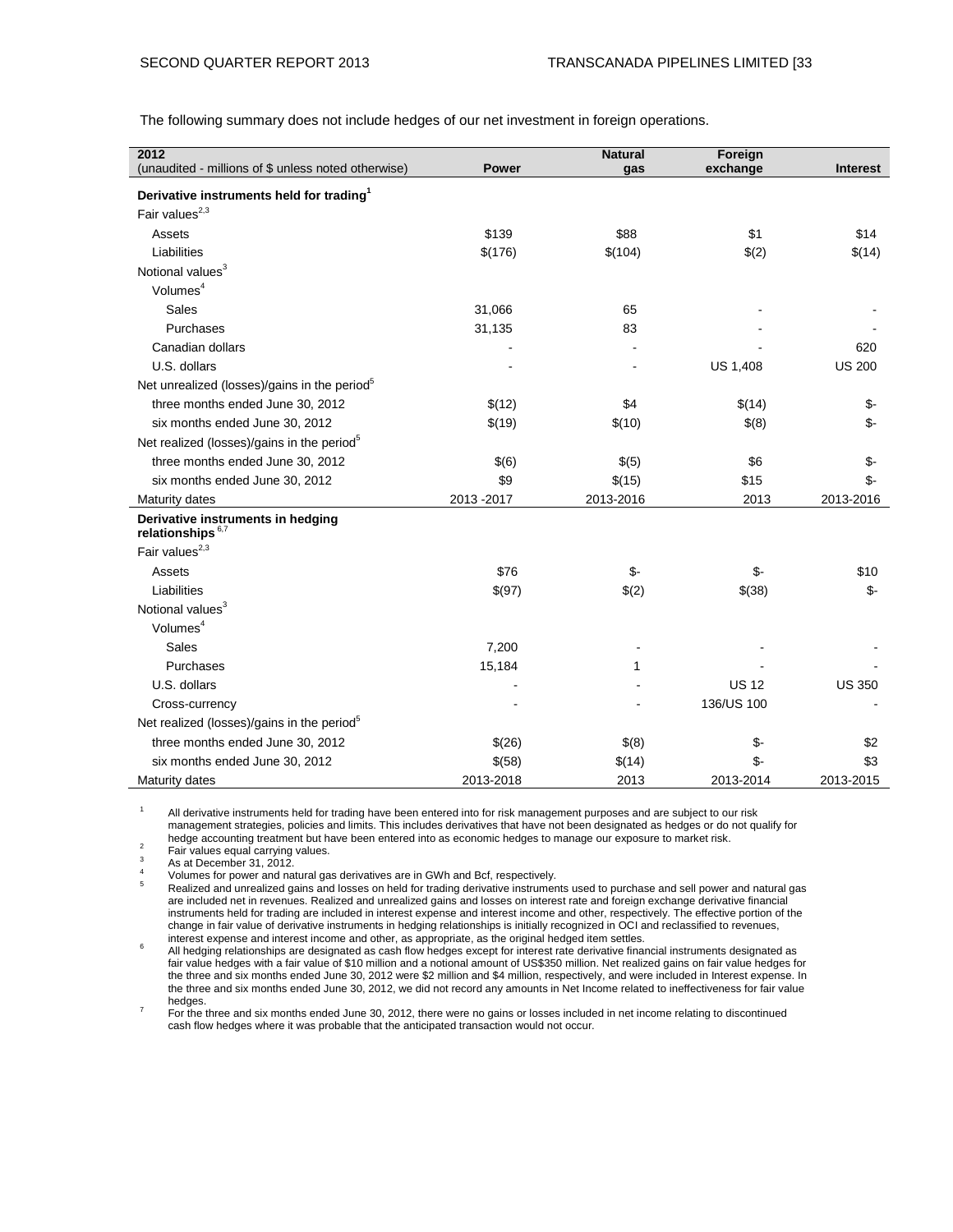## **BALANCE SHEET PRESENTATION OF DERIVATIVE INSTRUMENTS**

The fair value of the derivative instruments on the balance sheet.

| (unaudited - millions of \$) | June 30, 2013 | December 31, 2012 |
|------------------------------|---------------|-------------------|
| Current                      |               |                   |
| Other current assets         | 187           | 259               |
| Accounts payable and other   | (341)         | (283)             |
| Long term                    |               |                   |
| Intangible and other assets  | 111           | 187               |
| Other long-term liabilities  | (272)         | (186)             |

## **DERIVATIVES IN CASH FLOW HEDGING RELATIONSHIPS**

The components of other comprehensive income (OCI) related to derivatives in cash flow hedging relationships.

| Cash flow hedges                                                                                                                      |              |      | <b>Natural</b> |      | Foreign |          |      |                 |  |
|---------------------------------------------------------------------------------------------------------------------------------------|--------------|------|----------------|------|---------|----------|------|-----------------|--|
| three months ended June 30                                                                                                            | <b>Power</b> |      |                | gas  |         | exchange |      | <b>Interest</b> |  |
| (unaudited $-$ millions of \$, pre-tax)                                                                                               | 2013         | 2012 | 2013           | 2012 | 2013    | 2012     | 2013 | 2012            |  |
| Change in fair value of derivative<br>instruments recognized in OCI (effective<br>portion)<br>Reclassification of gains and losses on | (70)         | 44   |                | (4)  | 2       | 4        |      |                 |  |
| derivative instruments from AOCI to net<br>income (effective portion)<br>Gains and losses on derivative                               | 12           | 28   | 2              | 15   | -       |          | 4    |                 |  |
| instruments recognized in earnings<br>(ineffective portion)                                                                           | (2)          |      |                |      |         |          |      |                 |  |

 $1$  No amounts have been excluded from the assessment of hedge effectiveness.

| Cash flow hedges                                                                                                                                                                                               |              |            | <b>Natural</b> |            | Foreign  |      |                 |      |
|----------------------------------------------------------------------------------------------------------------------------------------------------------------------------------------------------------------|--------------|------------|----------------|------------|----------|------|-----------------|------|
| six months ended June 30                                                                                                                                                                                       | <b>Power</b> |            | gas            |            | exchange |      | <b>Interest</b> |      |
| (unaudited $-$ millions of \$, pre-tax)                                                                                                                                                                        | 2013         | 2012       | 2013           | 2012       | 2013     | 2012 | 2013            | 2012 |
| Change in fair value of derivative<br>instruments recognized in OCI (effective<br>portion)<br>Reclassification of gains and losses on<br>derivative instruments from AOCI to net<br>income (effective portion) | (34)         | (22)<br>75 | 2              | (14)<br>28 | 4        |      | 8               | 10   |
| Gains and losses on derivative<br>instruments recognized in earnings<br>(ineffective portion)                                                                                                                  | '7)          |            |                | '1)        |          |      |                 |      |

 $1$  No amounts have been excluded from the assessment of hedge effectiveness.

#### **CREDIT RISK RELATED CONTINGENT FEATURES**

Derivatives contracts often contain financial assurance provisions that may require us to provide collateral if a credit risk-related contingent event occurs (for example, if our credit rating is downgraded to noninvestment grade).

Based on contracts in place and market prices at June 30, 2013, the aggregate fair value of all derivative contracts with credit-risk-related contingent features that were in a net liability position was \$36 million (December 31, 2012 - \$37 million), with collateral provided in the normal course of business of nil (December 31, 2012 – nil). If the credit-risk-related contingent features in these agreements had been triggered on June 30, 2013, we would have been required to provide collateral of \$36 million (December 31, 2012 - \$37 million) to our counterparties. Collateral may also need to be provided should the fair value of derivative instruments exceed pre-defined contractual exposure limit thresholds.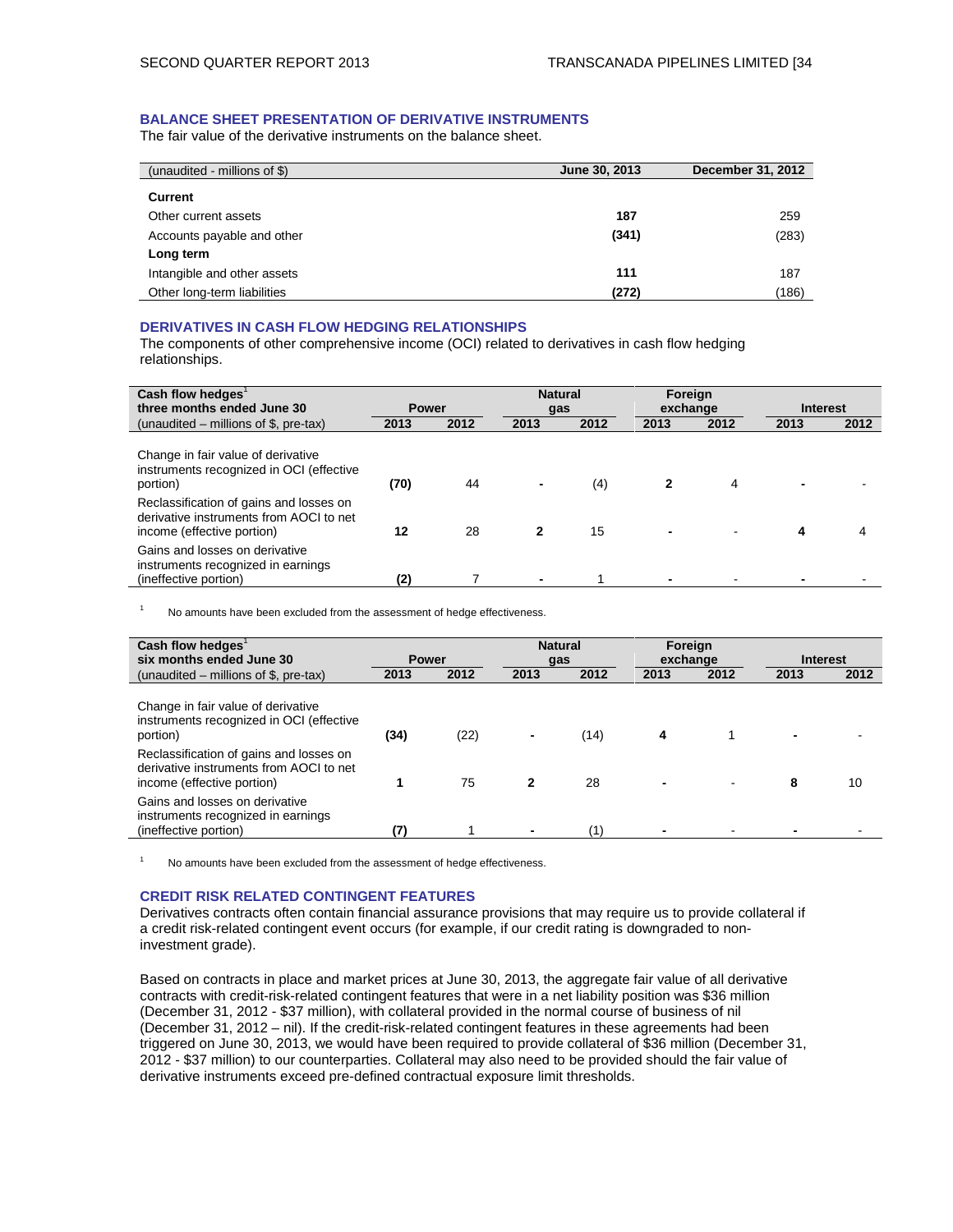We feel we have sufficient liquidity in the form of cash and undrawn committed revolving bank lines to meet these contingent obligations should they arise.

### **FAIR VALUE HIERARCHY**

Assets and liabilities that are recorded at fair value are required to be categorized into three levels based on the fair value hierarchy.

| Levels    | How fair value has been determined                                                                                                                                                                                                                                                                                                                                                                                                                                                                                                                                                           |
|-----------|----------------------------------------------------------------------------------------------------------------------------------------------------------------------------------------------------------------------------------------------------------------------------------------------------------------------------------------------------------------------------------------------------------------------------------------------------------------------------------------------------------------------------------------------------------------------------------------------|
| Level I   | Quoted prices in active markets for identical assets and liabilities that we have the ability to access at the<br>measurement date.                                                                                                                                                                                                                                                                                                                                                                                                                                                          |
| Level II  | Valuation based on the extrapolation of inputs, other than quoted prices included within Level I, for which all<br>significant inputs are observable directly or indirectly.                                                                                                                                                                                                                                                                                                                                                                                                                 |
|           | Inputs include published exchange rates, interest rates, interest rate swap curves, yield curves and broker<br>quotes from external data service providers.                                                                                                                                                                                                                                                                                                                                                                                                                                  |
|           | This category includes interest rate and foreign exchange derivative assets and liabilities where fair value is<br>determined using the income approach and power and natural gas commodity derivatives where fair value is<br>determined using the market approach.                                                                                                                                                                                                                                                                                                                         |
| Level III | Valuation of assets and liabilities measured on a recurring basis using a market approach based on inputs that<br>are unobservable and significant to the overall fair value measurement. This category includes long-dated<br>commodity transactions in certain markets where liquidity is low. Long-term electricity prices are estimated<br>using a third-party modeling tool which takes into account physical operating characteristics of generation<br>facilities in the markets in which we operate.                                                                                 |
|           | Model inputs include market fundamentals such as fuel prices, power supply additions and retirements, power<br>demand, seasonal hydro conditions and transmission constraints. Long-term North American natural gas<br>prices are based on a view of future natural gas supply and demand, as well as exploration and development<br>costs. Significant decreases in fuel prices or demand for electricity or natural gas, or increases in the supply of<br>electricity or natural gas is expected to or may result in a lower fair value measurement of contracts included in<br>Level III. |

The fair value of our assets and liabilities measured on a recurring basis, including both current and noncurrent positions.

|                                       |                        | <b>Quoted prices</b>     | <b>Significant other</b><br>observable |                     | <b>Significant</b><br>unobservable |             |             |             |
|---------------------------------------|------------------------|--------------------------|----------------------------------------|---------------------|------------------------------------|-------------|-------------|-------------|
|                                       |                        | in active<br>markets     | inputs                                 |                     | inputs                             |             |             |             |
|                                       | (Level I) <sup>'</sup> |                          |                                        | (Level II) $^{1,2}$ | (Level III) $^2$                   |             | Total       |             |
|                                       | Jun                    | <b>Dec</b>               | Jun                                    | <b>Dec</b>          | Jun                                | <b>Dec</b>  | Jun         | <b>Dec</b>  |
| (unaudited – millions of \$, pre-tax) | 30,<br>2013            | 31.<br>2012              | 30.<br>2013                            | 31,<br>2012         | 30,<br>2013                        | 31.<br>2012 | 30.<br>2013 | 31,<br>2012 |
|                                       |                        |                          |                                        |                     |                                    |             |             |             |
| Derivative instrument assets:         |                        |                          |                                        |                     |                                    |             |             |             |
| Power commodity contracts             |                        |                          | 171                                    | 213                 | 7                                  | 2           | 178         | 215         |
| Natural gas commodity contracts       | 65                     | 75                       | 5                                      | 13                  |                                    |             | 70          | 88          |
| Foreign exchange contracts            | ۰                      | ۰                        | 32                                     | 119                 |                                    |             | 32          | 119         |
| Interest rate contracts               |                        | $\blacksquare$           | 18                                     | 24                  |                                    |             | 18          | 24          |
| Derivative instrument liabilities:    |                        |                          |                                        |                     |                                    |             |             |             |
| Power commodity contracts             | ٠                      | $\overline{\phantom{a}}$ | (279)                                  | (269)               | (7)                                | (4)         | (286)       | (273)       |
| Natural gas commodity contracts       | (85)                   | (95)                     | (15)                                   | (11)                |                                    |             | (100)       | (106)       |
| Foreign exchange contracts            |                        | ۰                        | (216)                                  | (76)                |                                    |             | (216)       | (76)        |
| Interest rate contracts               |                        | $\sim$                   | (11)                                   | (14)                |                                    |             | (11)        | (14)        |
| Non-derivative financial instruments: |                        |                          |                                        |                     |                                    |             |             |             |
| Available for sale assets             | ۰                      |                          | 47                                     | 44                  |                                    |             | 47          | 44          |
|                                       | (20)                   | (20)                     | (248)                                  | 43                  |                                    | (2)         | (268)       | 21          |

<sup>1</sup> There were no transfers between Level I and Level II for the six months ended June 30, 2013 and 2012.<br><sup>2</sup> There were no transfers between Level II and Level III for the six months ended June 30, 2013 and 2012.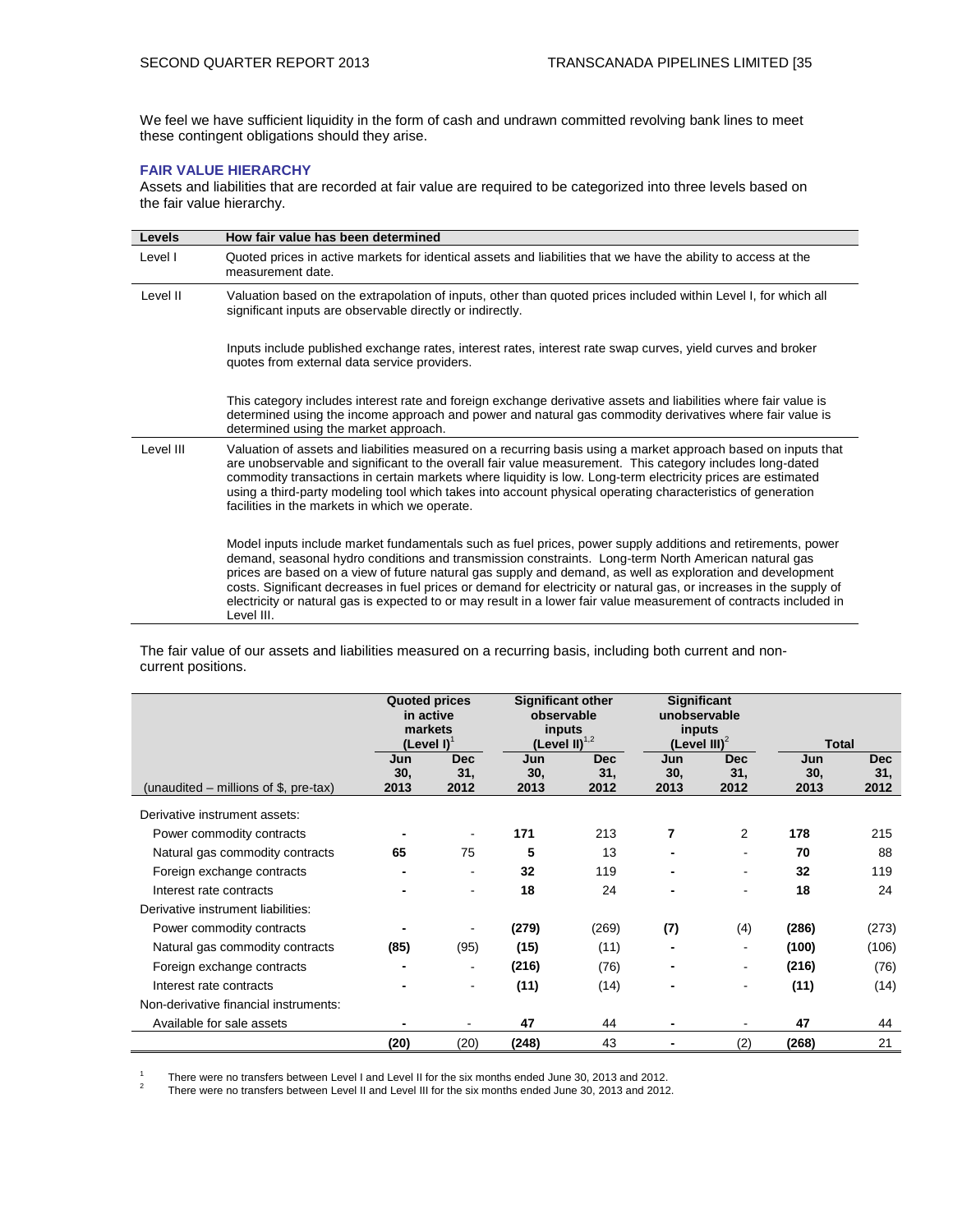The following table presents the net change in the Level III fair value category.

|                                       | Derivatives <sup>1</sup>      |      |                             |      |  |
|---------------------------------------|-------------------------------|------|-----------------------------|------|--|
|                                       | three months ended<br>June 30 |      | six months ended<br>June 30 |      |  |
| (unaudited - millions of \$, pre-tax) | 2013                          | 2012 | 2013                        | 2012 |  |
| Balance at beginning of period        |                               | (11) | (2)                         | (15) |  |
| Settlements                           |                               | (1)  |                             | (1)  |  |
| Transfers out of Level III            | (1)                           |      | (1)                         |      |  |
| Total (losses)/gains included in OCI  |                               | 18   |                             | 22   |  |
| Balance at end of period              |                               |      |                             |      |  |

 $1 -$  For the three and six months ended June 30, 2013, the unrealized gains or losses included in net income attributed to derivatives in the level III category that were still held at the reporting date was nil (2012 - nil).

A 10 per cent increase or decrease in commodity prices, with all other variables held constant, would result in a \$5 million decrease or increase, respectively, in the fair value of outstanding derivative instruments included in Level III at June 30, 2013.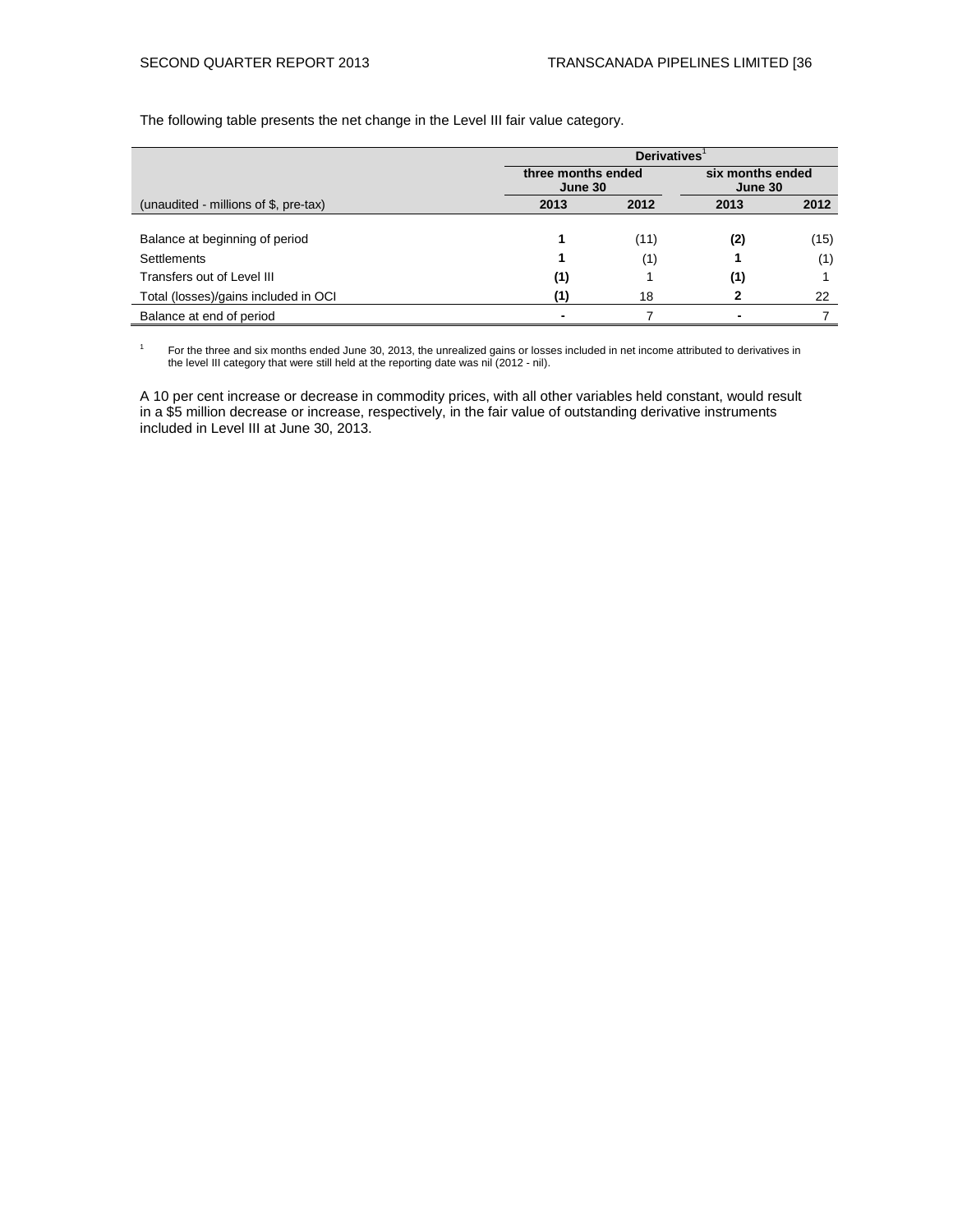# Other information

### **CONTROLS AND PROCEDURES**

Management, including our President and CEO and our CFO, evaluated the effectiveness of our disclosure controls and procedures as at June 30, 2013, as required by the Canadian securities regulatory authorities and by the SEC, and concluded that our disclosure controls and procedures are effective at a reasonable assurance level.

There were no changes in second quarter 2013 that had or are likely to have a material impact on our internal control over financial reporting.

Management is in the process of implementing an Enterprise Resource Planning (ERP) system that will likely affect some processes supporting internal control over financial reporting. The phased implementation period, originally planned to begin July 1, 2013, has been deferred to January 2014.

### **CRITICAL ACCOUNTING POLICIES AND ESTIMATES, AND ACCOUNTING CHANGES**

When we prepare financial statements that conform with U.S. GAAP, we are required to make estimates and assumptions that affect the timing and amount we record for our assets, liabilities, revenues and expenses because these items may be affected by future events. We base the estimates and assumptions on the most current information available, using our best judgment. We also regularly assess the assets and liabilities themselves.

Our significant accounting policies and critical accounting estimates have remained unchanged since December 31, 2012 other than described below. You can find a summary of our significant accounting policies and critical accounting estimates in our 2012 Annual Report.

### **Changes in accounting policies for 2013**

#### **Balance sheet offsetting/netting**

Effective January 1, 2013, we adopted the ASU on disclosures about balance sheet offsetting as issued by the FASB to enable understanding of the effects of netting arrangements on our financial position. Adoption of the ASU has resulted in increased qualitative and quantitative disclosures about certain derivative instruments that are either offset in accordance with current U.S. GAAP or are subject to a master netting arrangement or similar agreement.

#### **Accumulated other comprehensive income**

Effective January 1, 2013, we adopted the ASU on reporting of amounts reclassified out of AOCI as issued by the FASB. Adoption of the ASU has resulted in providing additional qualitative and quantitative disclosures about significant amounts reclassified out of AOCI into net income.

### **Future accounting changes**

### **Obligations resulting from joint and several liability arrangements**

In February 2013, the FASB issued guidance for recognizing, measuring, and disclosing obligations resulting from joint and several liability arrangements when the total amount of the obligation is fixed at the reporting date. Debt arrangements, other contractual obligations, and settled litigation and judicial rulings are examples of these obligations. This ASU is effective retrospectively for fiscal years, and interim periods within those years, beginning after December 15, 2013. We are evaluating the impact that adopting the ASU would have on our consolidated financial statements, but do not expect it to be material.

#### **Foreign currency matters - cumulative translation adjustment**

In March 2013, the FASB issued amended guidance related to the release of the cumulative translation adjustment into net income when a parent either sells a part or all of its investment in a foreign entity or no longer holds a controlling financial interest in a subsidiary or group of assets that is a business. This ASU is effective prospectively for fiscal years, and interim reporting periods within those years, beginning after December 15, 2013. Early adoption is allowed as of the beginning of the entity's fiscal year. We are evaluating the impact that adopting this ASU would have on our consolidated financial statements, but do not expect it to be material.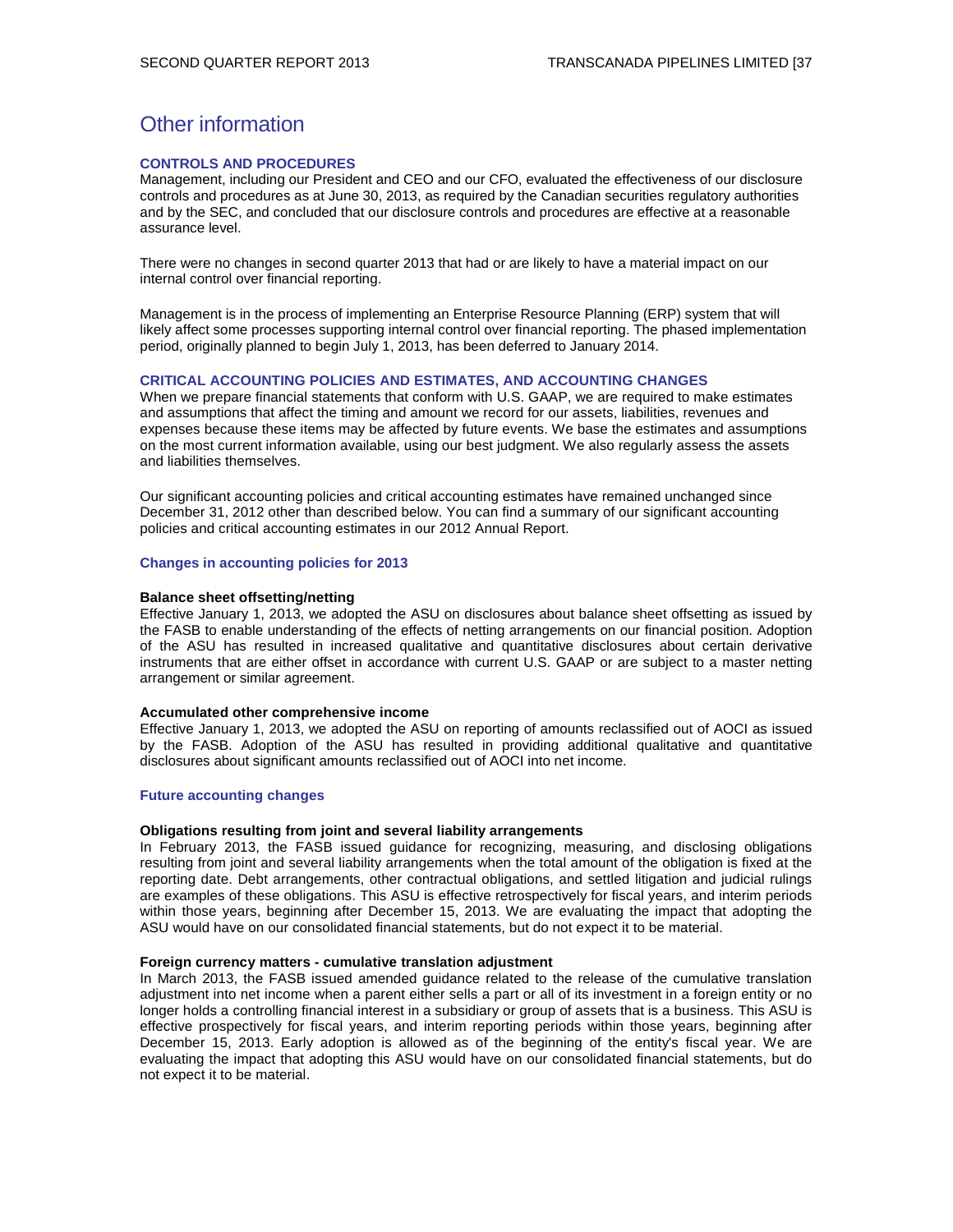# QUARTERLY RESULTS

## **SELECTED QUARTERLY CONSOLIDATED FINANCIAL DATA**

|                                                            | 2013   |              | 2012          |        |        |              | 2011          |        |
|------------------------------------------------------------|--------|--------------|---------------|--------|--------|--------------|---------------|--------|
| (unaudited – millions of \$, except per share)<br>amounts) | Second | <b>First</b> | <b>Fourth</b> | Third  | Second | <b>First</b> | <b>Fourth</b> | Third  |
| Revenues                                                   | 2.009  | 2.252        | 2.089         | 2.126  | .847   | 1.945        | 2.015         | 2.043  |
| Net income attributable to common shares                   | 381    | 458          | 315           | 379    | 282    | 362          | 372           | 379    |
| <b>Share Statistics</b>                                    |        |              |               |        |        |              |               |        |
| Net Income per common share - basic and<br>diluted         | \$0.51 | \$0.62       | \$0.43        | \$0.51 | \$0.38 | \$0.49       | \$0.54        | \$0.56 |

## **FACTORS AFFECTING QUARTERLY FINANCIAL INFORMATION BY BUSINESS SEGMENT**

Quarter-over-quarter revenues and net incomes sometimes fluctuate. The causes of these fluctuations vary across our business segments.

In Natural Gas Pipelines, quarter-over-quarter revenues and net income generally remain relatively stable during any fiscal year. Over the long term, however, they fluctuate because of:

- regulators' decisions
- negotiated settlements with shippers
- seasonal fluctuations in short-term throughput volumes on U.S. pipelines
- acquisitions and divestitures
- developments outside of the normal course of operations
- newly constructed assets being placed in service.

In Oil Pipelines, annual revenues and net income are based on contracted crude oil transportation and uncommitted spot transportation. Quarter-over-quarter revenues and net income during any particular fiscal year remain relatively stable.

In Energy, quarter-over-quarter revenues and net income are affected by:

- weather
- customer demand
- market prices
- capacity prices and payments
- planned and unplanned plant outages
- acquisitions and divestitures
- certain fair value adjustments
- developments outside of the normal course of operations
- newly constructed assets being placed in service.

### **FACTORS AFFECTING FINANCIAL INFORMATION BY QUARTER**

Second quarter 2013

• EBIT included net unrealized losses of \$27 million pre-tax (\$17 million after-tax) from certain risk management activities.

First quarter 2013

• EBIT included \$42 million of pre-tax income (\$84 million after-tax) from the NEB Canadian Mainline decision relating to 2012 and net unrealized losses of \$10 million pre-tax (\$8 million after-tax) from certain risk management activities.

Fourth quarter 2012

• EBIT included net unrealized losses of \$17 million pre-tax (\$12 million after-tax) from certain risk management activities.

Third quarter 2012

• EBIT included net unrealized gains of \$31 million pre-tax (\$20 million after-tax) from certain risk management activities.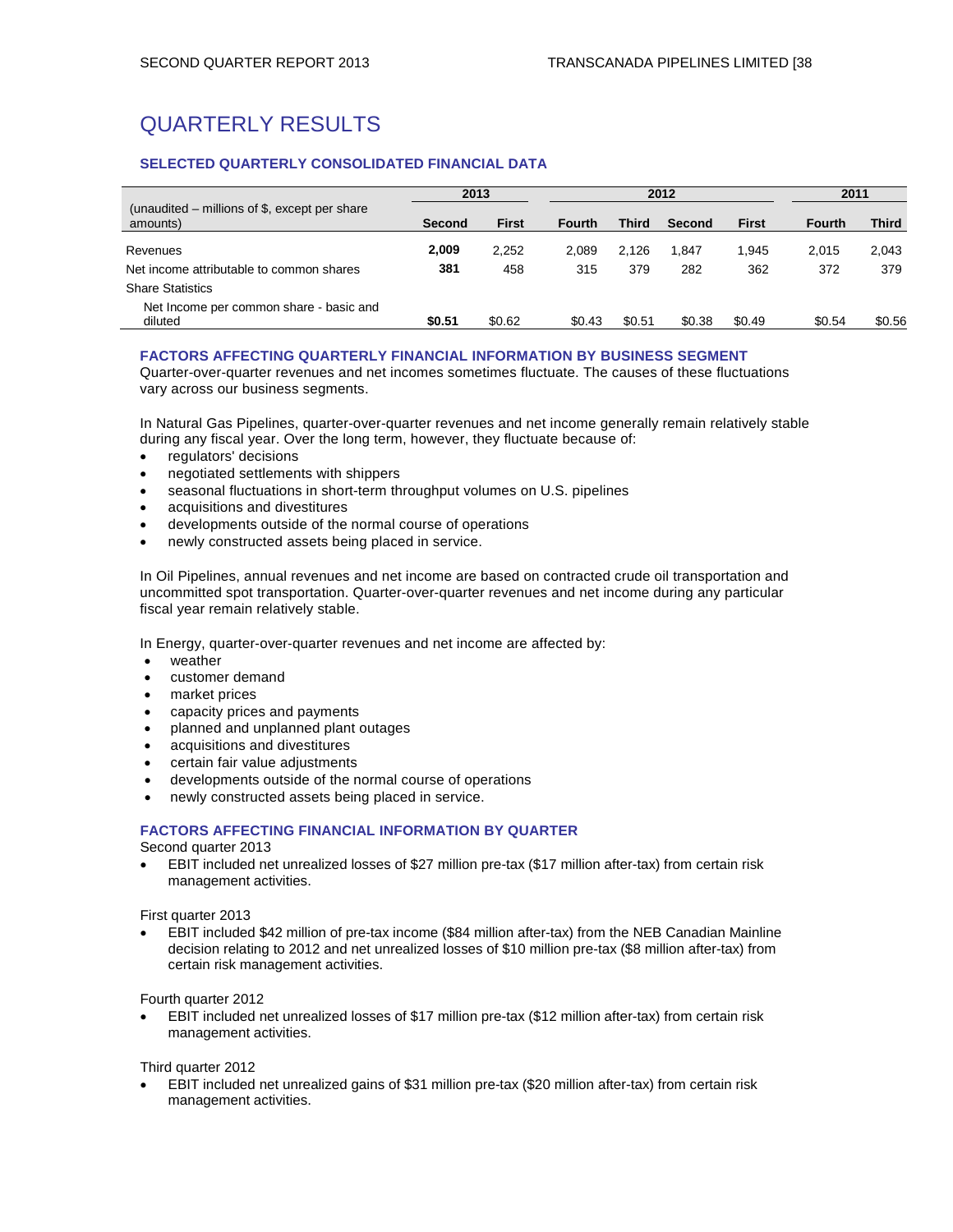Second quarter 2012

• EBIT included a \$20 million pre-tax charge (\$15 million after-tax) related to 2011 from the Sundance A PPA arbitration decision and net unrealized losses of \$14 million pre-tax (\$13 million after-tax) from certain risk management activities.

First quarter 2012

• EBIT included net unrealized losses of \$22 million pre-tax (\$11 million after-tax) from certain risk management activities.

Fourth quarter 2011

• EBIT included net unrealized gains of \$13 million pre-tax (\$11 million after-tax) from certain risk management activities.

Third quarter 2011

• EBIT included net unrealized losses of \$43 million pre-tax (\$30 million after-tax) from certain risk management activities.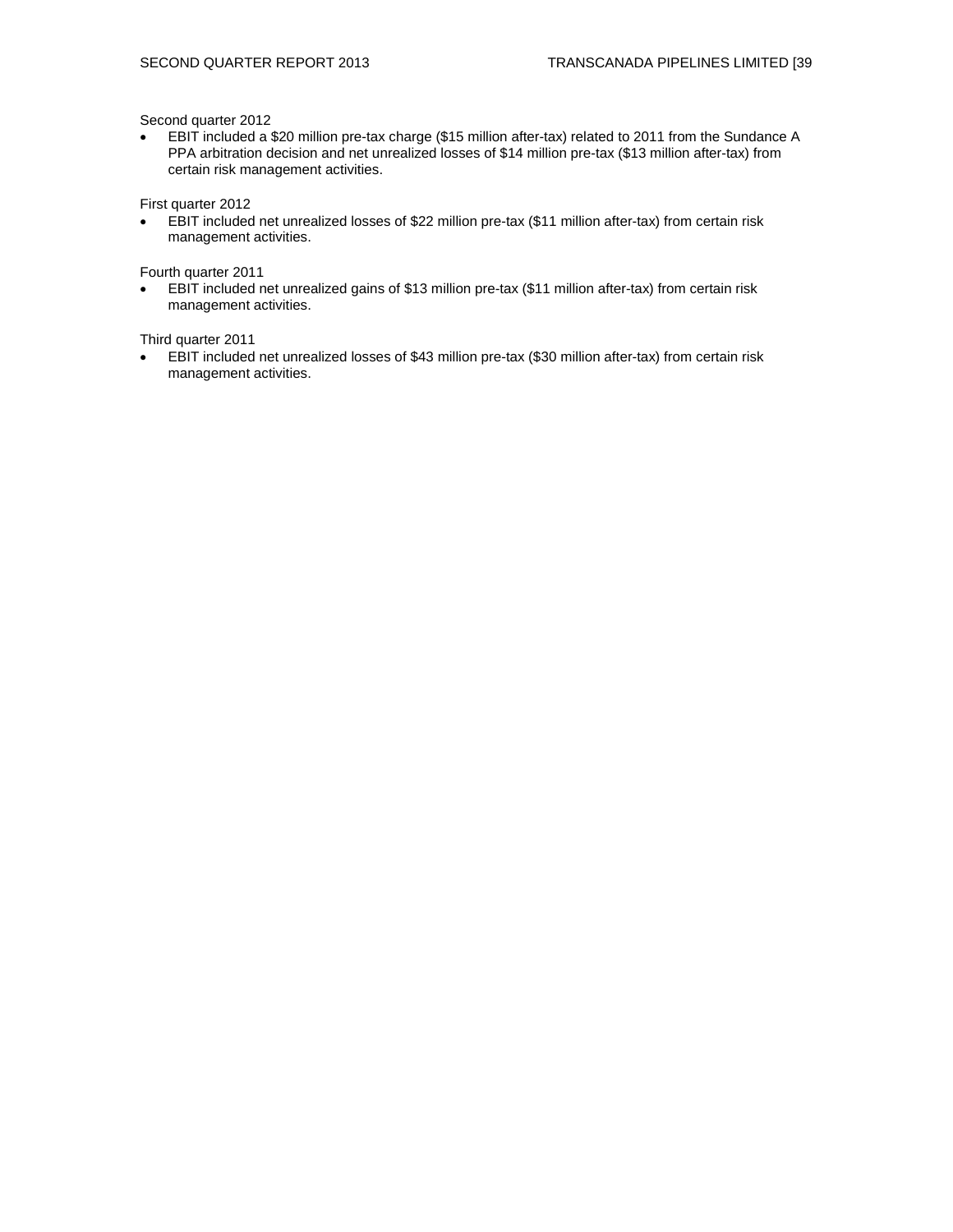|                                                      | three months ended |       | six months ended |       |
|------------------------------------------------------|--------------------|-------|------------------|-------|
|                                                      | June 30            |       | June 30          |       |
| (unaudited - millions of Canadian \$)                | 2013               | 2012  | 2013             | 2012  |
| <b>Revenues</b>                                      |                    |       |                  |       |
| Natural gas pipelines                                | 1,031              | 1,034 | 2,188            | 2,119 |
| Oil pipelines                                        | 278                | 251   | 549              | 510   |
| Energy                                               | 700                | 562   | 1,524            | 1,163 |
|                                                      | 2,009              | 1,847 | 4,261            | 3,792 |
| <b>Income from Equity Investments</b>                | 153                | 65    | 246              | 125   |
| <b>Operating and Other Expenses</b>                  |                    |       |                  |       |
| Plant operating costs and other                      | 648                | 627   | 1,289            | 1,219 |
| Commodity purchases resold                           | 283                | 208   | 659              | 421   |
| Property taxes                                       | 106                | 100   | 215              | 215   |
| Depreciation and amortization                        | 356                | 346   | 723              | 690   |
|                                                      | 1,393              | 1,281 | 2,886            | 2,545 |
| <b>Financial Charges/(Income)</b>                    |                    |       |                  |       |
| Interest expense                                     | 258                | 244   | 520              | 492   |
| Interest income and other                            | 11                 | (5)   | (2)              | (36)  |
|                                                      | 269                | 239   | 518              | 456   |
| Income before Income Taxes                           | 500                | 392   | 1,103            | 916   |
| Income Taxes (Recovery)/Expense                      |                    |       |                  |       |
| Current                                              | (36)               | 40    | 43               | 96    |
| Deferred                                             | 132                | 44    | 167              | 115   |
|                                                      | 96                 | 84    | 210              | 211   |
| <b>Net Income</b>                                    | 404                | 308   | 893              | 705   |
| Net income attributable to non-controlling interests | 18                 | 21    | 43               | 50    |
| Net Income Attributable to Controlling Interests     | 386                | 287   | 850              | 655   |
| Preferred share dividends                            | 5                  | 5     | 11               | 11    |
| Net Income Attributable to Common Shares             | 381                | 282   | 839              | 644   |

# Condensed consolidated statement of income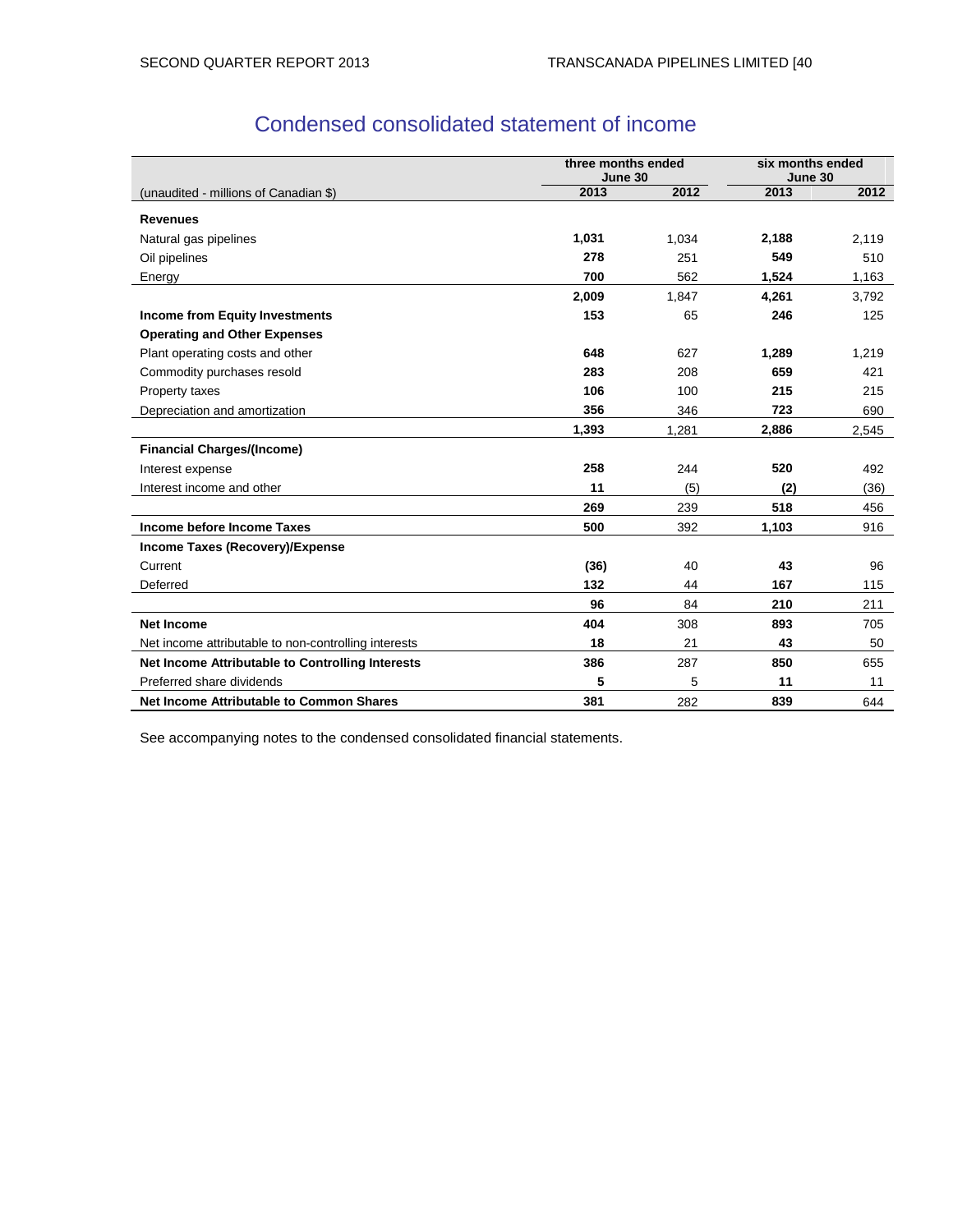# Condensed consolidated statement of comprehensive income

|                                                                                                                                               | three months ended<br>June 30 |      | six months ended<br>June 30 |      |  |
|-----------------------------------------------------------------------------------------------------------------------------------------------|-------------------------------|------|-----------------------------|------|--|
| (unaudited - millions of Canadian \$)                                                                                                         | 2013                          | 2012 | 2013                        | 2012 |  |
| <b>Net Income</b>                                                                                                                             | 404                           | 308  | 893                         | 705  |  |
| Other Comprehensive Income, Net of Income Taxes                                                                                               |                               |      |                             |      |  |
| Foreign currency translation gains on investments in foreign<br>operations                                                                    | 225                           | 114  | 336                         |      |  |
| Change in fair value of net investment hedges                                                                                                 | (135)                         | (61) | (184)                       | (23) |  |
| Change in fair value of cash flow hedges                                                                                                      | (44)                          | 28   | (23)                        | (17) |  |
| Reclassification to net income of gains on cash flow hedges                                                                                   | 11                            | 27   | 7                           | 72   |  |
| Reclassification to net income of actuarial gains and losses and<br>prior service costs on pension and other post-retirement benefit<br>plans | 6                             | 4    | 12                          | 14   |  |
| Other comprehensive (loss)/income on equity investments                                                                                       | (2)                           | (3)  | (3)                         | 2    |  |
| Other comprehensive income (Note 7)                                                                                                           | 61                            | 109  | 145                         | 55   |  |
| <b>Comprehensive Income</b>                                                                                                                   | 465                           | 417  | 1,038                       | 760  |  |
| Comprehensive income attributable to non-controlling interests                                                                                | 55                            | 41   | 100                         | 53   |  |
| <b>Comprehensive Income Attributable to Controlling Interests</b>                                                                             | 410                           | 376  | 938                         | 707  |  |
| Preferred share dividends                                                                                                                     | 5                             | 5    | 11                          | 11   |  |
| <b>Comprehensive Income Attributable to Common Shares</b>                                                                                     | 405                           | 371  | 927                         | 696  |  |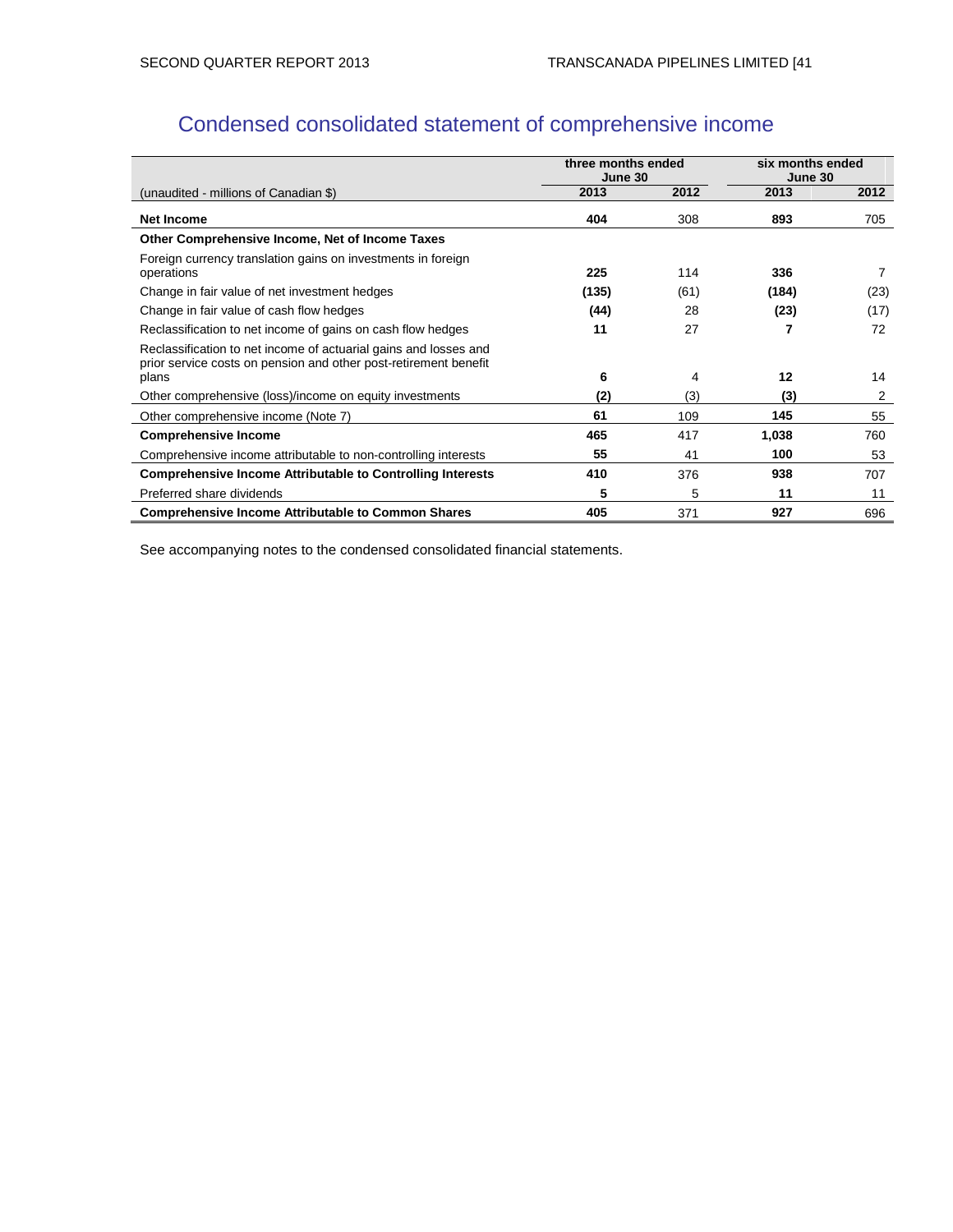|                                                              | three months ended<br>June 30 |              | six months ended<br>June 30 |                   |  |
|--------------------------------------------------------------|-------------------------------|--------------|-----------------------------|-------------------|--|
| (unaudited - millions of Canadian \$)                        | 2013                          | 2012         | 2013                        | 2012              |  |
| <b>Cash Generated from Operations</b>                        |                               |              |                             |                   |  |
| Net income                                                   | 404                           | 308          | 893                         | 705               |  |
| Depreciation and amortization                                | 356                           | 346          | 723                         | 690               |  |
| Deferred income taxes                                        | 132                           | 44           | 167                         | 115               |  |
| Income from equity investments                               | (153)                         | (65)         | (246)                       | (125)             |  |
| Distributed earnings received from equity investments        | 180                           | 74           | 264                         | 157               |  |
| Employee post-retirement benefits funding lower than expense | 11                            | 5            | 26                          | $12 \overline{ }$ |  |
| Other                                                        | 19                            | 11           | 34                          | 34                |  |
| (Increase)/decrease in operating working capital             | (127)                         | 21           | (335)                       | (143)             |  |
| Net cash provided by operations                              | 822                           | 744          | 1,526                       | 1,445             |  |
| <b>Investing Activities</b>                                  |                               |              |                             |                   |  |
| Capital expenditures                                         | (1, 109)                      | (397)        | (2,038)                     | (861)             |  |
| <b>Equity investments</b>                                    | (39)                          | (197)        | (71)                        | (413)             |  |
| Acquisition                                                  | (55)                          |              | (55)                        |                   |  |
| Deferred amounts and other                                   | (144)                         | 79           | (164)                       | 42                |  |
| Net cash used in investing activities                        | (1, 347)                      | (515)        | (2,328)                     | (1,232)           |  |
| <b>Financing Activities</b>                                  |                               |              |                             |                   |  |
| Dividends on common and preferred shares                     | (330)                         | (315)        | (646)                       | (617)             |  |
| Distributions paid to non-controlling interests              | (30)                          | (30)         | (59)                        | (57)              |  |
| Advances (to)/from parent, net                               | 36                            | (11)         | 111                         | (270)             |  |
| Notes payable issued, net                                    | 1,388                         | 635          | 559                         | 589               |  |
| Long-term debt issued, net of issue costs                    | 10                            | $\mathbf{1}$ | 744                         | 493               |  |
| Repayment of long-term debt                                  | (695)                         | (222)        | (709)                       | (770)             |  |
| Common shares issued, net of issue costs                     |                               |              | 499                         | 269               |  |
| Partnership units of subsidiary issued, net of issue costs   | 384                           |              | 384                         |                   |  |
| Net cash provided by/(used in) financing activities          | 763                           | 58           | 883                         | (363)             |  |
| Effect of Foreign Exchange Rate Changes on Cash and Cash     |                               |              |                             |                   |  |
| Equivalents                                                  | 14                            | 7            | 22                          | (5)               |  |
| Increase/(decrease) in Cash and Cash Equivalents             | 252                           | 294          | 103                         | (155)             |  |
| <b>Cash and Cash Equivalents</b>                             |                               |              |                             |                   |  |
| Beginning of period                                          | 388                           | 180          | 537                         | 629               |  |
| <b>Cash and Cash Equivalents</b>                             |                               |              |                             |                   |  |
| End of period                                                | 640                           | 474          | 640                         | 474               |  |

# Condensed consolidated statement of cash flows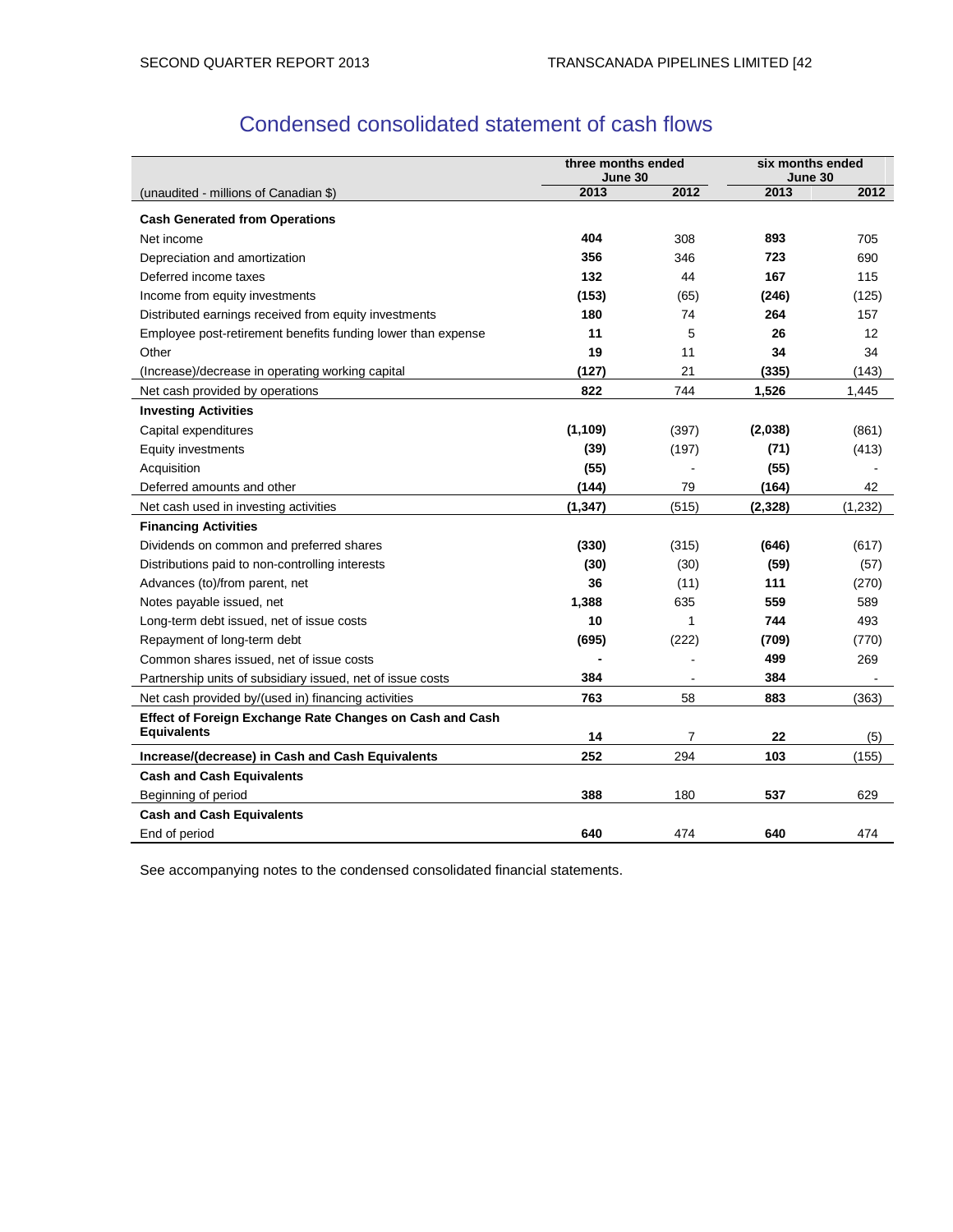# Condensed consolidated balance sheet

|                                                                   | June 30  | December 31 |
|-------------------------------------------------------------------|----------|-------------|
| (unaudited - millions of Canadian \$)                             | 2013     | 2012        |
| <b>ASSETS</b>                                                     |          |             |
| <b>Current Assets</b>                                             |          |             |
| Cash and cash equivalents                                         | 640      | 537         |
| Accounts receivable                                               | 1,094    | 1,089       |
| Due from TransCanada Corporation                                  | 874      | 985         |
| Inventories                                                       | 224      | 224         |
| Other                                                             | 812      | 992         |
|                                                                   | 3,644    | 3,827       |
| Plant, Property and Equipment, net of accumulated depreciation of |          |             |
| \$17,327 and \$16,540, respectively                               | 35,699   | 33,713      |
| <b>Equity Investments</b>                                         | 5,412    | 5,366       |
| Goodwill                                                          | 3,653    | 3,458       |
| <b>Regulatory Assets</b>                                          | 1,921    | 1,629       |
| <b>Intangible and Other Assets</b>                                | 1,430    | 1,342       |
|                                                                   | 51,759   | 49,335      |
| <b>LIABILITIES</b>                                                |          |             |
| <b>Current Liabilities</b>                                        |          |             |
| Notes payable                                                     | 2,900    | 2,275       |
| Accounts payable and other                                        | 1,954    | 2,340       |
| Accrued interest                                                  | 381      | 370         |
| Current portion of long-term debt                                 | 1,477    | 894         |
|                                                                   | 6,712    | 5,879       |
| <b>Regulatory Liabilities</b>                                     | 226      | 268         |
| <b>Other Long-Term Liabilities</b>                                | 926      | 882         |
| <b>Deferred Income Tax Liabilities</b>                            | 4,088    | 3,953       |
| Long-Term Debt                                                    | 18,222   | 18,019      |
| <b>Junior Subordinated Notes</b>                                  | 1,050    | 994         |
|                                                                   | 31,224   | 29,995      |
| <b>EQUITY</b>                                                     |          |             |
| Common shares, no par value                                       | 14,805   | 14,306      |
| June 30, 2013 - 749 million shares<br>Issued and outstanding:     |          |             |
| December 31, 2012 - 738 million shares                            |          |             |
| Preferred shares                                                  | 389      | 389         |
| Additional paid-in capital                                        | 432      | 400         |
| Retained earnings                                                 | 4,846    | 4,657       |
| Accumulated other comprehensive loss (Note 7)                     | (1, 360) | (1, 448)    |
| <b>Controlling Interests</b>                                      | 19,112   | 18,304      |
| Non-controlling interests                                         | 1,423    | 1,036       |
|                                                                   | 20,535   | 19,340      |
|                                                                   | 51,759   | 49,335      |

**Contingencies and Guarantees** (Note 11) **Subsequent Events** (Note 13)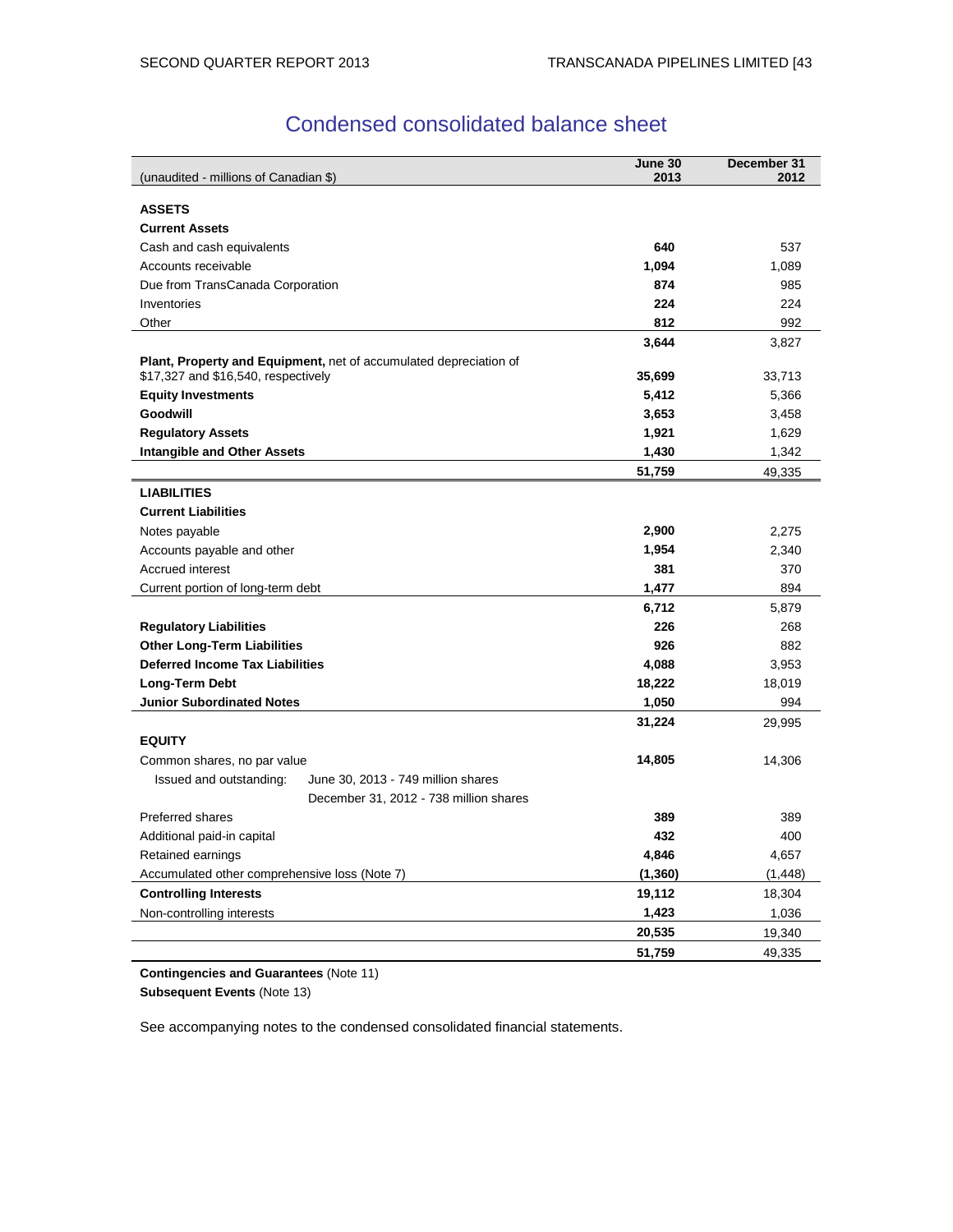# Condensed consolidated statement of equity

|                                                            | six months ended<br>June 30 |          |
|------------------------------------------------------------|-----------------------------|----------|
| (unaudited - millions of Canadian \$)                      | 2013                        | 2012     |
| <b>Common Shares</b>                                       |                             |          |
| Balance at beginning of period                             | 14,306                      | 14,037   |
| Proceeds from shares issued                                | 499                         | 269      |
| Balance at end of period                                   | 14,805                      | 14,306   |
|                                                            |                             |          |
| <b>Preferred Shares</b>                                    |                             |          |
| Balance at beginning and end of period                     | 389                         | 389      |
|                                                            |                             |          |
| <b>Additional Paid-In Capital</b>                          |                             |          |
| Balance at beginning of period                             | 400                         | 394      |
| Dilution impact from TC PipeLines, LP units issued         | 29                          |          |
| Other                                                      | 3                           | 3        |
| Balance at end of period                                   | 432                         | 397      |
|                                                            |                             |          |
| <b>Retained Earnings</b>                                   |                             |          |
| Balance at beginning of period                             | 4,657                       | 4,561    |
| Net income attributable to controlling interests           | 850                         | 655      |
| Common share dividends                                     | (650)                       | (622)    |
| Preferred share dividends                                  | (11)                        | (11)     |
| Balance at end of period                                   | 4,846                       | 4,583    |
| <b>Accumulated Other Comprehensive Loss</b>                |                             |          |
| Balance at beginning of period                             | (1, 448)                    | (1, 449) |
| Other comprehensive income                                 | 88                          | 52       |
| Balance at end of period                                   | (1, 360)                    | (1, 397) |
|                                                            |                             |          |
| <b>Equity Attributable to Controlling Interests</b>        | 19,112                      | 18,278   |
|                                                            |                             |          |
| <b>Equity Attributable to Non-Controlling Interests</b>    |                             |          |
| Balance at beginning of period                             | 1,036                       | 1,076    |
| Net income attributable to non-controlling interests       |                             |          |
| TC PipeLines, LP                                           | 36                          | 50       |
| Portland                                                   | 7                           |          |
| Other comprehensive income attributable to non-controlling |                             |          |
| interests                                                  | 57                          | 3        |
| Sale of TC PipeLines, LP units                             |                             |          |
| Proceeds, net of issue costs                               | 384                         |          |
| Decrease in TCPL's ownership                               | (47)                        |          |
| Distributions to non-controlling interests                 | (59)                        | (57)     |
| Foreign exchange and other                                 | 9                           |          |
| Balance at end of period                                   | 1,423                       | 1,072    |
| <b>Total Equity</b>                                        | 20,535                      | 19,350   |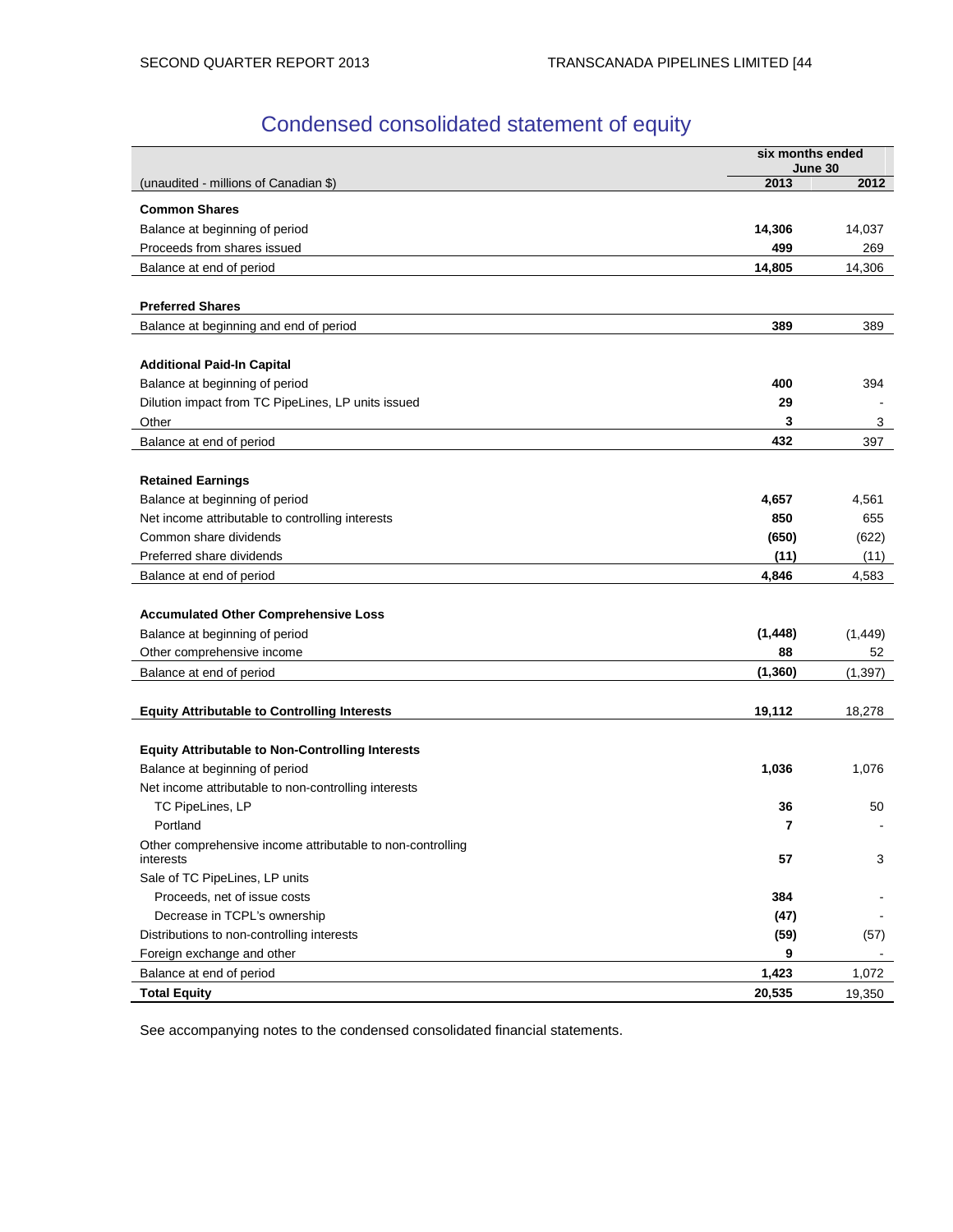# Notes to condensed consolidated financial statements (unaudited)

# 1. Basis of Presentation

These condensed consolidated financial statements of TransCanada PipeLines Limited (TCPL or the Company) have been prepared by management in accordance with U.S. GAAP. The accounting policies applied are consistent with those outlined in TCPL's annual audited consolidated financial statements for the year ended December 31, 2012. Capitalized and abbreviated terms that are used but not otherwise defined herein are identified in TCPL's 2012 Annual Report.

These condensed consolidated financial statements reflect adjustments, all of which are normal recurring adjustments that are, in the opinion of management, necessary to reflect the financial position and results of operations for the respective periods. These condensed consolidated financial statements do not include all disclosures required in the annual financial statements and should be read in conjunction with the 2012 audited consolidated financial statements included in TCPL's 2012 Annual Report. Certain comparative figures have been reclassified to conform with the current period's presentation.

Earnings for interim periods may not be indicative of results for the fiscal year in the Company's Natural Gas Pipelines segment due to the timing of regulatory decisions and seasonal fluctuations in short-term throughput volumes on U.S. pipelines. Earnings for interim periods may also not be indicative of results for the fiscal year in the Company's Energy segment due to the impact of seasonal weather conditions on customer demand and market pricing in certain of the Company's investments in electrical power generation plants and non-regulated gas storage facilities.

### **USE OF ESTIMATES AND JUDGEMENTS**

In preparing these financial statements, TCPL is required to make estimates and assumptions that affect both the amount and timing of recording assets, liabilities, revenues and expenses since the determination of these items may be dependent on future events. The Company uses the most current information available and exercises careful judgement in making these estimates and assumptions. In the opinion of management, these condensed consolidated financial statements have been properly prepared within reasonable limits of materiality and within the framework of the Company's significant accounting policies included in the consolidated financial statements for the year ended December 31, 2012, except as described in Note 2, Changes in accounting policies.

# 2. Changes in Accounting Policies

## **CHANGES IN ACCOUNTING POLICIES FOR 2013**

#### **Balance Sheet Offsetting/Netting**

Effective January 1, 2013, the Company adopted the ASU on disclosures about balance sheet offsetting as issued by the FASB to enable understanding of the effects of netting arrangements on the Company's financial position. Adoption of the ASU has resulted in increased qualitative and quantitative disclosures regarding certain derivative instruments that are either offset in accordance with current U.S. GAAP or are subject to a master netting arrangement or similar agreement.

#### **Accumulated Other Comprehensive Income**

Effective January 1, 2013, the Company adopted the ASU on reporting of amounts reclassified out of AOCI as issued by the FASB. Adoption of the ASU has resulted in providing additional qualitative and quantitative disclosures regarding significant amounts reclassified out of accumulated other comprehensive income into net income.

### **FUTURE ACCOUNTING CHANGES**

#### **Obligations Resulting from Joint and Several Liability Arrangements**

In February 2013, the FASB issued guidance for the recognition, measurement and disclosure of obligations resulting from joint and several liability arrangements for which the total amount of the obligation is fixed at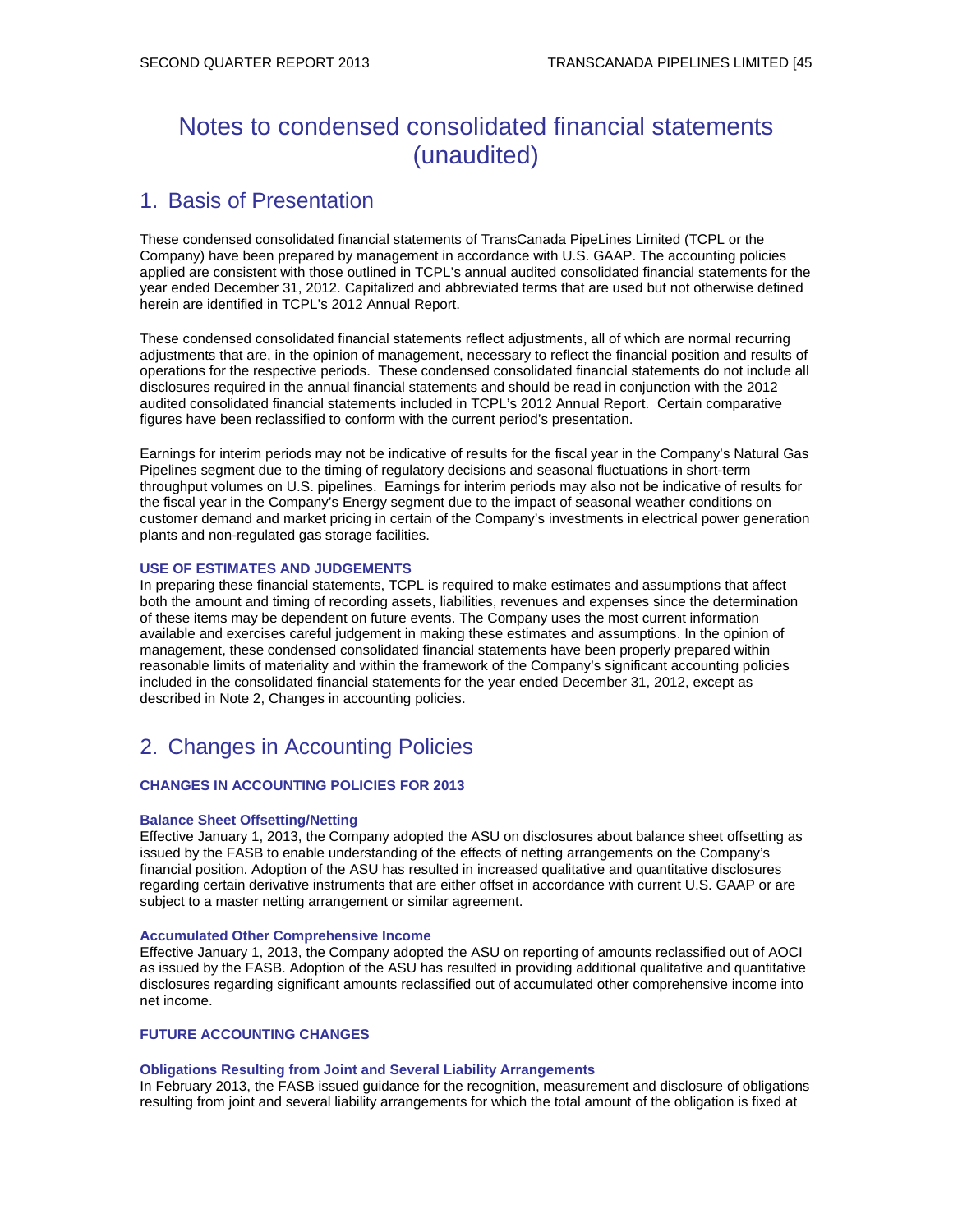the reporting date. Examples of obligations within the scope of this ASU include debt arrangements, other contractual obligations, and settled litigation and judicial rulings. This ASU is effective retrospectively for fiscal years, and interim periods within those years, beginning after December 15, 2013. The Company is currently evaluating the impact of the adoption of this ASU on its consolidated financial statements, but does not expect it to have a material impact.

#### **Foreign Currency Matters - Cumulative Translation Adjustment**

In March 2013, the FASB issued amended guidance related to the release of the cumulative translation adjustment into net income when a parent either sells a part or all of its investment in a foreign entity or no longer holds a controlling financial interest in a subsidiary or group of assets that is a business. This ASU is effective prospectively for fiscal years, and interim reporting periods within those years, beginning after December 15, 2013. Early adoption is permitted as of the beginning of the entity's fiscal year. The Company is currently evaluating the impact of the adoption of this ASU on its consolidated financial statements, but does not expect it to have a material impact.

# 3. Segmented Information

|                                                      | Natural gas |       |               |                          |        |       |                |                |       |              |
|------------------------------------------------------|-------------|-------|---------------|--------------------------|--------|-------|----------------|----------------|-------|--------------|
| three months ended June 30                           | pipelines   |       | Oil pipelines |                          | Energy |       | Corporate      |                |       | <b>Total</b> |
| (unaudited - millions of Canadian \$)                | 2013        | 2012  | 2013          | 2012                     | 2013   | 2012  | 2013           | 2012           | 2013  | 2012         |
| Revenues                                             | 1,031       | 1,034 | 278           | 251                      | 700    | 562   |                | ٠              | 2,009 | 1,847        |
| Income from equity investments                       | 29          | 37    | ٠             | $\overline{\phantom{a}}$ | 124    | 28    | $\blacksquare$ |                | 153   | 65           |
| Plant operating costs and other                      | (339)       | (330) | (82)          | (68)                     | (210)  | (214) | (17)           | (15)           | (648) | (627)        |
| Commodity purchases resold                           |             |       |               | $\blacksquare$           | (283)  | (208) |                | $\blacksquare$ | (283) | (208)        |
| Property taxes                                       | (77)        | (75)  | (10)          | (7)                      | (19)   | (18)  |                | ۰              | (106) | (100)        |
| Depreciation and amortization                        | (245)       | (234) | (37)          | (36)                     | (69)   | (72)  | (5)            | (4)            | (356) | (346)        |
|                                                      | 399         | 432   | 149           | 140                      | 243    | 78    | (22)           | (19)           | 769   | 631          |
| Interest expense                                     |             |       |               |                          |        |       |                |                | (258) | (244)        |
| Interest income and other                            |             |       |               |                          |        |       |                |                | (11)  | 5            |
| Income before Income Taxes                           |             |       |               |                          |        |       |                |                | 500   | 392          |
| Income taxes expense                                 |             |       |               |                          |        |       |                |                | (96)  | (84)         |
| Net Income                                           |             |       |               |                          |        |       |                |                | 404   | 308          |
| Net Income Attributable to Non-Controlling Interests |             |       |               |                          |        |       |                |                | (18)  | (21)         |
| Net Income Attributable to Controlling Interests     |             |       |               |                          |        |       |                |                | 386   | 287          |
| <b>Preferred Share Dividends</b>                     |             |       |               |                          |        |       |                |                | (5)   | (5)          |
| Net Income Attributable to Common Shares             |             |       |               |                          |        |       |                |                | 381   | 282          |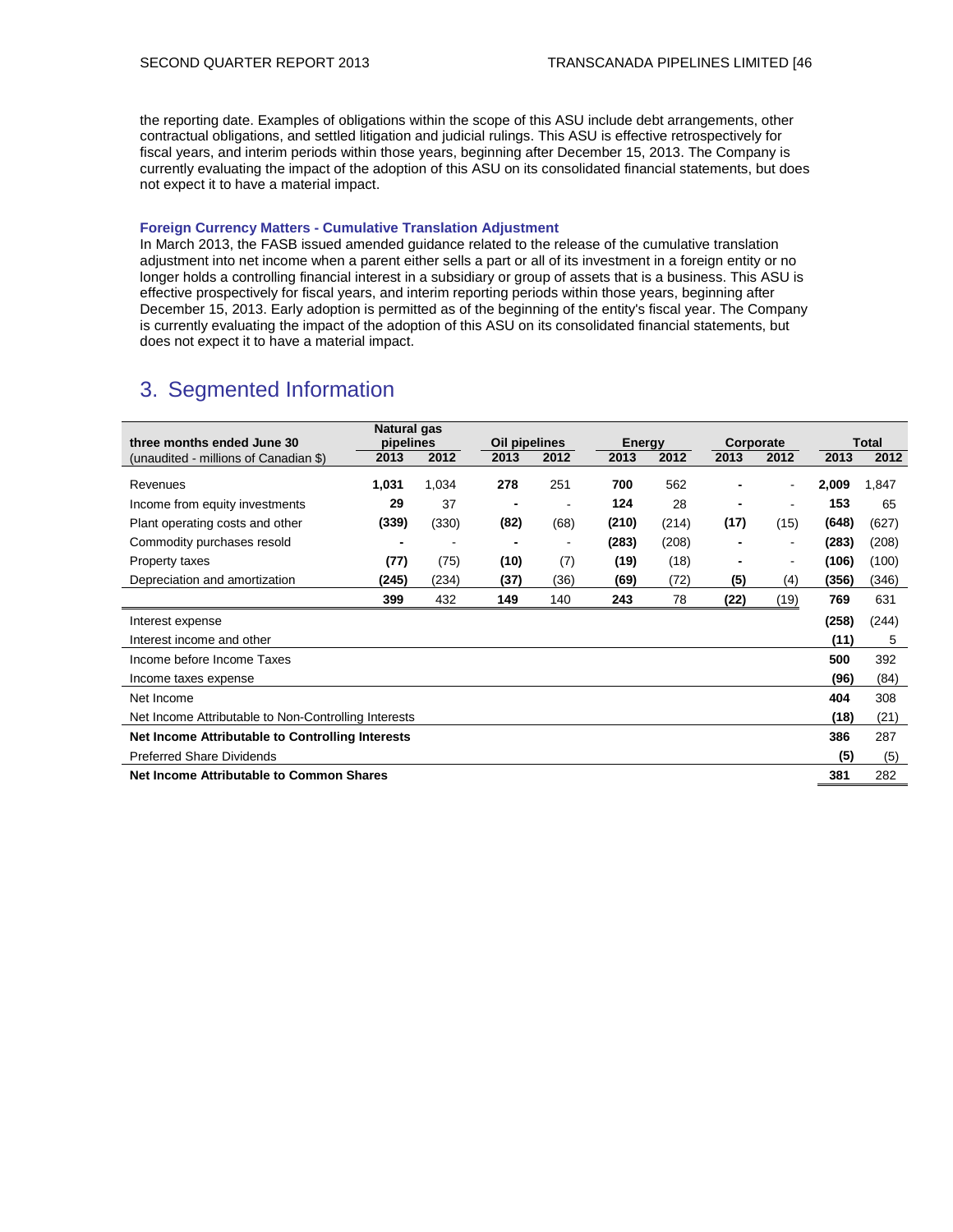| six months ended June 30                             | Natural gas<br>pipelines |       | Oil pipelines |       | <b>Energy</b> |       | Corporate |                |          | <b>Total</b> |
|------------------------------------------------------|--------------------------|-------|---------------|-------|---------------|-------|-----------|----------------|----------|--------------|
| (unaudited - millions of<br>Canadian \$)             | 2013                     | 2012  | 2013          | 2012  | 2013          | 2012  | 2013      | 2012           | 2013     | 2012         |
| Revenues                                             | 2,188                    | 2,119 | 549           | 510   | 1,524         | 1,163 |           | $\blacksquare$ | 4,261    | 3,792        |
| Income from equity investments                       | 69                       | 83    |               |       | 177           | 42    |           |                | 246      | 125          |
| Plant operating costs and other                      | (657)                    | (657) | (161)         | (137) | (420)         | (381) | (51)      | (44)           | (1, 289) | (1, 219)     |
| Commodity purchases resold                           |                          |       |               |       | (659)         | (421) |           | ۰              | (659)    | (421)        |
| Property taxes                                       | (155)                    | (154) | (23)          | (24)  | (37)          | (37)  |           | ٠              | (215)    | (215)        |
| Depreciation and amortization                        | (498)                    | (466) | (74)          | (72)  | (143)         | (145) | (8)       | (7)            | (723)    | (690)        |
|                                                      | 947                      | 925   | 291           | 277   | 442           | 221   | (59)      | (51)           | 1,621    | 1,372        |
| Interest expense                                     |                          |       |               |       |               |       |           |                | (520)    | (492)        |
| Interest income and other                            |                          |       |               |       |               |       |           |                | 2        | 36           |
| Income before Income Taxes                           |                          |       |               |       |               |       |           |                | 1,103    | 916          |
| Income taxes expense                                 |                          |       |               |       |               |       |           |                | (210)    | (211)        |
| Net Income                                           |                          |       |               |       |               |       |           |                | 893      | 705          |
| Net Income Attributable to Non-Controlling Interests |                          |       |               |       |               |       |           |                | (43)     | (50)         |
| Net Income Attributable to Controlling Interests     |                          |       |               |       |               |       |           |                | 850      | 655          |
| <b>Preferred Share Dividends</b>                     |                          |       |               |       |               |       |           |                | (11)     | (11)         |
| <b>Net Income Attributable to Common Shares</b>      |                          |       |               |       |               |       |           |                | 839      | 644          |

### **TOTAL ASSETS**

| (unaudited - millions of Canadian \$) | June 30, 2013 | December 31, 2012 |
|---------------------------------------|---------------|-------------------|
| <b>Natural Gas Pipelines</b>          | 24,322        | 23,210            |
| Oil Pipelines                         | 11,667        | 10,485            |
| Energy                                | 13,400        | 13,157            |
| Corporate                             | 2,370         | 2,483             |
|                                       | 51,759        | 49.335            |

# 4. Income Taxes

At June 30, 2013, the total unrecognized tax benefit of uncertain tax positions was approximately \$21 million (December 31, 2012 - \$45 million). TCPL recognizes interest and penalties related to income tax uncertainties in income tax expense. Included in net tax expense for the three and six months ended June 30, 2013 is nil and \$1 million, respectively, of interest expense and nil for penalties (June 30, 2012 – nil and \$1 million, respectively, of interest expense and nil for penalties). At June 30, 2013, the Company had \$5 million accrued for interest expense and nil accrued for penalties (December 31, 2012 - \$5 million accrued for interest expense and nil for penalties).

The effective tax rates for the six-month periods ended June 30, 2013 and 2012 were 19 per cent and 23 per cent, respectively. The lower effective tax rate in 2013 was a result of the impact of the NEB's decision on the Canadian Restructuring Proposal and the enactment of certain Canadian Federal tax legislation.

TCPL recognized a favourable income tax adjustment of approximately \$25 million due to the enactment of certain Canadian Federal tax legislation in June 2013. Subject to the results of audit examinations by taxing authorities and other legislative amendments, TCPL does not anticipate further adjustments to the unrecognized tax benefits during the next twelve months that would have a material impact on its financial statements.

# 5. Long-Term Debt

In the three and six months ended June 30, 2013, TCPL capitalized interest related to capital projects of \$60 million and \$115 million, respectively (June 30, 2012 - \$76 million and \$150 million, respectively).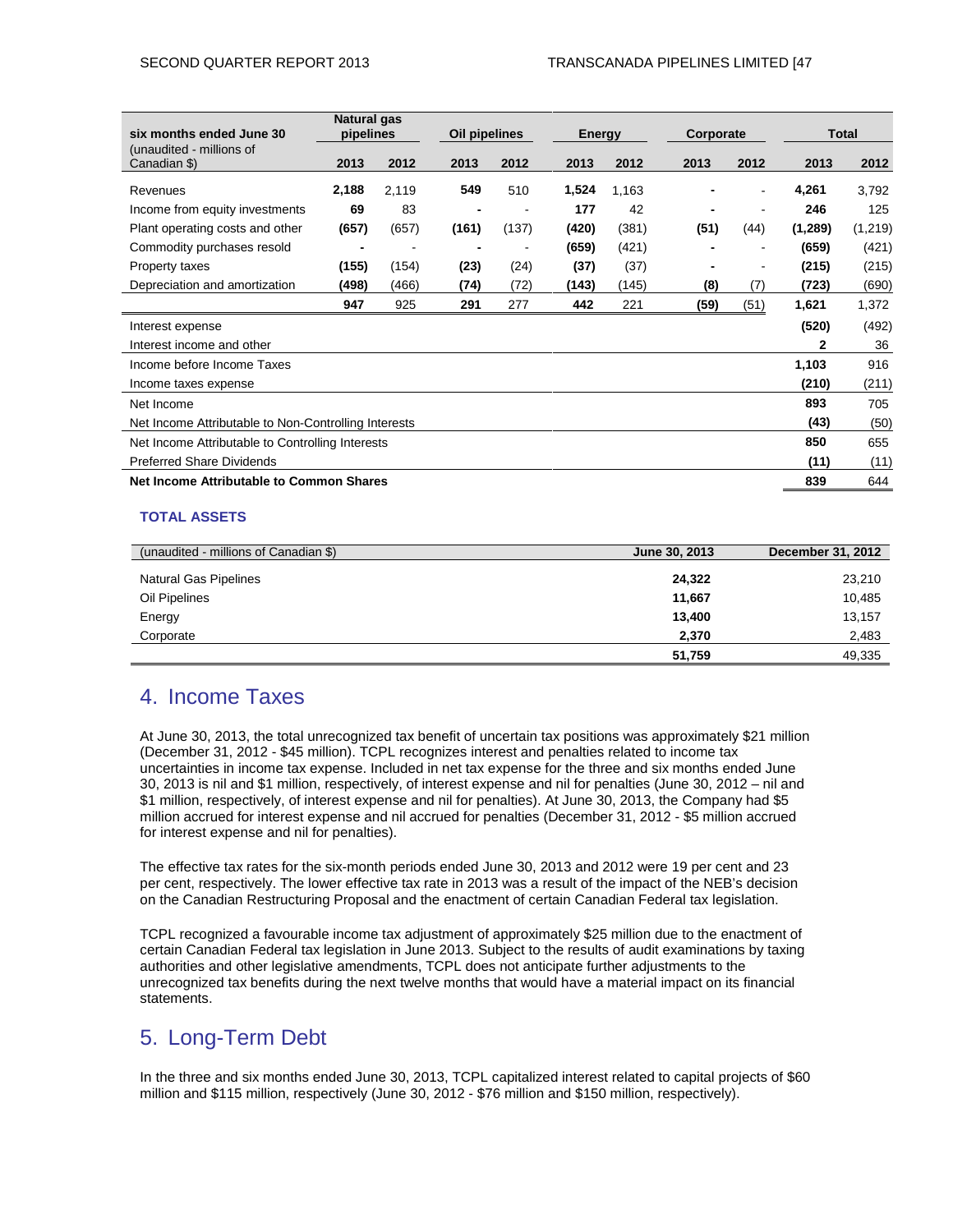In January 2013, TCPL issued US\$750 million of 0.75 per cent senior notes due in 2016.

In June 2013, TCPL retired US\$350 million of 4.00 per cent senior notes.

# 6. Equity and Share Capital

In January 2013, we issued 7.2 million common shares to TransCanada resulting in proceeds of \$345 million.

In March 2013, we issued 3.1 million common shares to TransCanada resulting in proceeds of \$154 million.

On May 22, 2013, TC PipeLines, LP completed a public offering of 8,855,000 common units at a price of \$43.85 per unit, resulting in gross proceeds of approximately US\$388 million. TCPL contributed an additional approximate US\$8 million to maintain its general partnership interest and did not purchase any other units. Upon completion of this offering, TCPL's ownership interest in TC PipeLines, LP decreased from 33.3 per cent to 28.9 per cent and an after-tax dilution impact of \$29 million (\$47 million pre-tax) was recorded in Additional Paid-In Capital.

# 7. Other Comprehensive Income And Accumulated Other Comprehensive Loss

Components of other comprehensive income including non-controlling interests and the related tax effects are as follows:

| three months ended June 30, 2013                                                                                                     | <b>Before tax</b> | Income tax         | Net of tax |
|--------------------------------------------------------------------------------------------------------------------------------------|-------------------|--------------------|------------|
| (unaudited - millions of Canadian \$)                                                                                                | amount            | recovery/(expense) | amount     |
| Foreign currency translation gains and losses on investments in                                                                      | 170               | 55                 | 225        |
| foreign operations                                                                                                                   |                   |                    |            |
| Change in fair value of net investment hedges                                                                                        | (182)             | 47                 | (135)      |
| Change in fair value of cash flow hedges                                                                                             | (68)              | 24                 | (44)       |
| Reclassification to net income of gains and losses on cash flow<br>hedges                                                            | 18                | (7)                | 11         |
| Reclassification to net income of actuarial gains and losses and<br>prior service costs on pension and other post-retirement benefit |                   |                    |            |
| plans                                                                                                                                |                   | (1)                | 6          |
| Other comprehensive loss on equity investments                                                                                       | (3)               |                    | (2)        |
| Other comprehensive income                                                                                                           | (58)              | 119                | 61         |

| three months ended June 30, 2012                                                                                                     | <b>Before tax</b> | Income tax         | Net of tax |
|--------------------------------------------------------------------------------------------------------------------------------------|-------------------|--------------------|------------|
| (unaudited - millions of Canadian \$)                                                                                                | amount            | recovery/(expense) | amount     |
| Foreign currency translation gains and losses on investments in<br>foreign operations                                                | 84                | 30                 | 114        |
| Change in fair value of net investment hedges                                                                                        | (80)              | 19                 | (61)       |
| Change in fair value of cash flow hedges                                                                                             | 43                | (15)               | 28         |
| Reclassification to net income of gains and losses on cash flow<br>hedges                                                            | 47                | (20)               | 27         |
| Reclassification to net income of actuarial gains and losses and<br>prior service costs on pension and other post-retirement benefit |                   |                    |            |
| plans                                                                                                                                | 5                 | (1)                | 4          |
| Other comprehensive loss on equity investments                                                                                       | (3)               |                    | (3)        |
| Other comprehensive income                                                                                                           | 96                | 13                 | 109        |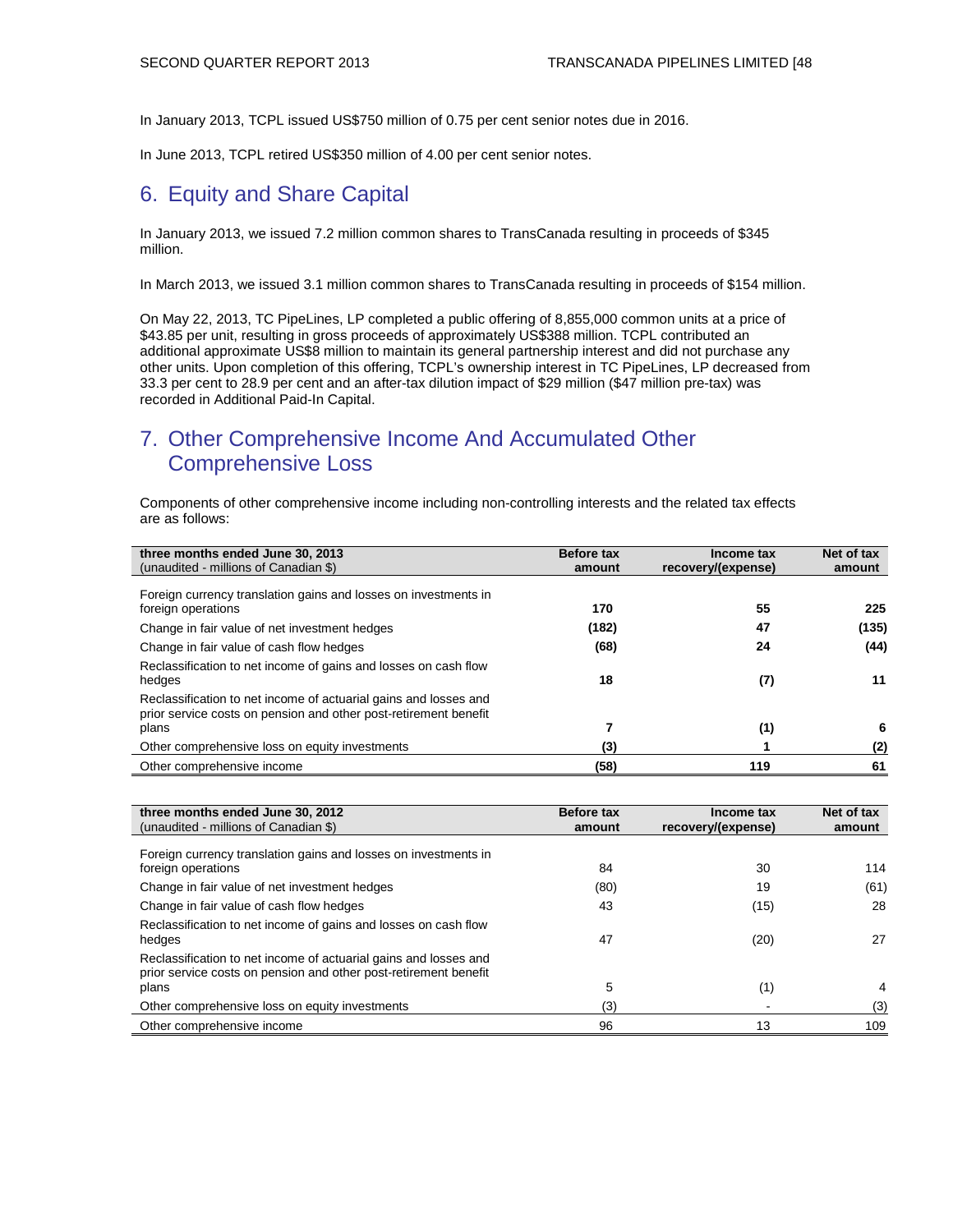| six months ended June 30, 2013                                                                                                       | <b>Before tax</b> | Income tax         | Net of tax |
|--------------------------------------------------------------------------------------------------------------------------------------|-------------------|--------------------|------------|
| (unaudited - millions of Canadian \$)                                                                                                | amount            | recovery/(expense) | amount     |
| Foreign currency translation gains and losses on investments in<br>foreign operations                                                | 247               | 89                 | 336        |
| Change in fair value of net investment hedges                                                                                        | (248)             | 64                 | (184)      |
| Change in fair value of cash flow hedges                                                                                             | (30)              |                    | (23)       |
| Reclassification to net income of gains and losses on cash flow<br>hedges                                                            | 11                | (4)                | 7          |
| Reclassification to net income of actuarial gains and losses and<br>prior service costs on pension and other post-retirement benefit | 17                | (5)                | 12         |
| plans                                                                                                                                |                   |                    |            |
| Other comprehensive loss on equity investments                                                                                       | (4)               |                    | (3)        |
| Other comprehensive income                                                                                                           |                   | 152                | 145        |

| six months ended June 30, 2012<br>(unaudited - millions of Canadian \$)                                                              | <b>Before tax</b><br>amount | Income tax<br>recovery/(expense) | Net of tax<br>amount |
|--------------------------------------------------------------------------------------------------------------------------------------|-----------------------------|----------------------------------|----------------------|
| Foreign currency translation gains and losses on investments in<br>foreign operations                                                | (1)                         | 8                                |                      |
| Change in fair value of net investment hedges                                                                                        | (31)                        | 8                                | (23)                 |
| Change in fair value of cash flow hedges                                                                                             | (36)                        | 19                               | (17)                 |
| Reclassification to net income of gains and losses on cash flow<br>hedges                                                            | 113                         | (41)                             | 72                   |
| Reclassification to net income of actuarial gains and losses and<br>prior service costs on pension and other post-retirement benefit |                             |                                  |                      |
| plans                                                                                                                                | 11                          | 3                                | 14                   |
| Other comprehensive income on equity investments                                                                                     | 3                           | (1)                              | 2                    |
| Other comprehensive income                                                                                                           | 59                          | (4)                              | 55                   |

The changes in accumulated other comprehensive loss by component are as follows:

| three months ended June 30, 2013<br>(unaudited - millions of Canadian \$)                         | <b>Currency</b><br>translation<br>adjustments | <b>Cash flow</b><br>hedges | <b>Pension and</b><br><b>OPEB</b> plan<br>adjustments | Total <sup>1</sup> |
|---------------------------------------------------------------------------------------------------|-----------------------------------------------|----------------------------|-------------------------------------------------------|--------------------|
| AOCI Balance at April 1, 2013<br>Other comprehensive income before reclassifications <sup>2</sup> | (665)<br>53                                   | (95)<br>(45)               | (624)<br>(1)                                          | (1, 384)           |
| Amounts reclassified from accumulated other<br>comprehensive loss <sup>3</sup>                    |                                               | 11                         | 6                                                     |                    |
| Net current period other comprehensive income/(loss)                                              | 53                                            | (34)                       |                                                       | 24                 |
| AOCI Balance at June 30, 2013                                                                     | (612)                                         | (129)                      | (619)                                                 | (1, 360)           |

1 All amounts are net of tax. Amounts in parentheses indicate losses.<br>
2 Other comprehensive income before reclassifications on currency translation adjustments is net of non-controlling interest of \$37 million. million.<br><sup>3</sup> Losses related to cash flow hedges reported in AOCI and expected to be reclassified to net income in the next 12 months are

estimated to be \$77 million (\$50 million, net of tax) at June 30, 2013. These estimates assume constant commodity prices, interest rates and foreign exchange rates over time, however, the amounts reclassified will vary based on the actual value of these factors at the date of settlement.

| six months ended June 30, 2013<br>(unaudited - millions of Canadian \$)        | <b>Currency</b><br>translation<br>adiustments | <b>Cash flow</b><br>hedges | <b>Pension and</b><br>OPEB plan<br>adiustments | Total <sup>1</sup> |
|--------------------------------------------------------------------------------|-----------------------------------------------|----------------------------|------------------------------------------------|--------------------|
| AOCI Balance at January 1, 2013                                                | (707)                                         | (110)                      | (631)                                          | (1, 448)           |
| Other comprehensive income before reclassifications <sup>2</sup>               | 95                                            | (26)                       |                                                | 69                 |
| Amounts reclassified from accumulated other<br>comprehensive loss <sup>3</sup> |                                               |                            | 12                                             | 19                 |
| Net current period other comprehensive income/(loss)                           | 95                                            | (19)                       | 12                                             | 88                 |
| AOCI Balance at June 30, 2013                                                  | (612)                                         | (129)                      | (619)                                          | (1, 360)           |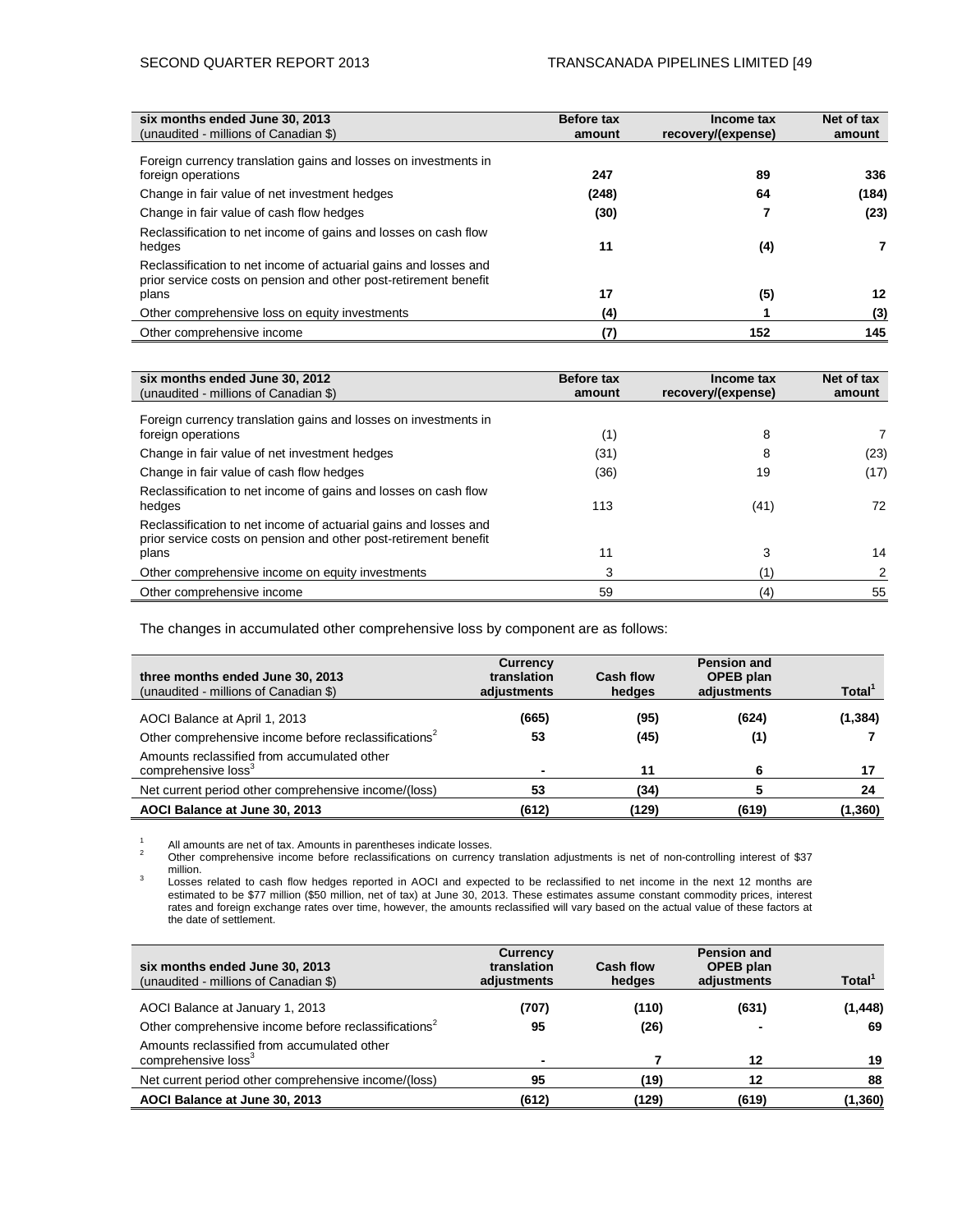- 
- <sup>1</sup> All amounts are net of tax. Amounts in parentheses indicate losses.<br><sup>2</sup> Other comprehensive income before reclassifications on currency translation adjustments is net of non-controlling interest of \$57 million.
- <sup>3</sup> Losses related to cash flow hedges reported in AOCI and expected to be reclassified to net income in the next 12 months are estimated to be \$77 million (\$50 million, net of tax) at June 30, 2013. These estimates assume constant commodity prices, interest rates and foreign exchange rates over time, however, the amounts reclassified will vary based on the actual value of these factors at the date of settlement.

Details about reclassifications out of accumulated other comprehensive loss are as follows:

| (unaudited - millions of Canadian \$)              | Amounts reclassified from<br>accumulated other<br>comprehensive loss <sup>1</sup><br>three months<br>ended<br>June 30, 2013 | Affected line item<br>in the condensed<br>consolidated<br>statement of<br>income |                    |
|----------------------------------------------------|-----------------------------------------------------------------------------------------------------------------------------|----------------------------------------------------------------------------------|--------------------|
| Cash flow hedges                                   |                                                                                                                             |                                                                                  |                    |
| Power                                              | (14)                                                                                                                        | (3)                                                                              | Revenue (Energy)   |
| Interest                                           | (4)                                                                                                                         | (8)                                                                              | Interest expense   |
|                                                    | (18)                                                                                                                        | (11)                                                                             | Total before tax   |
|                                                    | 7                                                                                                                           | 4                                                                                | Income tax expense |
|                                                    | (11)                                                                                                                        | (7)                                                                              | Net of tax         |
| Pension and other post-retirement plan adjustments |                                                                                                                             |                                                                                  |                    |
| Amortization of net loss <sup>2</sup>              | (7)                                                                                                                         | (17)                                                                             | Total before tax   |
|                                                    |                                                                                                                             | 5                                                                                | Income tax expense |
|                                                    | (6)                                                                                                                         | (12)                                                                             | Net of tax         |

<sup>1</sup> All amounts in parentheses indicate expenses to the condensed consolidated statement of income.<br><sup>2</sup> These accumulated other comprehensive loss components are included in the computation of net benefit cost. Refer to No additional detail.

# 8. Employee Post-Retirement Benefits

The net benefit cost recognized for the Company's defined benefit pension plans and other post-retirement benefit plans is as follows:

|                                                                          |                                 | three months ended June 30 |                                            |      |                                 | six months ended June 30 |                                            |      |  |  |
|--------------------------------------------------------------------------|---------------------------------|----------------------------|--------------------------------------------|------|---------------------------------|--------------------------|--------------------------------------------|------|--|--|
|                                                                          | <b>Pension</b><br>benefit plans |                            | Other post-<br>retirement<br>benefit plans |      | <b>Pension</b><br>benefit plans |                          | Other post-<br>retirement<br>benefit plans |      |  |  |
| (unaudited - millions of Canadian \$)                                    | 2013                            | 2012                       | 2013                                       | 2012 | 2013                            | 2012                     | 2013                                       | 2012 |  |  |
| Service cost                                                             | 22                              | 17                         |                                            |      | 41                              | 33                       | 1                                          |      |  |  |
| Interest cost                                                            | 23                              | 24                         | 2                                          | 2    | 47                              | 47                       | 4                                          | 4    |  |  |
| Expected return on plan assets                                           | (29)                            | (29)                       | (1)                                        | (1)  | (58)                            | (57)                     | (1)                                        | (1)  |  |  |
| Amortization of actuarial loss                                           | 6                               | 4                          |                                            |      | 15                              | 9                        |                                            |      |  |  |
| Amortization of past service cost                                        |                                 | 4                          |                                            |      |                                 |                          |                                            |      |  |  |
| Amortization of regulatory asset                                         | 8                               | 5                          |                                            |      | 15                              | 10                       |                                            |      |  |  |
| Amortization of transitional obligation<br>related to regulated business |                                 |                            |                                            |      | -                               |                          |                                            |      |  |  |
| Net benefit cost recognized                                              | 31                              | 22                         |                                            | 3    | 61                              | 43                       |                                            | 6    |  |  |

# 9. Risk Management and Financial Instruments

#### **COUNTERPARTY CREDIT RISK**

TCPL's maximum counterparty credit exposure with respect to financial instruments at the balance sheet date, without taking into account security held, consisted of accounts receivable, portfolio investments recorded at fair value, the fair value of derivative assets and notes, and loans and advances receivable. The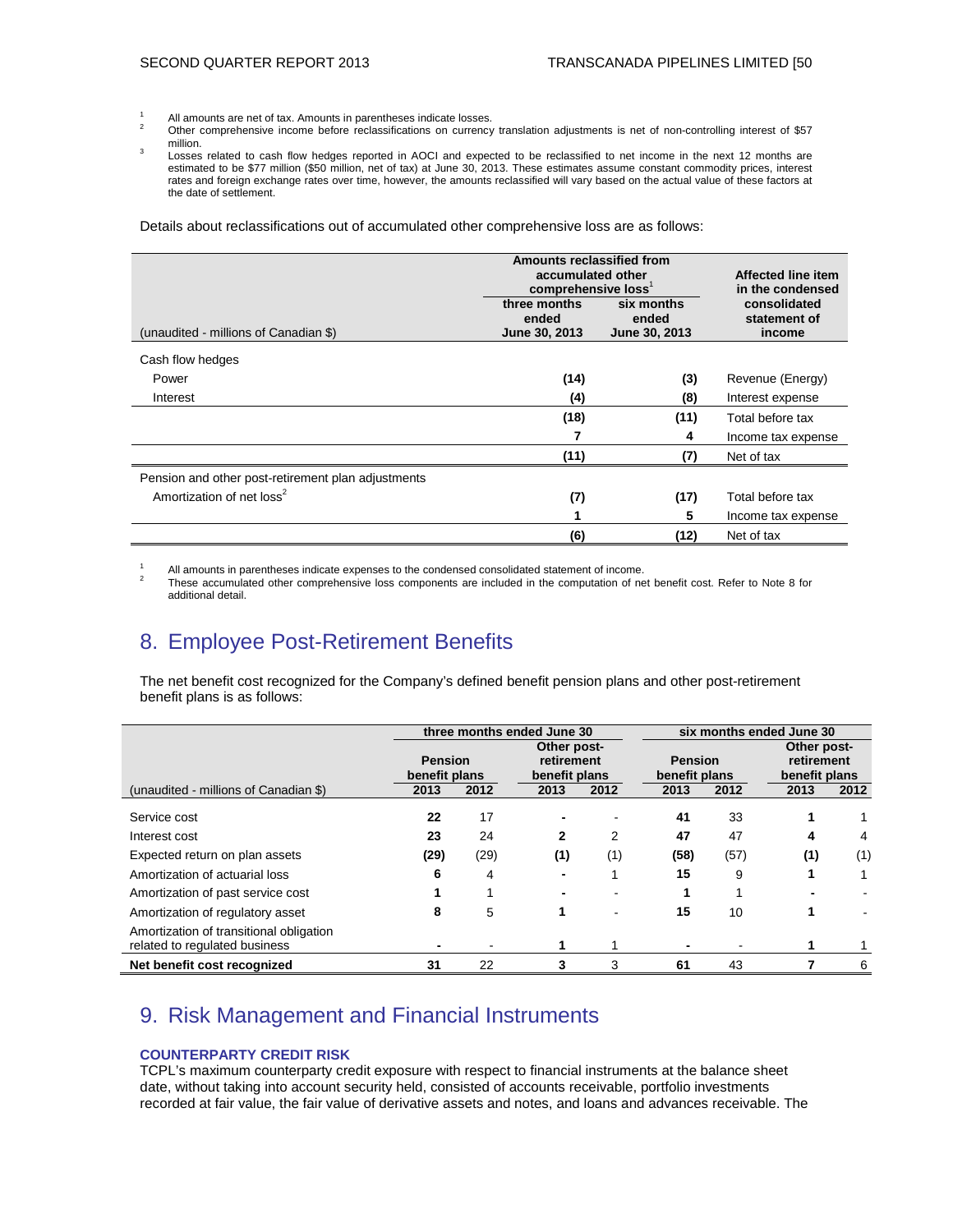carrying amounts and fair values of these financial assets, except amounts for derivative assets, are included in accounts receivable and other, and available for sale assets in the Non-Derivative Financial Instruments Summary table below. The majority of counterparty credit exposure is with counterparties that are investment grade or the exposure is supported by financial assurances provided by investment grade parties. The Company regularly reviews its accounts receivable and records an allowance for doubtful accounts as necessary using the specific identification method. At June 30, 2013, there were no significant amounts past due or impaired, and there were no significant credit losses during the year.

At June 30, 2013, the Company had a credit risk concentration of \$263 million (December 31, 2012 - \$259 million) due from a counterparty. This amount is expected to be fully collectible and is secured by a guarantee from the counterparty's parent company.

#### **NET INVESTMENT IN FOREIGN OPERATIONS**

The Company hedges its net investment in foreign operations (on an after-tax basis) with U.S. dollardenominated debt, cross-currency interest rate swaps, forward foreign exchange contracts and foreign exchange options.

### **U.S. DOLLAR-DENOMINATED DEBT DESIGNATED AS A NET INVESTMENT HEDGE**

| (unaudited - billions of Canadian \$) | June 30, 2013  | December 31, 2012 |
|---------------------------------------|----------------|-------------------|
| Carrying value                        | 12.2 (US 11.7) | 11.1 (US 11.2)    |
| Fair value                            | 14.2 (US 13.5) | 14.3 (US 14.4)    |

### **FAIR VALUE OF DERIVATIVES USED TO HEDGE OUR U.S. DOLLAR INVESTMENT IN FOREIGN OPERATIONS**

| (unaudited - millions of Canadian \$) | June 30, 2013 | <b>December 31, 2012</b> |
|---------------------------------------|---------------|--------------------------|
| Other current assets                  | 30            |                          |
| Intangible and other assets           |               | 47                       |
| Accounts payable and other            | 52            |                          |
| Other long-term liabilities           | 146           | 30                       |

The fair values and notional principal amounts for the derivatives designated as a net investment hedge were as follows:

|                                                                          |                            | June 30, 2013                             |                            | December 31, 2012                         |
|--------------------------------------------------------------------------|----------------------------|-------------------------------------------|----------------------------|-------------------------------------------|
| Asset/(liability)<br>(unaudited - millions of Canadian \$)               | Fair<br>Value <sup>1</sup> | <b>Notional or</b><br>principal<br>amount | Fair<br>value <sup>'</sup> | <b>Notional or</b><br>principal<br>amount |
| U.S. dollar cross-currency swaps<br>(maturing 2013 to 2019) <sup>2</sup> | (137)                      | <b>US 3,900</b>                           | 82                         | <b>US 3.800</b>                           |
| U.S. dollar forward foreign exchange contracts                           |                            |                                           |                            |                                           |
| (maturing 2013 to 2014)                                                  | (29)                       | <b>US 1,050</b>                           |                            | <b>US 250</b>                             |
|                                                                          | (166)                      | <b>US 4.950</b>                           | 82                         | US 4.050                                  |

Fair values equal carrying values.<br>Net Income in the three and six months ended June 30, 2013 included net realized gains of \$7 million and \$14 million, respectively, (2012 - gains of \$7 million and \$14 million, respectively) related to the interest component of cross-currency swap settlements.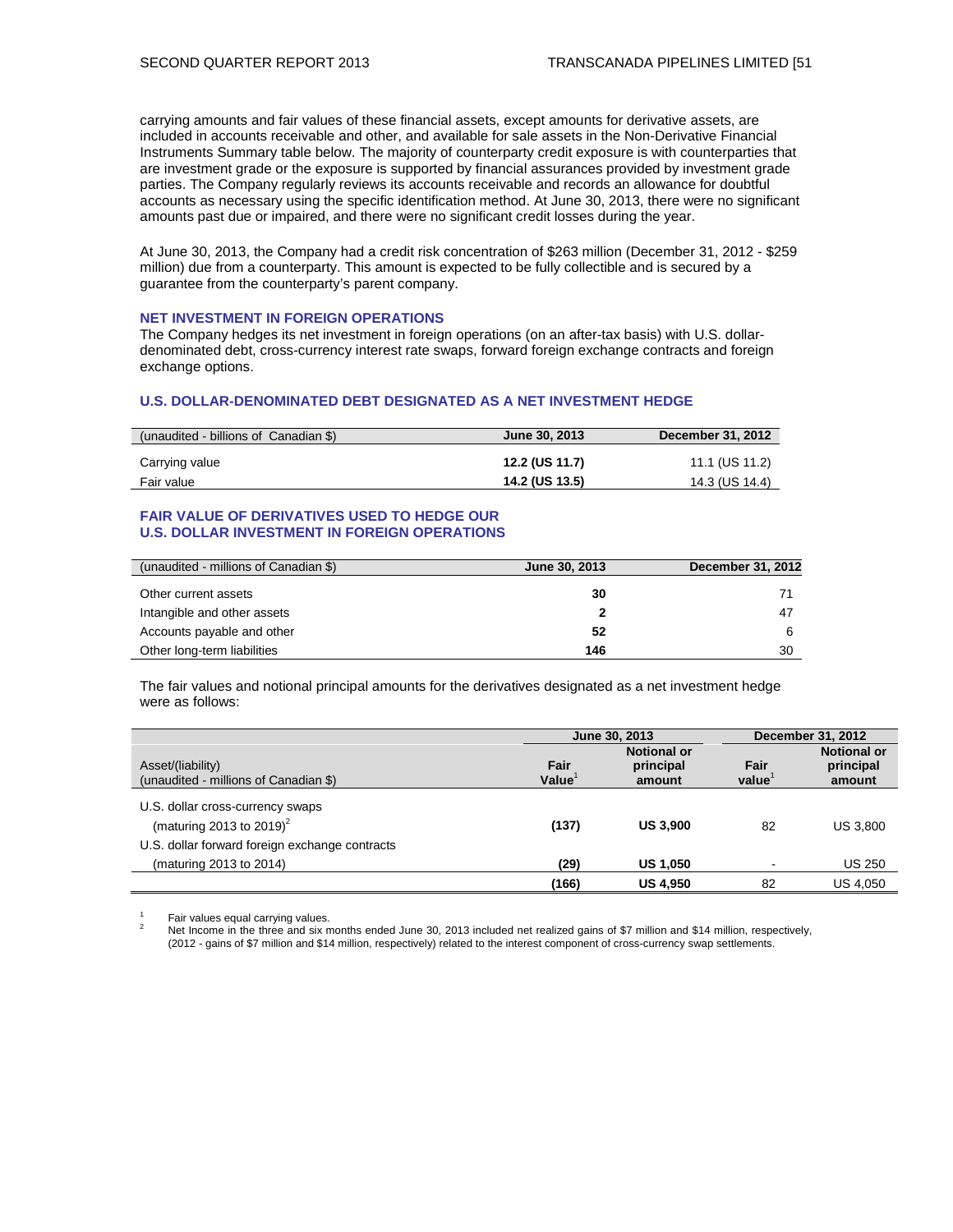## **FINANCIAL INSTRUMENTS**

### **Non-Derivative Financial Instruments Summary**

The carrying and fair values of non-derivative financial instruments are as follows:

|                                                               | June 30, 2013                   |                            | December 31, 2012               |                            |
|---------------------------------------------------------------|---------------------------------|----------------------------|---------------------------------|----------------------------|
| (unaudited - millions of Canadian \$)                         | Carrying<br>amount <sup>'</sup> | Fair<br>value <sup>2</sup> | Carrying<br>amount <sup>'</sup> | Fair<br>value <sup>2</sup> |
| <b>Financial assets</b>                                       |                                 |                            |                                 |                            |
| Cash and cash equivalents                                     | 640                             | 640                        | 537                             | 537                        |
| Accounts receivable and other <sup>3</sup>                    | 1,344                           | 1,393                      | 1,324                           | 1,373                      |
| Due from TransCanada Corporation                              | 874                             | 874                        | 985                             | 985                        |
| Available for sale assets                                     | 47                              | 47                         | 44                              | 44                         |
|                                                               | 2,905                           | 2.954                      | 2,890                           | 2,939                      |
| Financial liabilities $4$                                     |                                 |                            |                                 |                            |
| Notes payable                                                 | 2,900                           | 2,900                      | 2,275                           | 2,275                      |
| Accounts payable and other long-term liabilities <sup>3</sup> | 1,114                           | 1,114                      | 1,535                           | 1,535                      |
| Accrued interest                                              | 381                             | 381                        | 370                             | 370                        |
| Long-term debt                                                | 19,699                          | 23,474                     | 18,913                          | 24,573                     |
| Junior subordinated notes                                     | 1,050                           | 1,105                      | 994                             | 1,054                      |
|                                                               | 25,144                          | 28,974                     | 24,087                          | 29,807                     |

<sup>1</sup> Recorded at amortized cost, except for US\$200 million (December 31, 2012 - US\$350 million) of long-term debt that is attributed to hedged risk and recorded at fair value. This debt, which is recorded at fair value on a recurring basis, is classified in Level II of the fair value hierarchy using the income approach based on interest rates from external data service providers.

 $2$  The fair value measurement of financial assets and liabilities recorded at amortized cost for which the fair value is not equal to the carrying value would be included in Level II of the fair value hierarchy using the income approach based on interest rates from external data service providers.

 $3$  At June 30, 2013, financial assets of \$1.1 billion (December 31, 2012 - \$1.1 billion) are included in accounts receivable, \$72 million (December 31, 2012 - \$40 million) in other current assets and \$225 million (December 31, 2012 - \$240 million) in intangible and other assets.

<sup>4</sup> Condensed consolidated statement of income in the three and six months ended June 30, 2013 included gains of \$3 million and losses of \$7 million, respectively, (2012 - gains of \$3 million and losses of \$12 million, respectively) for fair value adjustments attributable to the hedged interest rate risk associated with interest rate swap fair value hedging relationships on US\$200 million of long-term debt at June 30, 2013 (December 31, 2012 - US\$350 million). There were no other unrealized gains or losses from fair value adjustments to the non-derivative financial instruments.

 $5$  At June 30, 2013, financial liabilities of \$1.1 billion (December 31, 2012 - \$1.5 billion) are included in accounts payable and \$36 million (December 31, 2012 - \$38 million) in other long-term liabilities.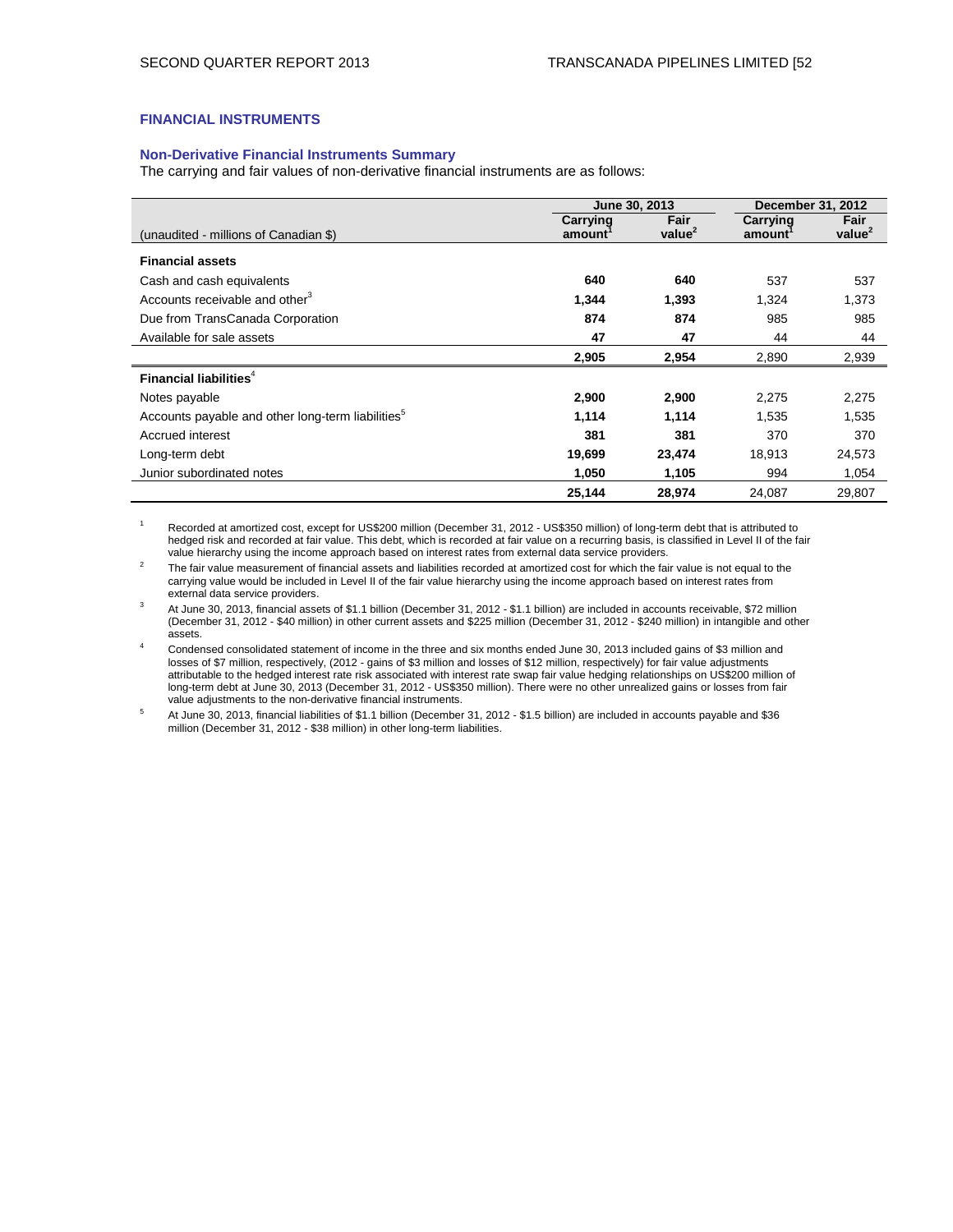## **Derivative Instruments Summary**

Information for the Company's derivative instruments for 2013, excluding hedges of the Company's net investment in foreign operations, is as follows:

| (unaudited - millions of Canadian \$ unless noted                                                                              |                      | <b>Natural</b>   | Foreign          |                 |
|--------------------------------------------------------------------------------------------------------------------------------|----------------------|------------------|------------------|-----------------|
| otherwise)                                                                                                                     | <b>Power</b>         | gas              | exchange         | <b>Interest</b> |
| Derivative instruments held for trading <sup>1</sup>                                                                           |                      |                  |                  |                 |
| Fair values $2$                                                                                                                |                      |                  |                  |                 |
| Assets                                                                                                                         | \$141                | \$70             | \$-              | \$11            |
| Liabilities                                                                                                                    | \$(183)              | \$(99)           | \$(17)           | \$(11)          |
| Notional values                                                                                                                |                      |                  |                  |                 |
| Volumes <sup>3</sup>                                                                                                           |                      |                  |                  |                 |
| Sales                                                                                                                          | 35,445               | 64               |                  |                 |
| Purchases                                                                                                                      | 34,750               | 102              |                  |                 |
| Canadian dollars                                                                                                               |                      |                  |                  | 620             |
| U.S. dollars                                                                                                                   |                      |                  | <b>US 1,274</b>  | <b>US 200</b>   |
| Net unrealized gains/(losses) in the period <sup>4</sup><br>three months ended June 30, 2013<br>six months ended June 30, 2013 | \$5<br>\$(3)         | \$(21)<br>\$(12) | \$(10)<br>\$(16) | \$-<br>\$-      |
| Net realized losses in the period <sup>4</sup><br>three months ended June 30, 2013<br>six months ended June 30, 2013           | \$(29)<br>$$^{(36)}$ | \$(5)<br>\$(7)   | \$(6)<br>\$(7)   | \$-<br>\$-      |
| Maturity dates                                                                                                                 | 2013-2017            | 2013-2016        | 2013-2014        | 2013-2016       |
| Derivative instruments in hedging<br>relationships <sup>5,6</sup>                                                              |                      |                  |                  |                 |
| Fair values <sup>2</sup>                                                                                                       |                      |                  |                  |                 |
| Assets                                                                                                                         | \$37                 | \$-              | \$-              | \$7             |
| Liabilities                                                                                                                    | \$(103)              | \$(1)            | \$(1)            | \$-             |
| Notional values                                                                                                                |                      |                  |                  |                 |
| Volumes <sup>3</sup>                                                                                                           |                      |                  |                  |                 |
| <b>Sales</b>                                                                                                                   | 6,283                |                  |                  |                 |
| Purchases                                                                                                                      | 13,206               |                  |                  |                 |
| U.S. dollars                                                                                                                   |                      |                  | <b>US15</b>      | <b>US 200</b>   |
| Cross-currency                                                                                                                 |                      |                  |                  |                 |
| Net realized (losses)/gains in the period <sup>4</sup><br>three months ended June 30, 2013<br>six months ended June 30, 2013   | \$(84)<br>\$(11)     | \$(1)<br>\$(1)   | \$-<br>\$.       | \$2<br>\$4      |
| Maturity dates                                                                                                                 | 2013-2018            | 2013             | 2014             | 2015            |

All derivative instruments held for trading have been entered into for risk management purposes and are subject to the Company's risk management strategies, policies and limits. These include derivatives that have not been designated as hedges or do not qualify<br>for hedge accounting treatment but have been entered into as economic hedges to manage th

Fair values equal carrying values.<br>
Pair values equal carrying values.<br>
<sup>3</sup><br>
Realized and unrealized gains and losses on held for trading derivative instruments used to purchase and sell power and natural gas<br>
<sup>4</sup><br>
Realize are included net in revenues. Realized and unrealized gains and losses on interest rate and foreign exchange derivative financial instruments held for trading are included in interest expense and interest income and other, respectively. The effective portion of the change in fair value of derivative instruments in hedging relationships is initially recognized in OCI and reclassified to revenues, interest expense and interest income and other, as appropriate, as the original hedged it

ance of protocol and increased as cash flow hedges except for interest rate derivative financial instruments designated as  $\frac{1}{2}$ fair value hedges with a fair value of \$7 million and a notional amount of US\$200 million. For the three and six months ended June 30, 2013, net realized gains on fair value hedges were \$2 million and \$4 million, respectively and were included in interest expense. For the three and six months ended June 30, 2013, the Company did not record any amounts in net income related to ineffectiveness for fair value hedges.

for fair value hedges. <sup>6</sup> For the three and six months ended June 30, 2013 there were no gains or losses included in Net Income for discontinued cash flow hedges where it was probable that the anticipated transaction would not occur.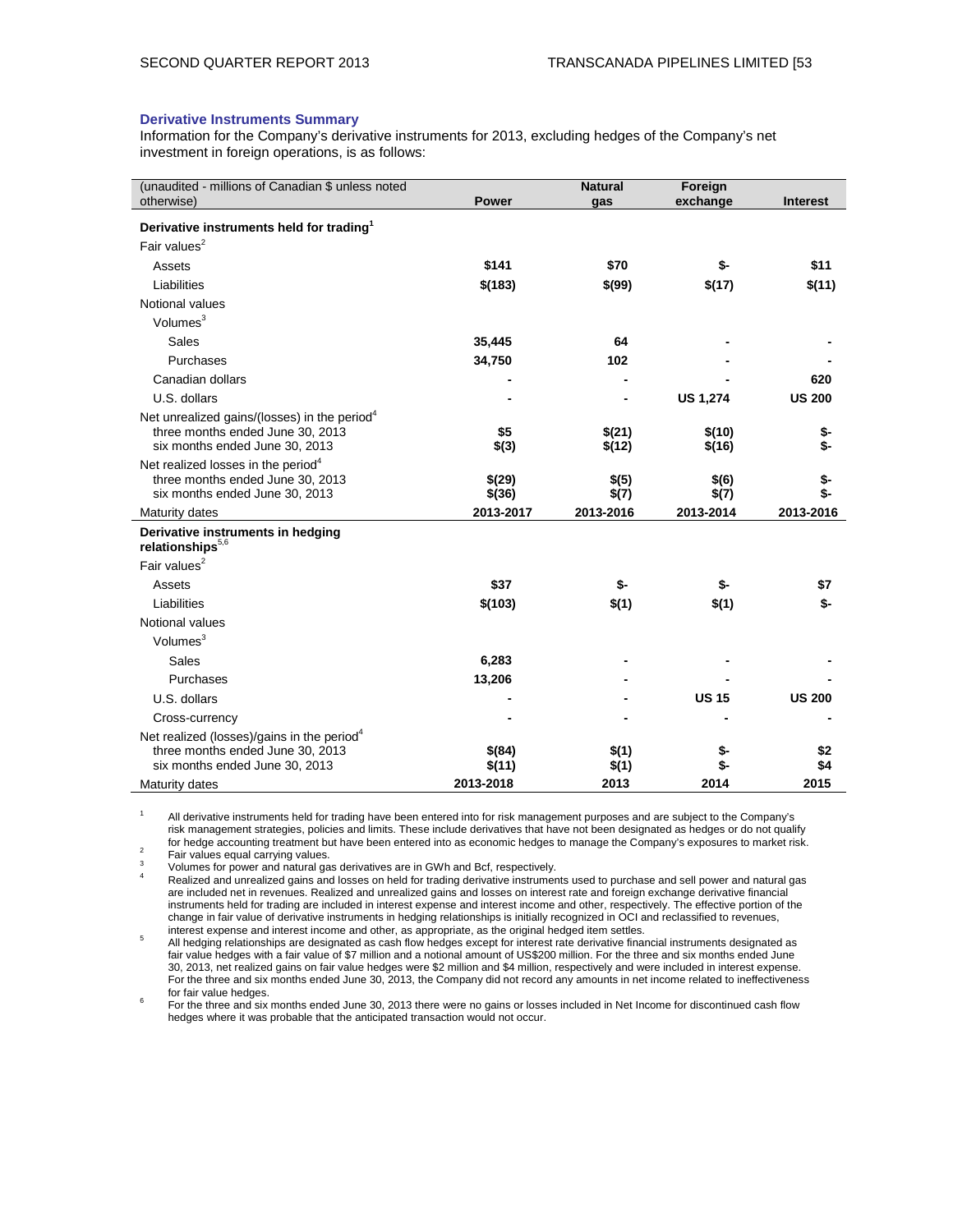## **Derivative Instruments Summary**

Information for the Company's derivative instruments for 2012, excluding hedges of the Company's net investment in foreign operations, is as follows:

| (unaudited - millions of Canadian \$ unless                       |              | <b>Natural</b> | Foreign         |                 |
|-------------------------------------------------------------------|--------------|----------------|-----------------|-----------------|
| noted otherwise)                                                  | <b>Power</b> | gas            | exchange        | <b>Interest</b> |
| Derivative instruments held for trading <sup>1</sup>              |              |                |                 |                 |
| Fair values <sup>2,3</sup>                                        |              |                |                 |                 |
| Assets                                                            | \$139        | \$88           | \$1             | \$14            |
| Liabilities                                                       | \$(176)      | \$(104)        | \$(2)           | \$(14)          |
| Notional values <sup>3</sup>                                      |              |                |                 |                 |
| Volumes <sup>4</sup>                                              |              |                |                 |                 |
| Sales                                                             | 31,066       | 65             |                 |                 |
| Purchases                                                         | 31,135       | 83             |                 |                 |
| Canadian dollars                                                  |              |                |                 | 620             |
| U.S. dollars                                                      |              |                | <b>US 1,408</b> | <b>US 200</b>   |
| Net unrealized (losses)/gains in the period <sup>5</sup>          |              |                |                 |                 |
| three months ended June 30, 2012                                  | \$(12)       | \$4            | \$(14)          | \$-<br>\$-      |
| six months ended June 30, 2012                                    | \$(19)       | \$(10)         | \$(8)           |                 |
| Net realized (losses)/gains in the period <sup>5</sup>            |              |                |                 |                 |
| three months ended June 30, 2012                                  | \$(6)        | \$(5)          | \$6             | \$-             |
| six months ended June 30, 2012                                    | \$9          | \$(15)         | \$15            | \$-             |
| Maturity dates                                                    | 2013 - 2017  | 2013-2016      | 2013            | 2013-2016       |
| Derivative instruments in hedging<br>relationships <sup>6,7</sup> |              |                |                 |                 |
| Fair values <sup>2,3</sup>                                        |              |                |                 |                 |
| Assets                                                            | \$76         | \$-            | \$-             | \$10            |
| Liabilities                                                       | \$(97)       | \$(2)          | \$(38)          | $\mathsf{S}$ -  |
| Notional values <sup>3</sup>                                      |              |                |                 |                 |
| Volumes <sup>4</sup>                                              |              |                |                 |                 |
| <b>Sales</b>                                                      | 7,200        |                |                 |                 |
| Purchases                                                         | 15,184       | 1              |                 |                 |
| U.S. dollars                                                      |              |                | <b>US 12</b>    | <b>US 350</b>   |
| Cross-currency                                                    |              |                | 136/US 100      |                 |
| Net realized (losses)/gains in the period <sup>5</sup>            |              |                |                 |                 |
| three months ended June 30, 2012                                  | \$(26)       | \$(8)          | \$-             | \$2             |
| six months ended June 30, 2012                                    | \$(58)       | \$(14)         | $$-$            | \$3             |
| Maturity dates                                                    | 2013-2018    | 2013           | 2013-2014       | 2013-2015       |

All derivative instruments held for trading have been entered into for risk management purposes and are subject to the Company's risk management strategies, policies and limits. These include derivatives that have not been designated as hedges or do not qualify for hedge accounting treatment but have been entered into as economic hedges to manage th

Fair values equal carrying values.<br>
As at December 31, 2012.<br>
As at December 31, 2012.<br>
Said Collines for power and natural gas derivatives are in GWh and Bcf, respectively.<br>
Said Collines for power and natural gas derivat are included net in revenues. Realized and unrealized gains and losses on interest rate and foreign exchange derivative financial instruments held for trading are included in interest expense and interest income and other, respectively. The effective portion of change in fair value of derivative instruments in hedging relationships is initially recognized in OCI and reclassified to revenues, interest expense and interest income and other, as appropriate, as the original hedged it

All hedging relationships are designated as cash flow hedges except for interest rate derivative financial instruments designated as fair value hedges with a fair value of \$10 million and a notional amount of US\$350 million. Net realized gains on fair value hedges for the three and six months ended June 30, 2012 were \$2 million and \$4 million, respectively, and were included in Interest expense. In the three and six months ended June 30, 2012, the Company did not record any amounts in Net Income related to ineffectiveness for

fair value hedges.<br>For the three and six months ended June 30, 2012, there were no gains or losses included in net income for discontinued cash flow hedges where it was probable that the anticipated transaction would not occur.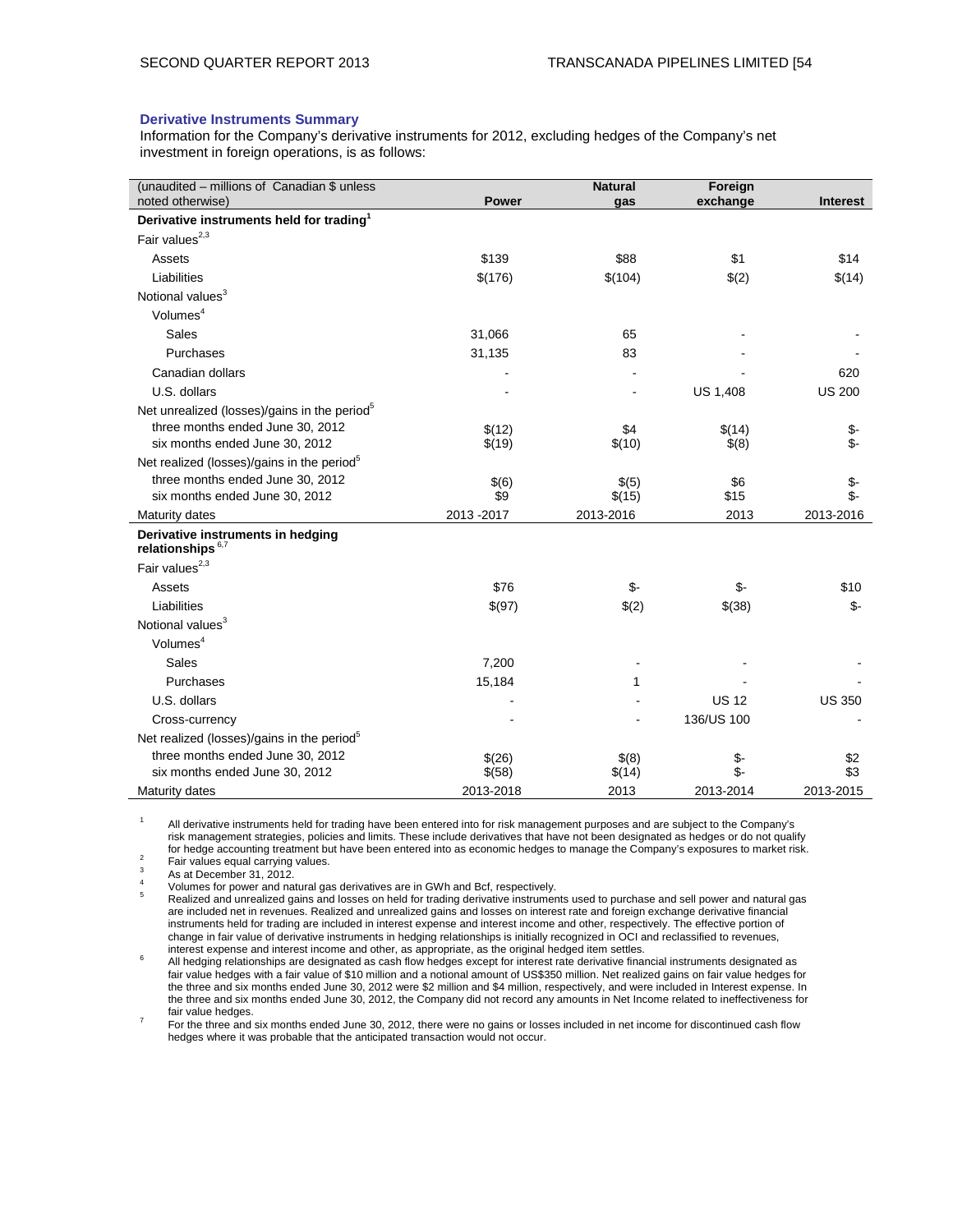## **BALANCE SHEET PRESENTATION OF DERIVATIVE INSTRUMENTS**

The fair value of the derivative instruments in the Company's balance sheet is as follows:

| (unaudited - millions of Canadian \$) | June 30, 2013 | December 31, 2012 |
|---------------------------------------|---------------|-------------------|
| <b>Current</b>                        |               |                   |
| Other current assets                  | 187           | 259               |
| Accounts payable and other            | (341)         | (283)             |
| Long term                             |               |                   |
| Intangible and other assets           | 111           | 187               |
| Other long-term liabilities           | (272)         | (186)             |

## **DERIVATIVES IN CASH FLOW HEDGING RELATIONSHIPS**

The components of other comprehensive income (OCI) related to derivatives in cash flow hedging relationships are as follows:

| Cash flow hedges <sup>1</sup>                                                                                       |              |      |                |      |          |      |                 |      |
|---------------------------------------------------------------------------------------------------------------------|--------------|------|----------------|------|----------|------|-----------------|------|
| three months ended June 30                                                                                          |              |      | <b>Natural</b> |      | Foreign  |      |                 |      |
| (unaudited – millions of                                                                                            | <b>Power</b> |      | gas            |      | exchange |      | <b>Interest</b> |      |
| Canadian \$, pre-tax)                                                                                               | 2013         | 2012 | 2013           | 2012 | 2013     | 2012 | 2013            | 2012 |
| Change in fair value of derivative<br>instruments recognized in OCI<br>(effective portion)                          | (70)         | 44   |                | (4)  | 2        | 4    |                 |      |
| Reclassification of gains and<br>losses on derivative instruments<br>from AOCI to net income<br>(effective portion) | 12           | 28   | 2              | 15   |          |      | 4               | 4    |
| Gains and losses on derivative<br>instruments recognized in<br>earnings (ineffective portion)                       | (2)          |      | -              |      |          |      |                 |      |

<sup>1</sup> No amounts have been excluded from the assessment of hedge effectiveness.

| Cash flow hedges <sup>1</sup><br>six months ended June 30                                                           |              |      | <b>Natural</b> |      | Foreign  |      |                 |      |
|---------------------------------------------------------------------------------------------------------------------|--------------|------|----------------|------|----------|------|-----------------|------|
| (unaudited – millions of                                                                                            | <b>Power</b> |      | gas            |      | exchange |      | <b>Interest</b> |      |
| Canadian \$, pre-tax)                                                                                               | 2013         | 2012 | 2013           | 2012 | 2013     | 2012 | 2013            | 2012 |
| Change in fair value of derivative<br>instruments recognized in OCI<br>(effective portion)                          | (34)         | (22) |                | (14) | 4        |      | -               |      |
| Reclassification of gains and<br>losses on derivative instruments<br>from AOCI to net income<br>(effective portion) |              | 75   | $\mathbf{2}$   | 28   |          |      | 8               | 10   |
| Gains and losses on derivative<br>instruments recognized in<br>earnings (ineffective portion)                       | (7)          |      |                | (1)  |          |      |                 |      |

 $1 -$ No amounts have been excluded from the assessment of hedge effectiveness.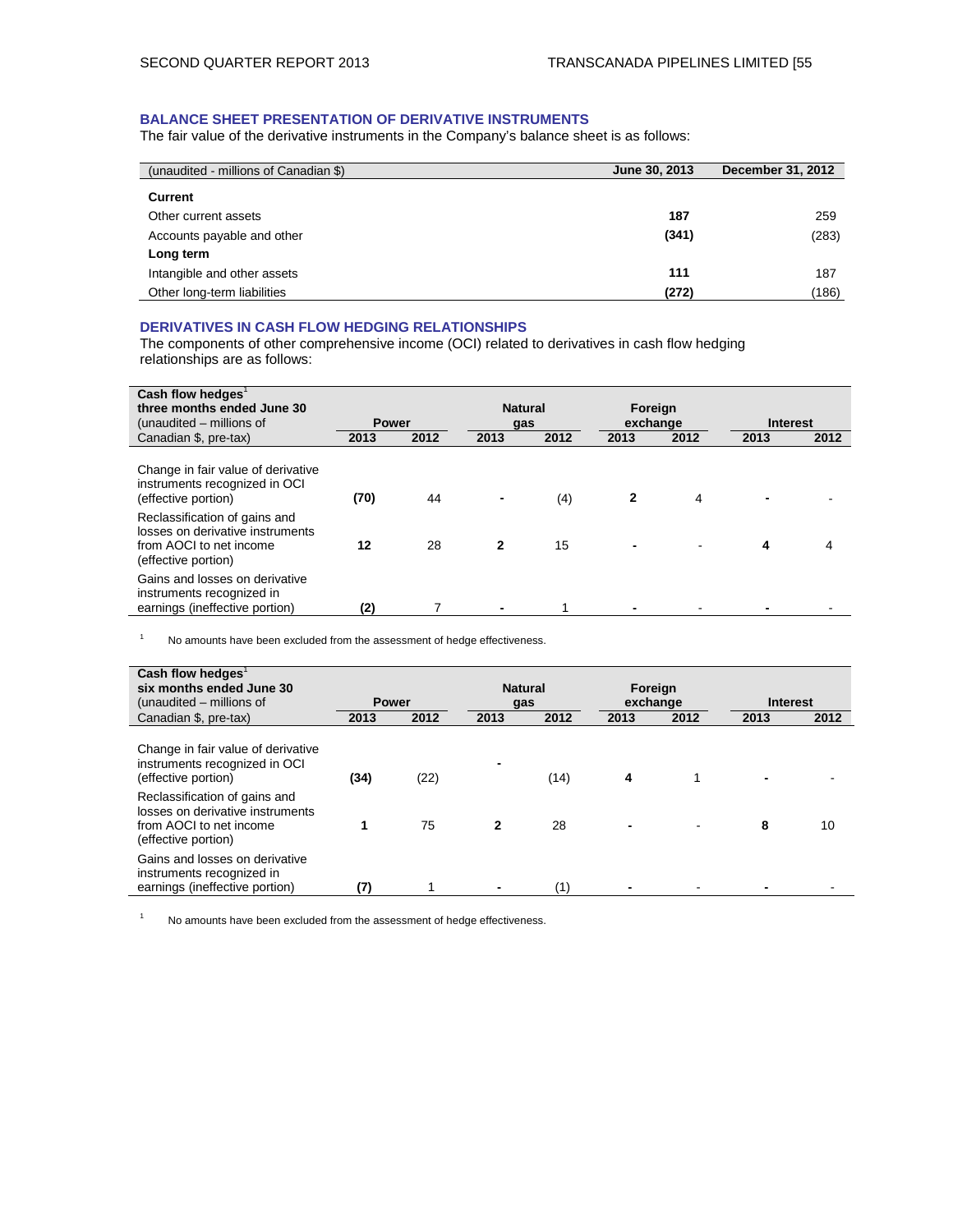## **OFFSETTING OF DERIVATIVE INSTRUMENTS**

The Company enters into derivative contracts with the right to offset in the normal course of business as well as in the event of default. TCPL has no master netting agreements, however, similar contracts are entered into containing rights of offset. The Company has elected to present the fair value of derivative instruments with the right to offset on a gross basis in the balance sheet. The following table shows the impact on the presentation of the fair value of derivative instrument assets and liabilities had the Company elected to present these contracts on a net basis:

| at June 30, 2013<br>(unaudited - millions of Canadian \$) | <b>Gross derivative</b><br>instruments<br>presented in the<br>balance sheet | <b>Amounts</b><br>available<br>for offset $1$ | <b>Net amounts</b> |
|-----------------------------------------------------------|-----------------------------------------------------------------------------|-----------------------------------------------|--------------------|
| Derivative - Asset                                        |                                                                             |                                               |                    |
| Power                                                     | 178                                                                         | (142)                                         | 36                 |
| Natural gas                                               | 70                                                                          | (67)                                          | 3                  |
| Foreign exchange                                          | 32                                                                          | (32)                                          |                    |
| Interest                                                  | 18                                                                          | (3)                                           | 15                 |
| Total                                                     | 298                                                                         | (244)                                         | 54                 |
| Derivative - Liability                                    |                                                                             |                                               |                    |
| Power                                                     | (286)                                                                       | 142                                           | (144)              |
| Natural gas                                               | (100)                                                                       | 67                                            | (33)               |
| Foreign exchange                                          | (216)                                                                       | 32                                            | (184)              |
| Interest                                                  | (11)                                                                        | 3                                             | (8)                |
| Total                                                     | (613)                                                                       | 244                                           | (369)              |

Amounts available for offset do not include cash collateral pledged or received.

With respect to all financial arrangements, including the derivative instruments presented above, as at June 30, 2013, the Company had provided cash collateral of \$201 million and letters of credit of \$65 million to its counterparties. The Company held \$1 million in cash collateral and \$2 million in letters of credit on asset exposures at June 30, 2013.

The following table shows the impact on the presentation of the fair value of derivative instrument assets and liabilities had the Company elected to present these contracts on a net basis as at December 31, 2012:

| at December 31, 2012<br>(unaudited - millions of Canadian \$) | <b>Gross derivative</b><br><b>instruments</b><br>presented in the<br>balance sheet | <b>Amounts</b><br>available<br>for offset $1$ | <b>Net amounts</b> |
|---------------------------------------------------------------|------------------------------------------------------------------------------------|-----------------------------------------------|--------------------|
| Derivative - Asset                                            |                                                                                    |                                               |                    |
| Power                                                         | 215                                                                                | (132)                                         | 83                 |
| Natural gas                                                   | 88                                                                                 | (83)                                          | 5                  |
| Foreign exchange                                              | 119                                                                                | (37)                                          | 82                 |
| Interest                                                      | 24                                                                                 | (6)                                           | 18                 |
| Total                                                         | 446                                                                                | (258)                                         | 188                |
| Derivative - Liability                                        |                                                                                    |                                               |                    |
| Power                                                         | (273)                                                                              | 132                                           | (141)              |
| Natural gas                                                   | (106)                                                                              | 83                                            | (23)               |
| Foreign exchange                                              | (76)                                                                               | 37                                            | (39)               |
| Interest                                                      | (14)                                                                               | 6                                             | (8)                |
| Total                                                         | (469)                                                                              | 258                                           | (211)              |

 $1$  Amounts available for offset do not include cash collateral pledged or received.

With respect to all financial arrangements, including the derivative instruments presented above as at December 31, 2012, the Company had provided cash collateral of \$189 million and letters of credit of \$45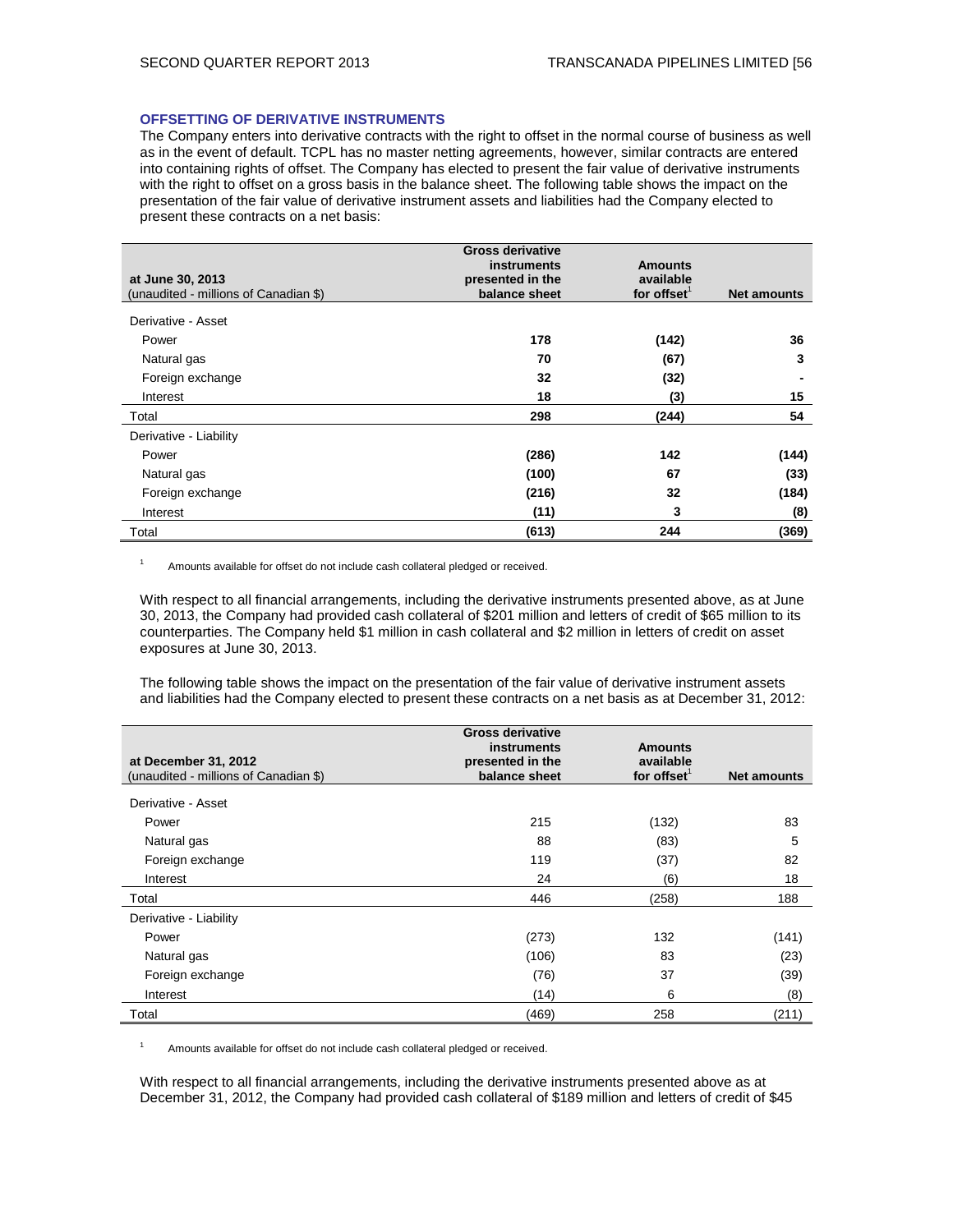million to its counterparties. The Company held \$2 million in cash collateral and \$5 million in letters of credit on asset exposures at December 31, 2012.

## **CREDIT RISK RELATED CONTINGENT FEATURES**

Derivative contracts entered into to manage market risk often contain financial assurance provisions that allow parties to the contracts to manage credit risk. These provisions may require collateral to be provided if a credit-risk-related contingent event occurs, such as a downgrade in the Company's credit rating to noninvestment grade.

Based on contracts in place and market prices at June 30, 2013, the aggregate fair value of all derivative instruments with credit-risk-related contingent features that were in a net liability position was \$36 million (December 31, 2012 - \$37 million), for which the Company had provided collateral in the normal course of business of nil (December 31, 2012 - nil). If the credit-risk-related contingent features in these agreements were triggered on June 30, 2013, the Company would have been required to provide collateral of \$36 million (December 31, 2012 - \$37 million) to its counterparties. Collateral may also need to be provided should the fair value of derivative instruments exceed pre-defined contractual exposure limit thresholds.

The Company feels it has sufficient liquidity in the form of cash and undrawn committed revolving bank lines to meet these contingent obligations should they arise.

### **FAIR VALUE HIERARCHY**

The Company's assets and liabilities recorded at fair value have been classified into three categories based on the fair value hierarchy.

| Levels    | How fair value has been determined                                                                                                                                                                                                                                                                                                                                                                                                                                                                                                                                                              |
|-----------|-------------------------------------------------------------------------------------------------------------------------------------------------------------------------------------------------------------------------------------------------------------------------------------------------------------------------------------------------------------------------------------------------------------------------------------------------------------------------------------------------------------------------------------------------------------------------------------------------|
| Level I   | Quoted prices in active markets for identical assets and liabilities that the Company has the<br>ability to access at the measurement date.                                                                                                                                                                                                                                                                                                                                                                                                                                                     |
| Level II  | Valuation based on the extrapolation of inputs, other than quoted prices included within<br>Level I, for which all significant inputs are observable directly or indirectly.                                                                                                                                                                                                                                                                                                                                                                                                                    |
|           | Inputs include published exchange rates, interest rates, interest rate swap curves, yield<br>curves and broker quotes from external data service providers.                                                                                                                                                                                                                                                                                                                                                                                                                                     |
|           | This category includes interest rate and foreign exchange derivative assets and liabilities<br>where fair value is determined using the income approach and power and natural gas<br>commodity derivatives where fair value is determined using the market approach.                                                                                                                                                                                                                                                                                                                            |
|           | Transfers between Level I and Level II would occur when there is a change in market<br>circumstances.                                                                                                                                                                                                                                                                                                                                                                                                                                                                                           |
| Level III | Valuation of assets and liabilities measured on a recurring basis using a market approach<br>based on inputs that are unobservable and significant to the overall fair value<br>measurement. This category includes long-dated commodity transactions in certain<br>markets where liquidity is low. Long-term electricity prices are estimated using a third-party<br>modeling tool which takes into account physical operating characteristics of generation<br>facilities in the markets in which we operate.                                                                                 |
|           | Model inputs include market fundamentals such as fuel prices, power supply additions and<br>retirements, power demand, seasonal hydro conditions and transmission constraints.<br>Long-term North American natural gas prices are based on a view of future natural gas<br>supply and demand, as well as exploration and development costs. Significant decreases<br>in fuel prices or demand for electricity or natural gas, or increases in the supply of<br>electricity or natural gas is expected to or may result in a lower fair value measurement of<br>contracts included in Level III. |
|           | Assets and liabilities measured at fair value can fluctuate between Level II and Level III<br>depending on the proportion of the value of the contract that extends beyond the time<br>frame for which inputs are considered to be observable. As contracts near maturity and<br>observable market data becomes available, they are transferred out of Level III and into<br>Level II.                                                                                                                                                                                                          |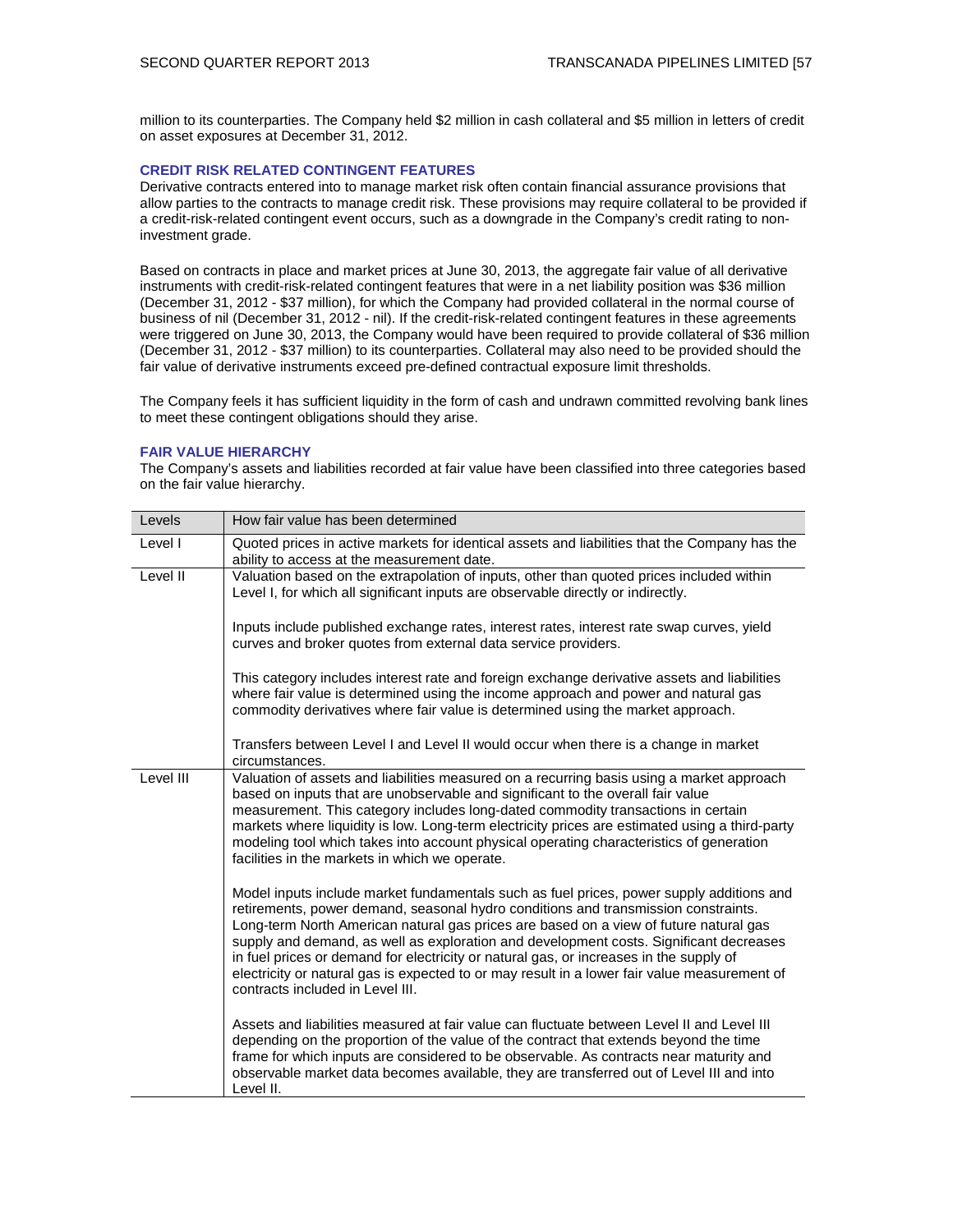The fair value of the Company's assets and liabilities measured on a recurring basis, including both current and non-current portions, are categorized as follows:

|                                                   | <b>Quoted prices in</b><br>active markets<br>(Level I) <sup>1</sup> |                       | <b>Significant other</b><br>observable inputs<br>(Level II) $^{1,2}$ |                       | Significant<br>unobservable<br>inputs<br>(Level $III)^2$ |                       | <b>Total</b>          |                       |
|---------------------------------------------------|---------------------------------------------------------------------|-----------------------|----------------------------------------------------------------------|-----------------------|----------------------------------------------------------|-----------------------|-----------------------|-----------------------|
| (unaudited - millions of<br>Canadian \$, pre-tax) | <b>Jun 30</b><br>2013                                               | <b>Dec 31</b><br>2012 | <b>Jun 30</b><br>2013                                                | <b>Dec 31</b><br>2012 | <b>Jun 30</b><br>2013                                    | <b>Dec 31</b><br>2012 | <b>Jun 30</b><br>2013 | <b>Dec 31</b><br>2012 |
| Derivative instrument assets:                     |                                                                     |                       |                                                                      |                       |                                                          |                       |                       |                       |
| Power commodity contracts                         | $\blacksquare$                                                      | $\blacksquare$        | 171                                                                  | 213                   | 7                                                        | $\overline{2}$        | 178                   | 215                   |
| Natural gas commodity<br>contracts                | 65                                                                  | 75                    | 5                                                                    | 13                    |                                                          |                       | 70                    | 88                    |
| Foreign exchange contracts                        |                                                                     | $\blacksquare$        | 32                                                                   | 119                   |                                                          | ۰                     | 32                    | 119                   |
| Interest rate contracts                           |                                                                     |                       | 18                                                                   | 24                    |                                                          |                       | 18                    | 24                    |
| Derivative Instrument Liabilities:                |                                                                     |                       |                                                                      |                       |                                                          |                       |                       |                       |
| Power commodity contracts                         |                                                                     |                       | (279)                                                                | (269)                 | (7)                                                      | (4)                   | (286)                 | (273)                 |
| Natural gas commodity<br>contracts                | (85)                                                                | (95)                  | (15)                                                                 | (11)                  |                                                          |                       | (100)                 | (106)                 |
| Foreign exchange contracts                        |                                                                     |                       | (216)                                                                | (76)                  |                                                          |                       | (216)                 | (76)                  |
| Interest rate contracts                           | $\blacksquare$                                                      | $\blacksquare$        | (11)                                                                 | (14)                  |                                                          | ۰                     | (11)                  | (14)                  |
| Non-derivative financial<br>instruments:          |                                                                     |                       |                                                                      |                       |                                                          |                       |                       |                       |
| Available for sale assets                         |                                                                     |                       | 47                                                                   | 44                    |                                                          |                       | 47                    | 44                    |
|                                                   | (20)                                                                | (20)                  | (248)                                                                | 43                    |                                                          | (2)                   | (268)                 | 21                    |

<sup>1</sup> There were no transfers between Level I and Level II for the six months ended June 30, 2013 and 2012.<br><sup>2</sup> There were no transfers between Level II and Level III for the six months ended June 30, 2013 and 2012.

The following table presents the net change in the Level III fair value category:

|                                                |                               | <b>Derivatives</b> |                             |      |
|------------------------------------------------|-------------------------------|--------------------|-----------------------------|------|
|                                                | three months ended<br>June 30 |                    | six months ended<br>June 30 |      |
| (unaudited - millions of Canadian \$, pre-tax) | 2013                          | 2012               | 2013                        | 2012 |
|                                                |                               |                    |                             |      |
| Balance at beginning of period                 |                               | (11)               | (2)                         | (15) |
| <b>Settlements</b>                             |                               | (1)                |                             | (1)  |
| Transfers out of Level III                     | (1)                           |                    | (1)                         |      |
| Total (losses)/gains included in OCI           |                               | 18                 |                             | 22   |
| Balance at end of period                       |                               |                    |                             |      |

<sup>1</sup> For the three and six months ended June 30, 2013 the unrealized gains or losses included in net income attributed to derivatives in the level III category that were still held at the reporting date was nil (2012 - nil).

A 10 per cent increase or decrease in commodity prices, with all other variables held constant, would result in a \$5 million decrease or increase, respectively, in the fair value of outstanding derivative instruments included in Level III as at June 30, 2013.

# 10. Acquisition

On June 28, 2013, TCPL acquired the first of nine Ontario solar power facilities from Canadian Solar Solutions Inc. for \$55 million. TCPL measured the assets and liabilities acquired at fair value with substantially all of the purchase price allocated to Plant, Property and Equipment. The combined capacity of the nine projects is 86 MW and the cost of the portfolio will be approximately \$470 million.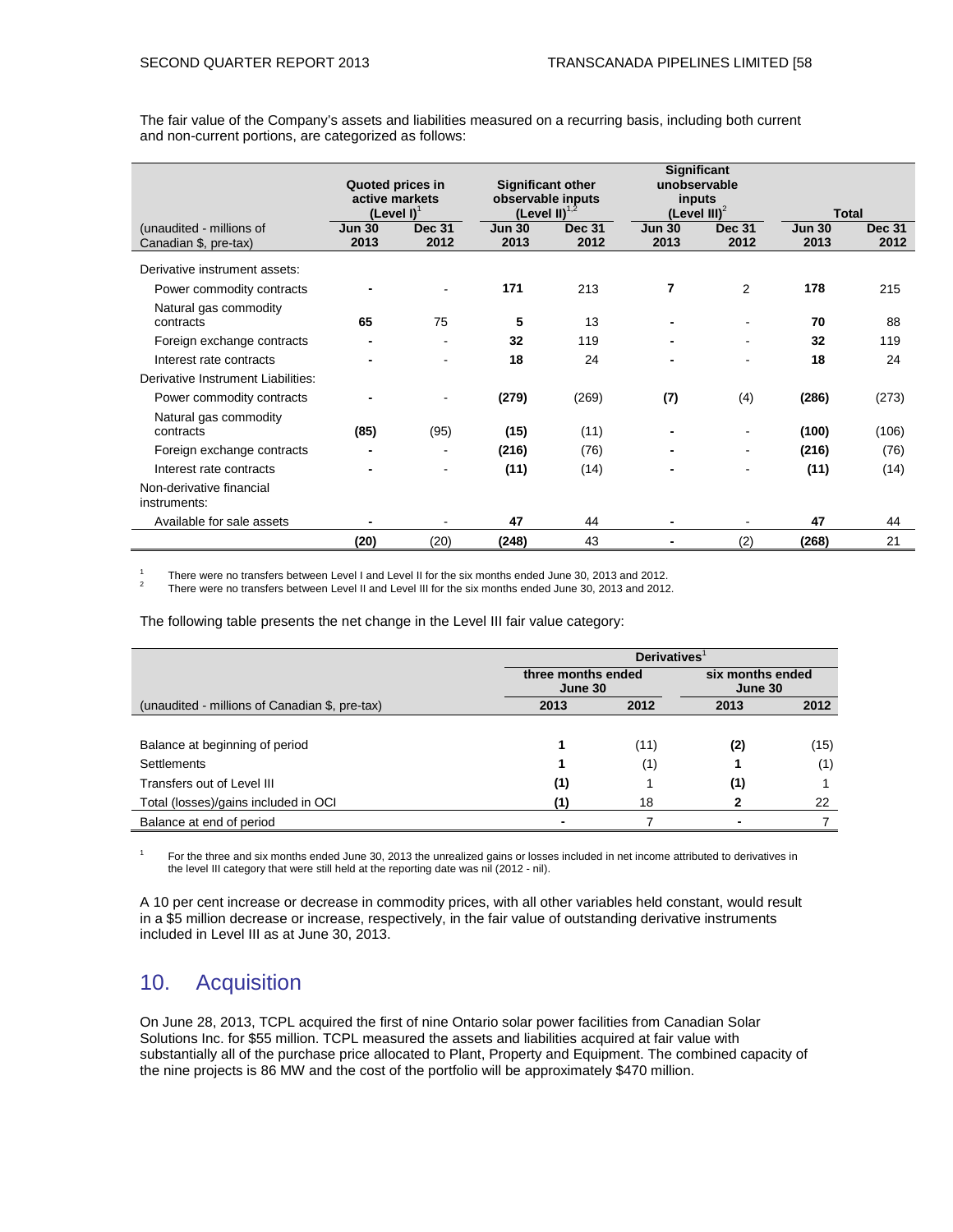TCPL anticipates the remaining eight projects will come into service and be acquired by the end of 2014. The renewable energy produced from these projects will be sold to the Ontario Power Authority under a series of 20-year PPAs.

# 11. Contingencies and Guarantees

TCPL and its subsidiaries are subject to various legal proceedings, arbitrations and actions arising in the normal course of business. While the final outcome of such legal proceedings and actions cannot be predicted with certainty, it is the opinion of management that the resolution of such proceedings and actions will not have a material impact on the Company's consolidated financial position or results of operations.

Amounts received under the Bruce B floor price mechanism within a calendar year are subject to repayment if the monthly average spot price exceeds the floor price. With respect to 2013, TCPL currently expects spot prices to be less than the floor price for the year, therefore no amounts received under the floor price mechanism in the first six months of 2013 are expected to be repaid.

### **GUARANTEES**

TCPL and its joint venture partners on Bruce Power, Cameco Corporation and BPC Generation Infrastructure Trust (BPC), have severally guaranteed one-third of certain contingent financial obligations of Bruce B related to power sales agreements, a lease agreement and contractor services. In addition, TCPL and BPC have each severally guaranteed one-half of certain contingent financial obligations of Bruce A related to a sublease agreement and certain other financial obligations. The Company's exposure under certain of these guarantees is unlimited.

In addition to the guarantees for Bruce Power, the Company and its partners in certain other jointly owned entities have either (i) jointly and severally, (ii) jointly or (iii) severally guaranteed the financial performance of these entities related primarily to redelivery of natural gas, PPA payments and the payment of liabilities. For certain of these entities, any payments made by TCPL under these guarantees in excess of its ownership interest are to be reimbursed by its partners.

The carrying value of these guarantees has been included in other long term liabilities. Information regarding the Company's guarantees is as follows:

| at June 30, 2013<br>(unaudited - millions of Canadian \$) | Term               | <b>Potential</b><br><b>Exposure</b> | Carrying<br>Value |
|-----------------------------------------------------------|--------------------|-------------------------------------|-------------------|
| <b>Bruce Power</b>                                        | ranging to $20192$ | 713                                 |                   |
| Other jointly owned entities                              | ranging to 2040    | 41                                  | 9                 |
|                                                           |                    | 754                                 | 18                |

<sup>1</sup> TCPL's share of the potential estimated current or contingent exposure. <sup>2</sup> Except for one guarantee with no termination date that has no exposure associated with it.